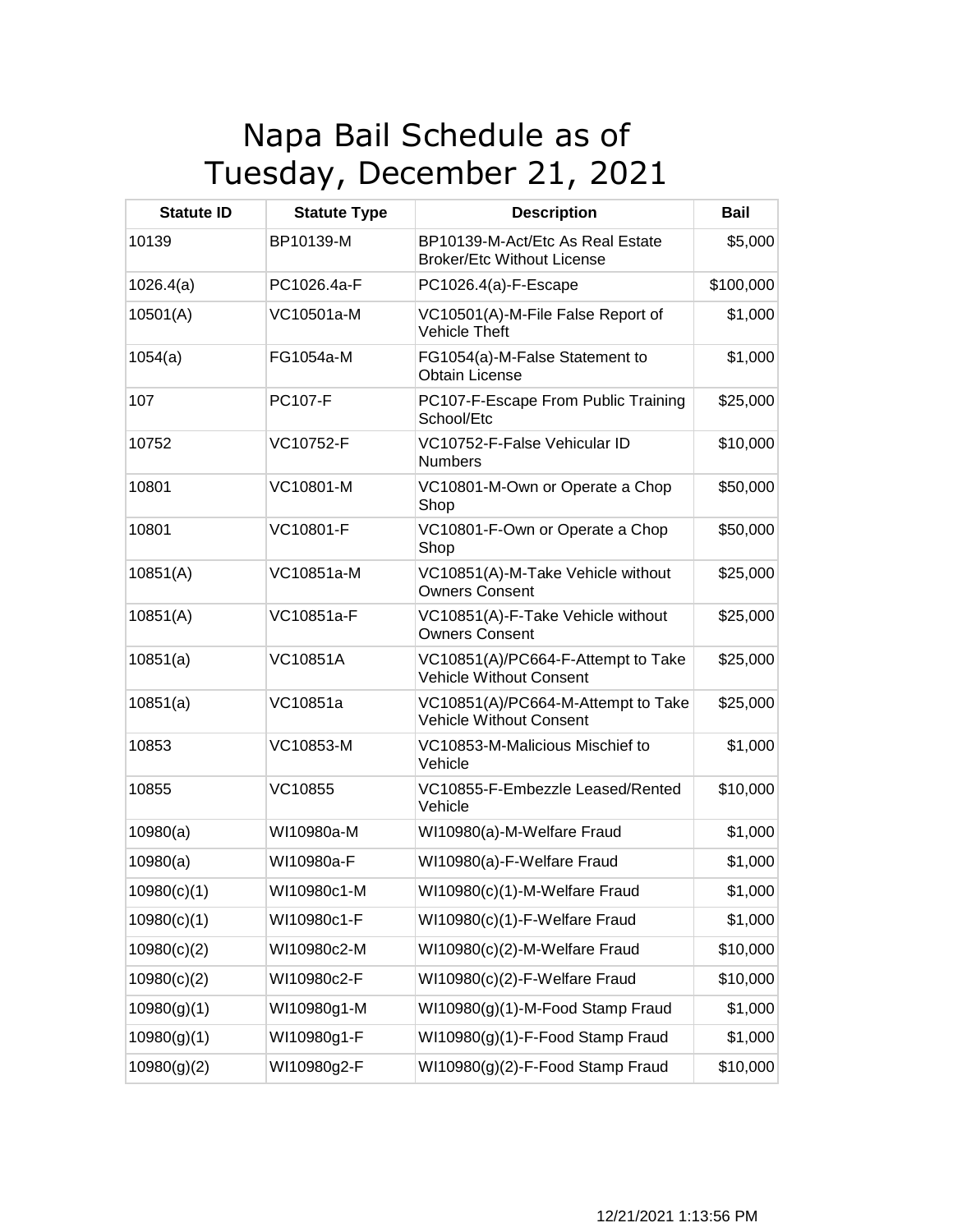| 11104         | HS11104-M         | HS11104-M-Furnish Cont. Substance<br>for Manufacturing                | \$10,000  |
|---------------|-------------------|-----------------------------------------------------------------------|-----------|
| 11162.6(b)    | HS11162.6b-M      | HS11162.6(b)-M-Poss. Counterfeit<br>Cont. Substance Presc.            | \$5,000   |
| 11162.6(c)    | HS11162.6c-M      | HS11162.6(c)-M-Obtain Cont.<br><b>Substance Under False Pretenses</b> | \$5,000   |
| 11173(a)      | HS11173a-M        | HS11173(a)-M-Controlled Substance<br>Fraud                            | \$25,000  |
| 11173(a)      | HS11173a-F        | HS11173(a)-F-Controlled Substance<br>Fraud                            | \$25,000  |
| 11174         | <b>HS11174-M</b>  | HS11174-M-Obtain Controlled<br><b>Substance With False Name</b>       | \$1,000   |
| 11174         | <b>HS11174-F</b>  | HS11174-F-Obtain Controlled<br><b>Substance With False Name</b>       | \$1,000   |
| 11350(A)      | HS11350a-M        | HS11350(A)-M-Possess Narcotic<br><b>Controlled Substance</b>          | \$10,000  |
| 11350(A)      | HS11350a-F        | HS11350(A)-F-Possess Narcotic<br><b>Controlled Substance</b>          | \$10,000  |
| 11350(B)      | HS11350b-M        | HS11350(B)-M-Possess<br>Methaqualone/Etc                              | \$10,000  |
| 11350(B)      | HS11350b-F        | HS11350(B)-F-Possess<br>Methaqualone/Etc                              | \$10,000  |
| 11351         | HS11351-F         | HS11351-F-Possession for Sale of a<br><b>Controlled Substance</b>     | \$50,000  |
| 11351.5       | HS11351.5-F       | HS11351.5-F-Possess/Etc Base/Rock<br><b>Cocaine For Sale</b>          | \$50,000  |
| 11352(A)      | <b>HS11352A-M</b> | HS11352(A)-M-Transportation/Sale of<br>a Controlled Substance         | \$50,000  |
| 11352(A)      | HS11352a-F        | HS11352(A)-F-Transportation/Sale of a<br><b>Controlled Substance</b>  | \$50,000  |
| 11352(B)      | HS11352b-F        | HS11352(B)-F-Transport Contr.<br><b>Substance Between Counties</b>    | \$100,000 |
| 11353         | HS11353-F         | HS11353-F-Inducement of Minor - 18<br><b>Years or Older</b>           | \$100,000 |
| 11353.1(a)(3) | HS11353.1a3       | SA: HS11353.1(a)(3) - Controlled<br>Substances, Minors                | \$25,000  |
| 11353.6(B)    | HS11353.6b-A      | SA: HS11353.6(B)-At/Near<br>School: Drug Traffic                      | \$100,000 |
| 11354(A)      | <b>HS11354A-F</b> | HS11354(A)-F-Inducement of Minor -<br>Under 18 Years of Age           | \$100,000 |
| 11355         | <b>HS11355-F</b>  | HS11355-F-Sale/In Lieu Pursuant to<br>Agreement                       | \$25,000  |
| 11357(A)      | HS11357a-M        | HS11357(A)-M-Possession of<br><b>Concentrated Cannabis</b>            | \$2,000   |
| 11357(A)      | HS11357a-F        | HS11357(A)-F-Possession of<br><b>Concentrated Cannabis</b>            | \$2,000   |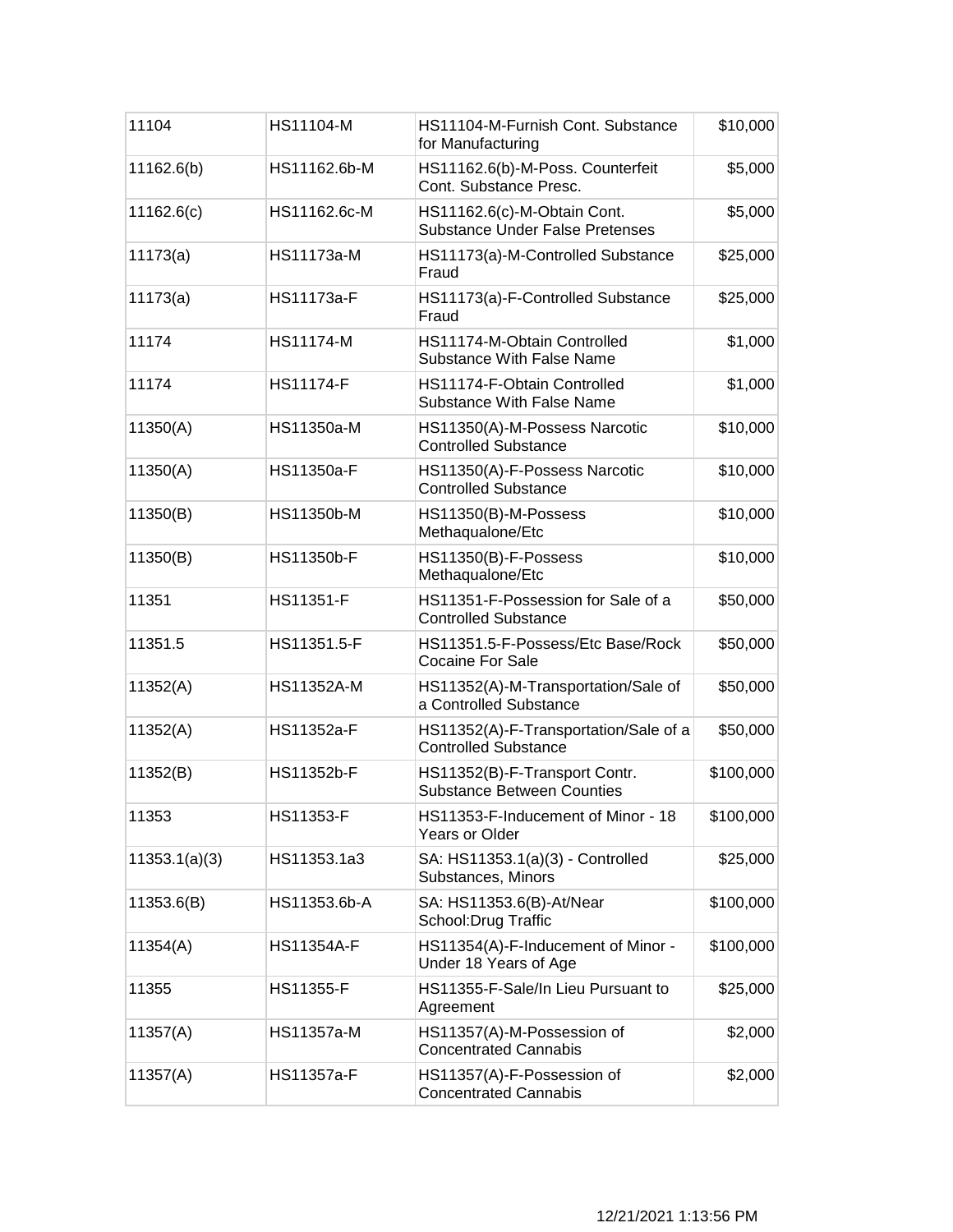| 11357(B)    | <b>HS11357B-F</b> | HS11357(B)-F-Possession of<br>Marijuana - Less Than One Ounce                     | \$2,000  |
|-------------|-------------------|-----------------------------------------------------------------------------------|----------|
| 11357(B)    | <b>HS11357b-M</b> | HS11357(B)-M-Possession of<br>Marijuana - Less Than One Ounce                     | \$1,000  |
| 11357(b)(2) | HS11357b2-M       | HS11357(b)(2)-M-Possess Marijuana<br>Over 28.5 Grams Over Age 18                  | \$1,000  |
| 11357(C)    | <b>HS11357c-F</b> | HS11357(C)-F-Possess Marijuana<br>Over 28.5 Grams                                 | \$1,000  |
| 11357(C)    | <b>HS11357c-M</b> | HS11357(C)-M-Possess Marijuana<br>Over 28.5 Grams                                 | \$1,000  |
| 11357(c)(1) | HS11357c1         | HS11357(c)(1)-M-Adult Possess<br>Marijuana on Grounds During Sch                  | \$2,500  |
| 11357(c)(2) | HS11357c2         | HS11357(c)(2)-M-Adult Possess<br>Marijuana on Grounds During Sch                  | \$2,500  |
| 11357(D)    | <b>HS11357D-M</b> | HS11357(D)-M-Adult Possess<br>Marijuana During School Active                      | \$1,000  |
| 11357(E)    | <b>HS11357E-M</b> | HS11357(E)-M-Possess Marijuana on<br><b>School Grounds</b>                        | \$1,000  |
| 11357.5(a)  | HS11357.5a        | HS11357.5(a)-M-Sale/Distr Synthetic<br>Cannabinoid Compound                       | \$10,000 |
| 11358       | <b>HS11358-M</b>  | HS11358-M-Plant/Cultivate/Harvest<br>Marijuana                                    | \$25,000 |
| 11358       | <b>HS11358-F</b>  | HS11358-F-Plant/Cultivate/Harvest<br>Marijuana                                    | \$25,000 |
| 11358(c)    | HS11358c          | HS11358(c)-M-Plant/Cultivate/Etc 7 or<br>More Marijuana Plants 18 or Over         | \$2,500  |
| 11358(d)    | HS11358d          | HS11358(d)-F-Plant/Cultivate/Harvest<br>Marijuana Person 18 or Over               | \$10,000 |
| 11359       | HS11359-M         | HS11359-M-Possession of Marijuana<br>for Sale                                     | \$25,000 |
| 11359       | <b>HS11359-F</b>  | HS11359-F-Possession of Marijuana<br>for Sale                                     | \$25,000 |
| 11359(b)    | HS11359b-M        | HS11359(b)-M-Possess Marijuana for<br>Sale 18+                                    | \$2,500  |
| 11359(b)    | HS11359b-F        | HS11359(b)-F-Possess Marijuana for<br>Sale 18+                                    | \$10,000 |
| 11359(c)    | HS11359c          | HS11359(c)-F-Possess Marijuana for<br>Sale 18+                                    | \$10,000 |
| 11359(d)    | HS11359d          | HS11359(d)-F-Possess Marijuana for<br>Sale Hiring/Using/Etc Person 20 or<br>Under | \$10,000 |
| 11360(a)    | HS11360a-M        | HS11360(a)-M-Transport/Sell<br>Marijuana                                          | \$25,000 |
| 11360(a)    | HS11360a-F        | HS11360(a)-F-Transport/Sell<br>Marijuana                                          | \$25,000 |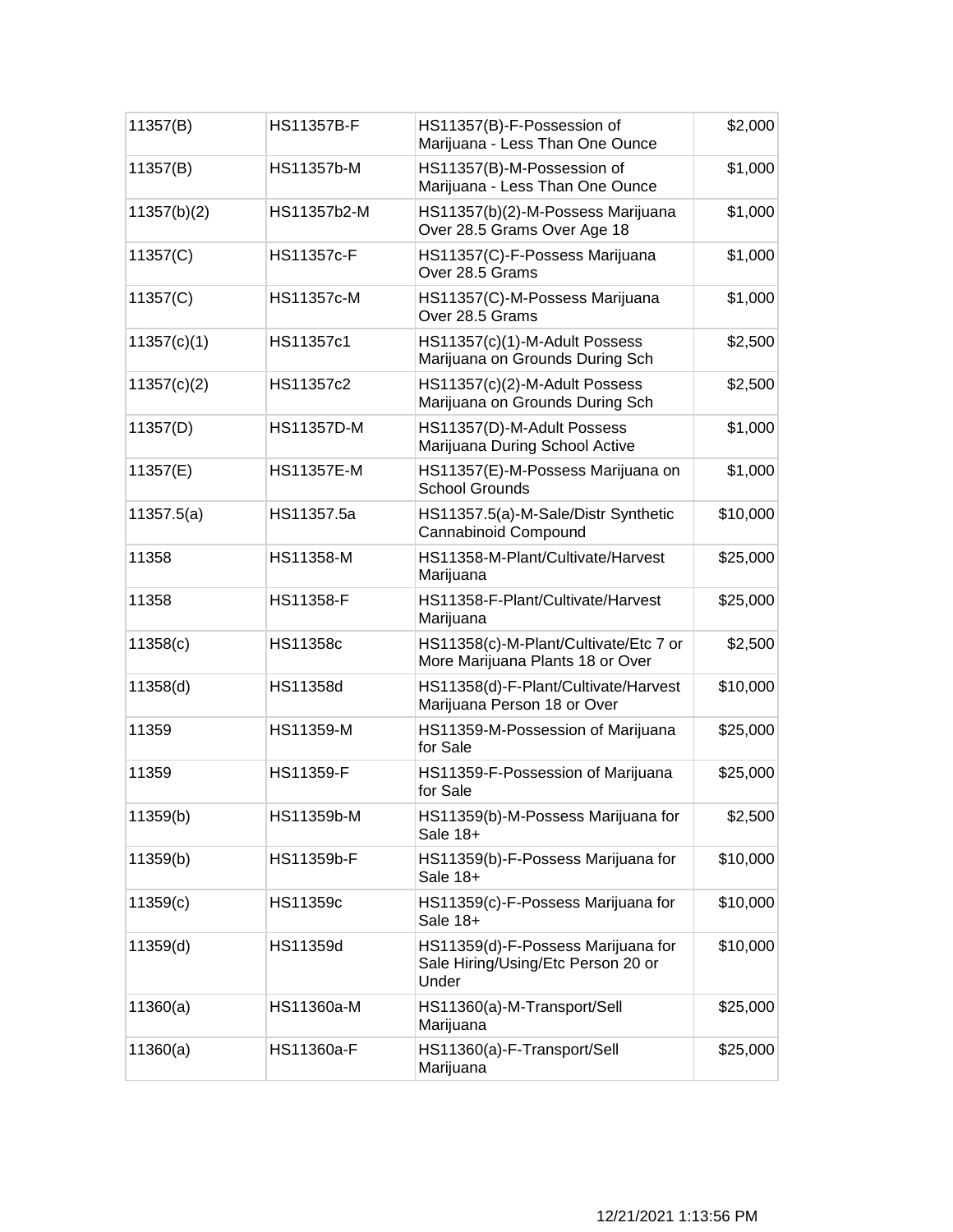| 11360(a)(2)   | HS11360a2        | HS11360(a)(2)-M-Transport/Give<br>Marijuana 18+                 | \$2,500   |
|---------------|------------------|-----------------------------------------------------------------|-----------|
| 11360(a)(3)   | HS11360a3        | HS11360(a)(3)-F-Transport/Give<br>Marijuana 18+                 | \$10,000  |
| 11360(b)      | HS11360b-M       | HS11360(b)-M-Transport/Furnish<br>Marijuana                     | \$25,000  |
| 11361(a)      | HS11361a-F       | HS11361(a)-F-Transport/Sale of<br>Marijuana by or to a Minor    | \$25,000  |
| 11361(b)      | HS11361b-F       | HS11361(b)-F-Furnish/Etc Minor With<br>Marijuana                | \$50,000  |
| 11362.3(a)(4) | HS11362.3a4-M    | HS11362.3(a)(4)-M-Possess Marijuana<br>Product in a Vehicle     | \$1,000   |
| 11362.3(a)(4) | HS11362.3a4-M    | HS11362.3(a)(4)-M-Possess Marijuana<br>Product in a Vehicle     | \$1,000   |
| 11364         | <b>HS11364-F</b> | HS11364-F-Possess Controlled<br>Substance Paraphernalia         | \$1,000   |
| 11364         | HS11364-M        | HS11364-M-Possess Controlled<br>Substance Paraphernalia         | \$1,000   |
| 11364.1(a)    | HS11364.1a-M     | HS11364.1(a)-M-Possess Controlled<br>Substance Paraphernalia    | \$1,000   |
| 11364.1(a)    | HS11364.1a-F     | HS11364.1(a)-F-Possess Controlled<br>Substance Paraphernalia    | \$10,000  |
| 11364.7(A)    | HS11364.7a-M     | HS11364.7(A)-M-Deliver/Etc Drug<br>Paraphenelia                 | \$1,000   |
| 11366         | HS11366-M        | HS11366-M-Maintain Place/Trafficking<br>of Cont. Substance      | \$50,000  |
| 11366         | <b>HS11366-F</b> | HS11366-F-Maintain Place/Trafficking<br>of Cont. Substance      | \$50,000  |
| 11366.5(A)    | HS11366.5a-M     | HS11366.5(A)-M-Knowingly Rent/Etc<br>For Storage/Etc Of CS      | \$50,000  |
| 11366.5(A)    | HS11366.5a-F     | HS11366.5(A)-F-Knowingly Rent/Etc<br>For Storage/Etc Of CS      | \$50,000  |
| 11366.6       | HS11366.6-F      | HS11366.6-F-Use Fortified Room/Etc<br>to Sell CS                | \$50,000  |
| 11366.8(a)    | HS11366.8a-F     | HS11366.8(a)-F-False Compartment<br>Activity                    | \$10,000  |
| 11368         | HS11368-M        | HS11368-M-Forge/Alter Narcotic<br>Prescription                  | \$10,000  |
| 11368         | <b>HS11368-F</b> | HS11368-F-Forge/Alter Narcotic<br>Prescription                  | \$10,000  |
| 11368         | HS11368          | HS11368/PC664-M-Attempt to<br>Forge/Alter Narcotic Prescription | \$10,000  |
| 11370.1(A)    | HS11370.1a-F     | HS11370.1(A)-F-Possess Cont.<br>Substance Armed w/ Firearm      | \$50,000  |
| 11370.2(A)    | HS11370.2a-A     | SA: HS11370.2(A) W/Pr C/S<br>Conv:11351-11352Hs                 | \$100,000 |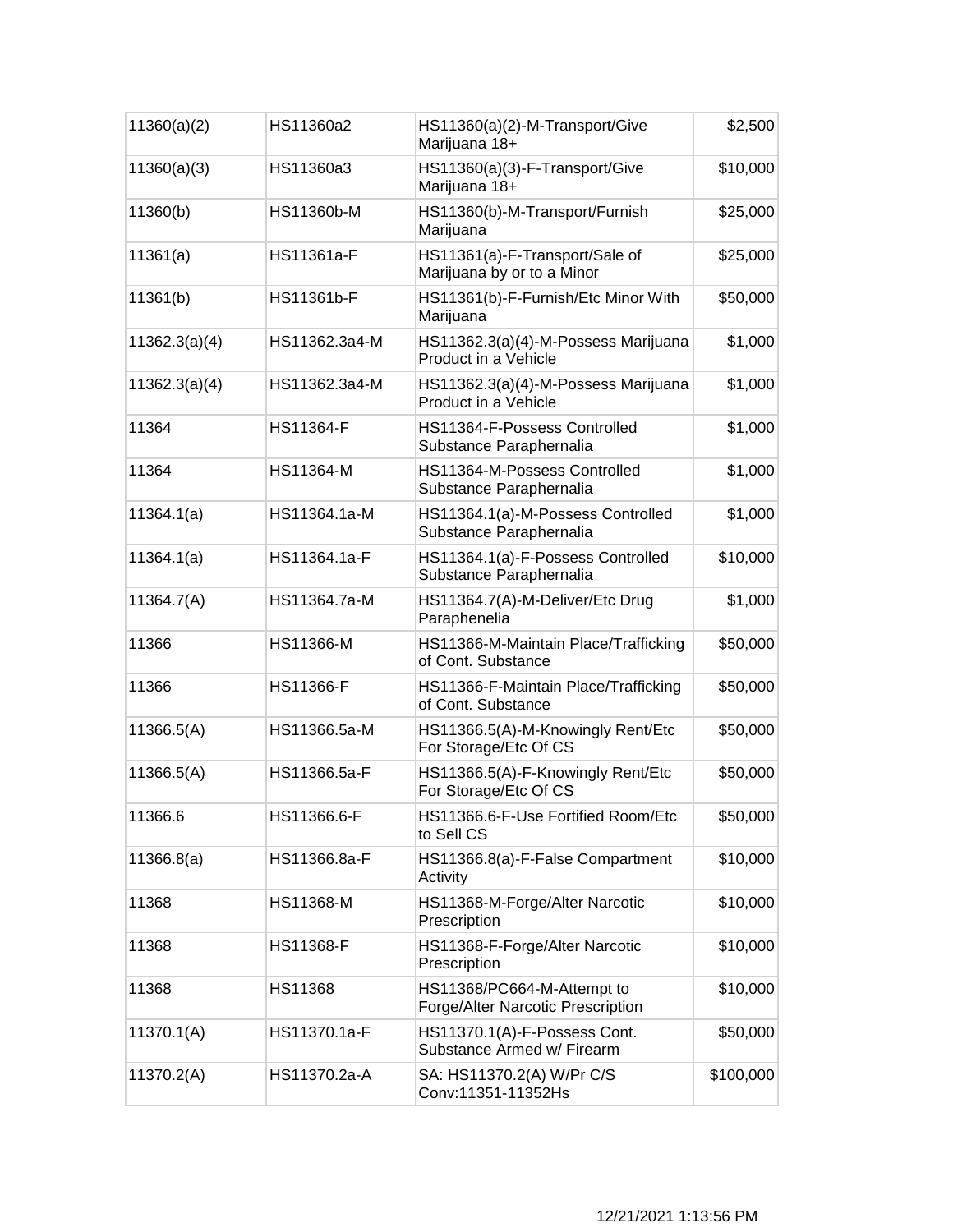| 11370.2(B)    | HS11370.2b-A      | SA: HS11370.2(B) W/Pr C/S<br>Cv:11378.5-11383Hs                | \$100,000 |
|---------------|-------------------|----------------------------------------------------------------|-----------|
| 11370.2(C)    | HS11370.2c-A      | SA: HS11370.2(C) Certain Prior Felony<br>Convictions           | \$100,000 |
| 11375(b)(1)   | HS11375b1-F       | HS11375(b)(1)-F-Possession of a<br><b>Controlled Substance</b> | \$25,000  |
| 11375(b)(1)   | HS11375b1-M       | HS11375(b)(1)-M-Possession of a<br><b>Controlled Substance</b> | \$5,000   |
| 11375(b)(2)   | HS11375b2-M       | HS11375(b)(2)-M-Possession of a<br><b>Controlled Substance</b> | \$5,000   |
| 11377(A)      | <b>HS11377a-M</b> | HS11377(A)-M-Possession of a<br><b>Controlled Substance</b>    | \$10,000  |
| 11377(A)      | <b>HS11377a-F</b> | HS11377(A)-F-Possession of a<br><b>Controlled Substance</b>    | \$10,000  |
| 11377(b)      | <b>HS11377b-M</b> | HS11377(b)-M-Possession of a<br><b>Controlled Substance</b>    | \$1,000   |
| 11378         | <b>HS11378-M</b>  | HS11378-M-Controlled Substance -<br>Possession for Sale        | \$50,000  |
| 11378         | <b>HS11378-F</b>  | HS11378-F-Controlled Substance -<br>Possession for Sale        | \$50,000  |
| 11378.5       | HS11378.5-F       | HS11378.5-F-Possess Phencyclidine<br>For Sale                  | \$50,000  |
| 11379(a)      | HS11379a-M        | HS11379(a)-M-Transport/Sell<br><b>Controlled Substance</b>     | \$50,000  |
| 11379(a)      | HS11379a-F        | HS11379(a)-F-Transport/Sell<br><b>Controlled Substance</b>     | \$50,000  |
| 11379(b)      | HS11379b-F        | HS11379(b)-F-Transport Controlled<br><b>Substance for Sale</b> | \$50,000  |
| 11379.6(a)    | HS11379.6a-F      | HS11379.6(a)-F-Manufacture/Etc<br><b>Controlled Substance</b>  | \$100,000 |
| 11379.6(c)    | HS11379.6c-F      | HS11379.6(c)-F-Offer to Manufacture<br>Cont. Substance not PCP | \$100,000 |
| 11380(A)      | HS11380a-F        | HS11380(A)-F-Adult Using Minor as<br>Agent                     | \$100,000 |
| 11382         | HS11382-M         | HS11382-M-Sale/in Lieu Pursuant to<br>Agreement                | \$25,000  |
| 11382         | <b>HS11382-F</b>  | HS11382-F-Sale/in Lieu Pursuant to<br>Agreement                | \$25,000  |
| 11383.5(b)(1) | HS11383.5b1-F     | HS11383.5(b)(1)-F-Poss/Intent To<br>Manufacture Meth/Analogs   | \$100,000 |
| 11390         | HS11390-M         | HS11390-M-Cultivation of Psilocybin                            | \$10,000  |
| 11390         | <b>HS11390-F</b>  | HS11390-F-Cultivation of Psilocybin                            | \$10,000  |
| 11391         | HS11391-F         | HS11391-F-Transport/Sell/Furnish<br>Spores or Mycelium         | \$100,000 |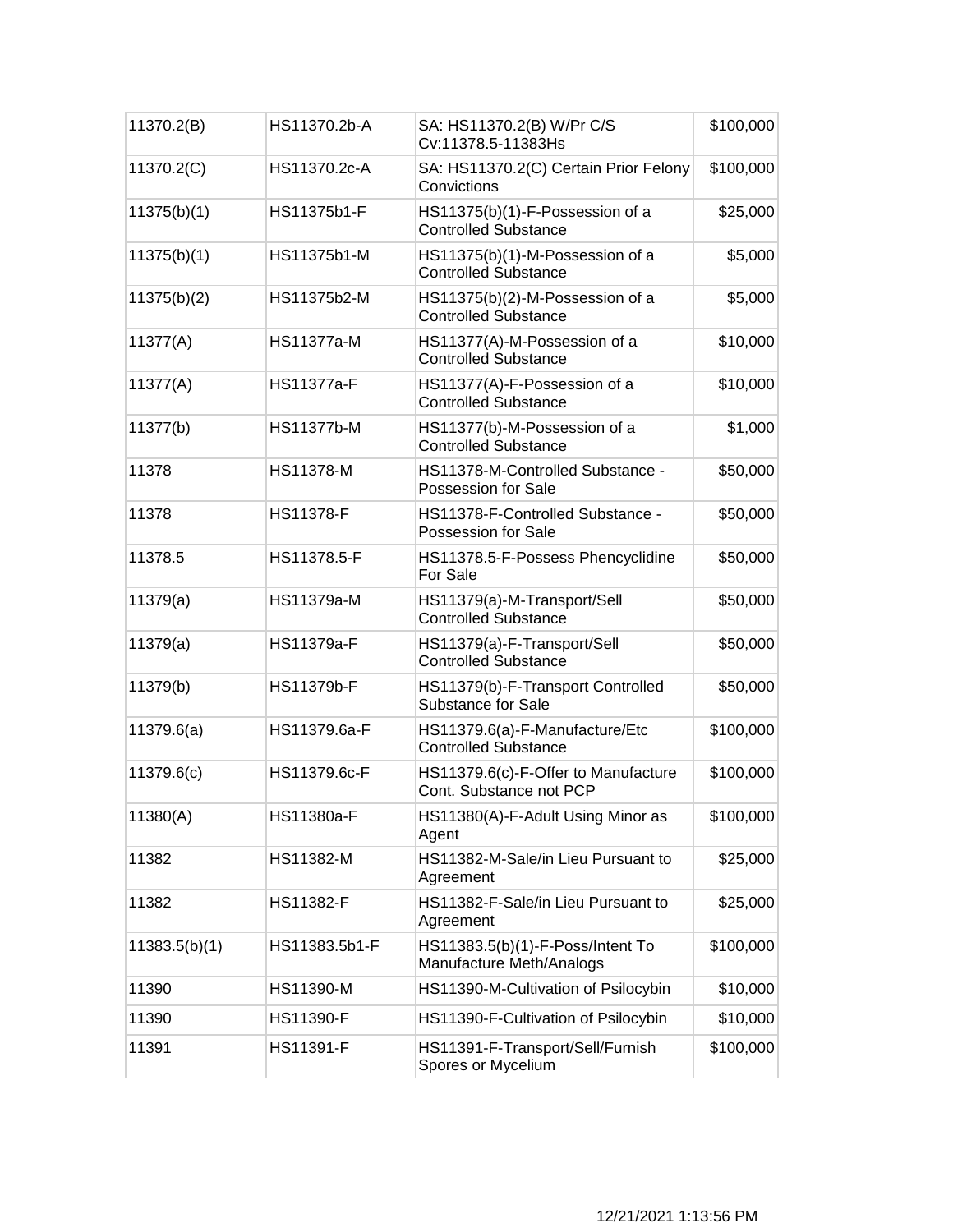| 113920(a)  | HS113920a-M       | HS113920(a)-M-Food Facility - Valid<br><b>Permit Required</b>      | \$1,000  |
|------------|-------------------|--------------------------------------------------------------------|----------|
| 113952     | HS113952-M        | HS113952-M-Food Violation                                          | \$1,000  |
| 113953.1   | HS113953.1-M      | HS113953.1-M-Food Violation                                        | \$1,000  |
| 113977     | <b>HS113977-M</b> | HS113977-M-Food Violation                                          | \$1,000  |
| 113980     | HS113980-M        | HS113980-M-Failure to Obtain Food<br>from Approved Source          | \$1,000  |
| 113996     | HS113996-M        | HS113996-M-Food Violation                                          | \$1,000  |
| 114        | <b>PC114-F</b>    | PC114-F-False Document to Conceal<br>Citizenship                   | \$10,000 |
| 114047     | HS114047-M        | HS114047-M-Food Violation                                          | \$1,000  |
| 114051     | HS114051-M        | HS114051-M-Food Violation                                          | \$1,000  |
| 114185.1   | HS114185.1-M      | HS114185.1-M-Food Violation                                        | \$1,000  |
| 114256.1   | HS114256.1-M      | HS114256.1-M-Food Violation                                        | \$1,000  |
| 114257     | HS114257-M        | HS114257-M-Food Violation                                          | \$1,000  |
| 114276     | HS114276-M        | HS114276-M-Food Violation                                          | \$1,000  |
| 114381(a)  | HS114381a-l       | HS114381(a)-I-Operating without a<br><b>Food Permit</b>            | \$1,000  |
| 114381(a)  | HS114381a-M       | HS114381(a)-M-Operating without a<br><b>Food Permit</b>            | \$1,000  |
| 115(A)     | <b>PC115a-F</b>   | PC115(A)-F-Offer/Etc False/Forged<br><b>Instrument To File</b>     | \$10,000 |
| 11550(A)   | HS11550a-F        | HS11550(A)-F-Use/Under Influence Of<br><b>Controlled Substance</b> | \$2,500  |
| 11550(A)   | HS11550a-M        | HS11550(A)-M-Use/Under Influence Of<br><b>Controlled Substance</b> | \$2,500  |
| 11550(b)   | HS11550b-M        | HS11550(b)-M-Under Influence of<br>Cont. Substance with Prior      | \$1,000  |
| 11550(e)   | <b>HS11550e-F</b> | HS11550(e)-F-Possession of Firearm -<br>Under the Influence        | \$25,000 |
| 11550(e)   | HS11550e-M        | HS11550(e)-M-Possession of Firearm -<br>Under the Influence        | \$25,000 |
| 11594      | <b>HS11594-M</b>  | HS11594-M-Failure To Register as CS<br>Offender                    | \$1,000  |
| 118(a)     | <b>PC118a-F</b>   | PC118(a)-F-Perjury                                                 | \$25,000 |
| 118(a)/664 | <b>PC118a-F</b>   | PC664/PC118(a)-F-Attempted Perjury                                 | \$25,000 |
| 11880(a)   | IC11880a-M        | IC11880(a)-M-Workers Compensation<br>Fraud                         | \$10,000 |
| 11880(a)   | IC11880a-F        | IC11880(a)-F-Workers Compensation<br>Fraud                         | \$10,000 |
| 119(a)(1)  | BP119a1-M         | BP119(a)(1)-M-Possession of Altered<br>License and Use             | \$10,000 |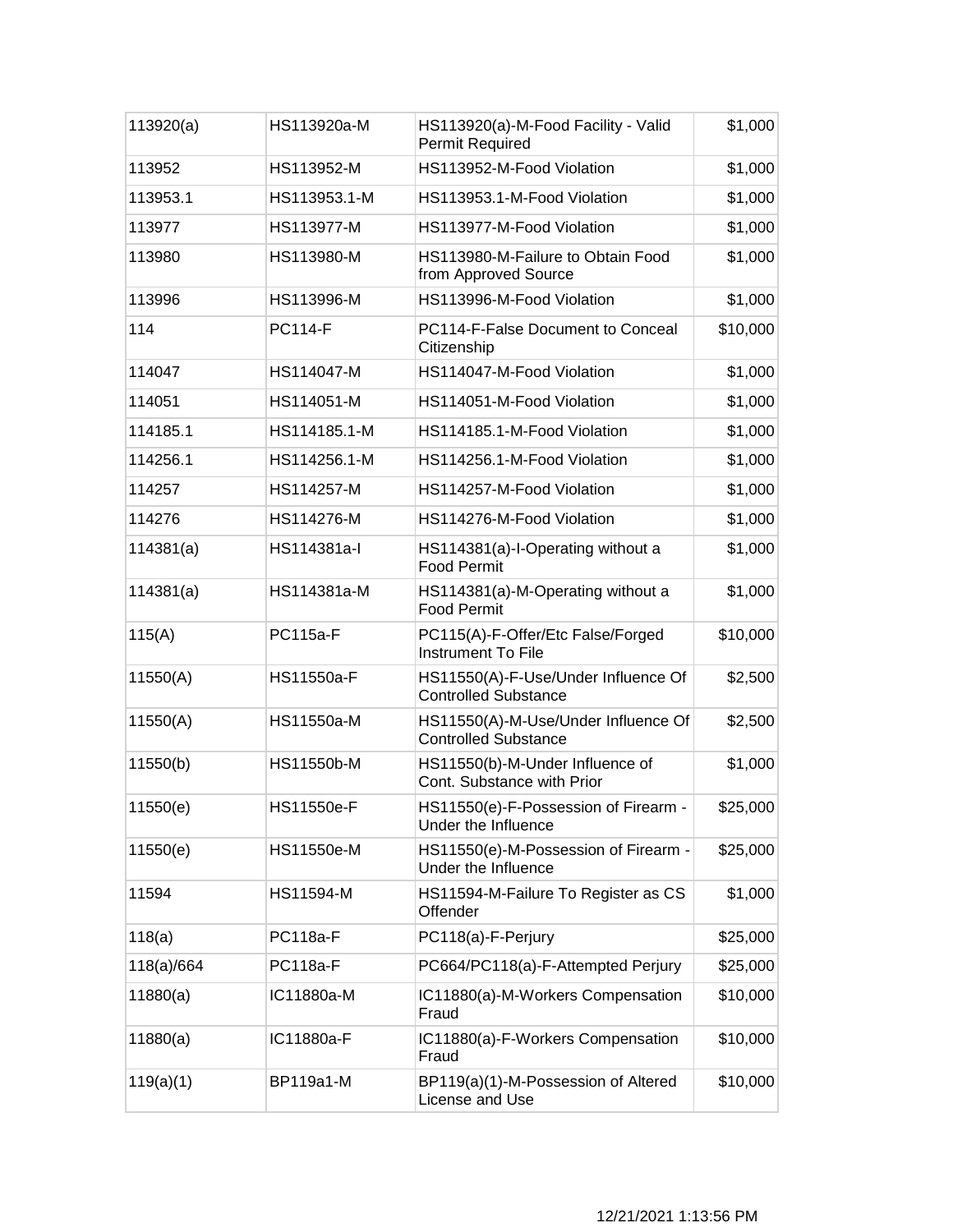| 119323        | HS119323-M    | HS119323-M-Failure to Register or<br>Operate w/out Permit             | \$1,000     |
|---------------|---------------|-----------------------------------------------------------------------|-------------|
| 12020(A)      | PC12020a-M    | PC12020(A)-M-Possession of a Deadly<br>Weapon                         | \$10,000    |
| 12021.5(a)    | PC12021.5     | SA: PC12021.5(a)-A-Carrying A<br>Firearm/Street Gang Crime            | \$50,000    |
| 12021.5(b)    | PC12021.5b-A  | SA: PC12021.5(b)-A-Carrying A<br>Detachable Firearm/Street Gang Crime | \$50,000    |
| 12022(A)(1)   | PC12022a1-A   | SA: PC12022(A)(1) Armed Felony -<br>Firearm                           | \$10,000    |
| 12022(B)(1)   | PC12022b1-A   | SA: PC12022(B)(1) Use of Deadly<br>Weapon                             | \$25,000    |
| 12022(b)(2)   | PC12022b2-A   | SA: PC12022(b)(2)-A-Use Deadly<br>Weapon In Commission of Felony      | \$25,000    |
| 12022(c)      | PC12022c-A    | SA: PC12022(c) Personally Armed<br>w/Firearm in Drug Off.             | \$50,000    |
| 12022(d)      | PC12022(d)-A  | SA: PC12022(d)-A-Principal Armed<br>w/Firearm Controlled Substances   | \$25,000    |
| 12022.1(B)    | PC12022.1b-A  | SA: PC12022.1(B) While Release<br>From Cust on Felony                 | \$50,000    |
| 12022.53(B)   | PC12022.53b-A | SA: PC12022.53(B) Personal Use of a<br>Firearm                        | \$100,000   |
| 12022.53(C)   | PC12022.53c-A | SA: PC12022.53(C) Intentional<br>Discharge of Firearm                 | \$200,000   |
| 12022.53(d)   | PC12022.53d-A | SA: PC12022.53(d) Punishment-<br>Discharge Firearm - GBI or Death     | \$1,000,000 |
| 12022.6(A)(1) | PC12022.6a1-A | SA: PC12022.6(A)(1)-A-Damage To<br>Prop:+\$50,000                     | \$50,000    |
| 12022.6(A)(2) | PC12022.6a2-A | SA: PC12022.6(A)(2) Exces Prop Loss                                   | \$50,000    |
| 12022.6(B)    | PC12022.6b-A  | SA: PC12022.6(B)-A- Damage To<br>Prop:+\$150,000                      | \$150,000   |
| 12022.7(A)    | PC12022.7a-A  | SA: PC12022.7(A) GBI: Commission of<br>a Felony                       | \$50,000    |
| 12022.7(B)    | PC12022.7b-A  | SA: PC12022.7(B) GBI: Brain<br>Injury/Paralysis                       | \$100,000   |
| 12022.7(C)    | PC12022.7c-A  | SA: PC12022.7(C) GBI: 70 Years Or<br>Older                            | \$100,000   |
| 12022.7(D)    | PC12022.7D-A  | SA: PC12022.7(D) GBI: Child Under<br>the Age of 5 Years               | \$100,000   |
| 12022.8       | PC12022.8-A   | SA: PC12022.8 Sexual Offenses                                         | \$100,000   |
| 12024.55      | BP12024.55-M  | BP12024.55-M-Door to Door Sales<br>Violation                          | \$1,000     |
| 12025(A)(3)   | PC12025a3-M   | PC12025(A)(3)-M-Occupant with<br>Concealed Firearm in Vehicle         | \$15,000    |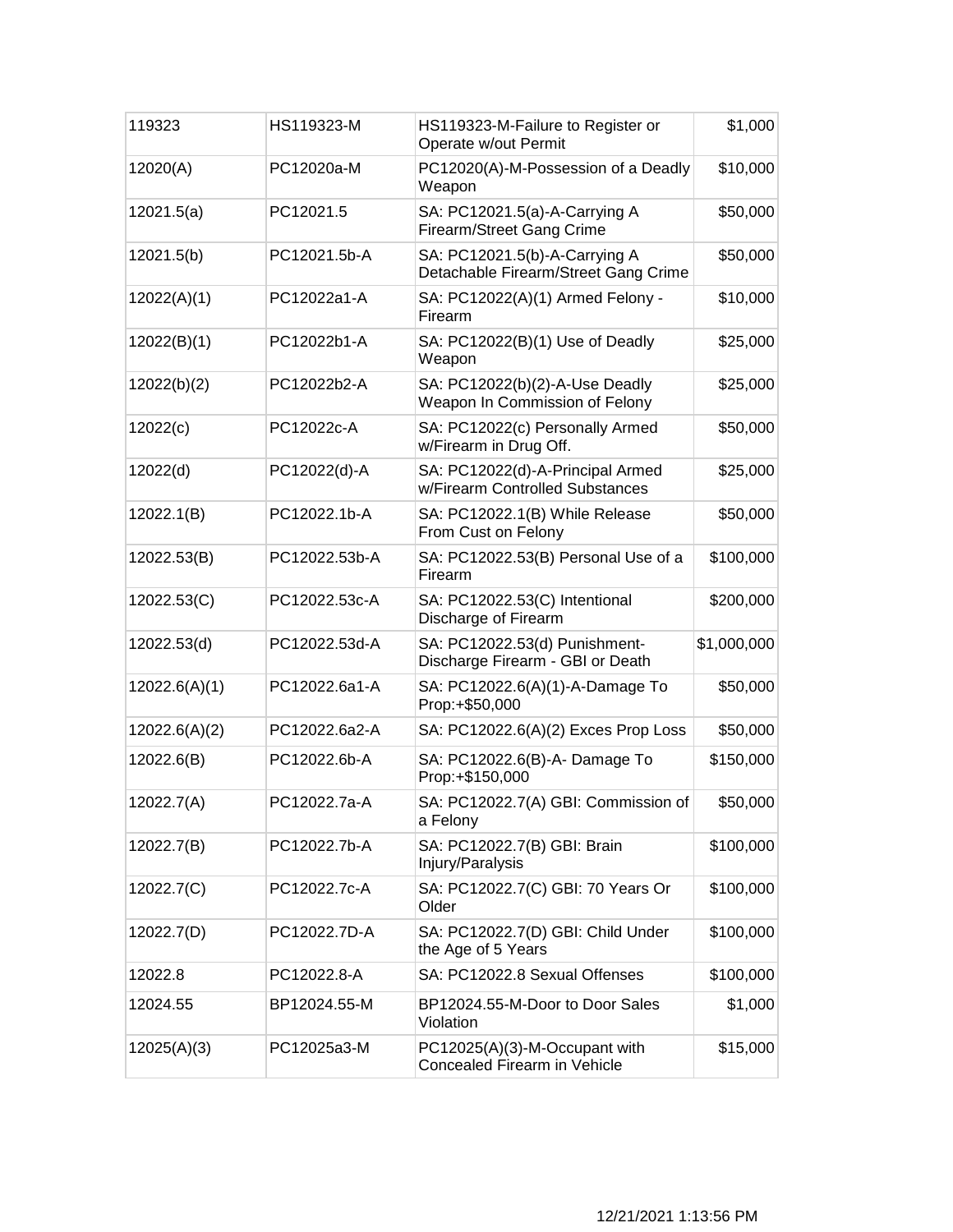| 12025(A)(3) | PC12025a3-F      | PC12025(A)(3)-F-Occupant with<br>Concealed Firearm in Vehicle      | \$15,000 |
|-------------|------------------|--------------------------------------------------------------------|----------|
| 120290      | HS120290         | HS120290-M-Willful Exposure to<br><b>Communicable Disease</b>      | \$10,000 |
| 1203.2(A)   | PC1203.2a-M      | PC1203.2(A)-M-Rearrest/Revoke<br>Probation/Etc.(Specify Crime)     | \$10,000 |
| 1203.2(A)   | PC1203.2a-F      | PC1203.2(A)-F-Rearrest/Revoke<br>Probation/Etc.(Specify Crime)     | \$10,000 |
| 1205(A)     | PC1205a-M        | PC1205(A)-M-Failure to Pay Fine - Not<br>on Probation              | \$10,000 |
| 12101(A)    | PC12101a-M       | PC12101(a)-M-Possession of<br>Concealable Firearm by Minor         | \$50,000 |
| 12101(B)    | PC12101b-M       | PC12101(b)-M-Possession of<br>Ammunition by Minor                  | \$10,000 |
| 12120       | VC12120-M        | VC12120-M-Unauthorized Sale of a<br>Vehicle                        | \$1,000  |
| 122335(b)   | HS122335b-I      | HS122335(b)-I-Dog Tethering                                        | \$1,000  |
| 12305       | HS12305-M        | HS12305-M-Possession of an<br>Explosive                            | \$50,000 |
| 12305       | HS12305-F        | HS12305-F-Possession of an<br>Explosive                            | \$50,000 |
| 12403.7(D)  | PC12403.7d-M     | PC12403.7(d)-M-Possession of Tear<br>Gas by a Minor                | \$1,000  |
| 12403.7(D)  | PC12403.7d-F     | PC12403.7(d)-F-Possession of Tear<br>Gas by a Minor                | \$10,000 |
| 12500(A)    | VC12500a-M       | VC12500(A)-M-Unlicensed Driver                                     | \$1,000  |
| 12500(A)    | VC12500a-M2      | VC12500(A)-M-Unlicensed Driver (non-<br>POC)                       | \$1,000  |
| 12671       | HS12671-M        | HS12671-M-Sale, Use, or Poss. of<br><b>Unregistered Fireworks</b>  | \$1,000  |
| 12677       | <b>HS12677-F</b> | HS12677-F-Possession of Dangerous<br>Fireworks                     | \$10,000 |
| 12677       | <b>HS12677-M</b> | HS12677-M-Possession of Dangerous<br><b>Fireworks</b>              | \$1,000  |
| 12680       | HS12680-M        | HS12680-M-Discharge/Etc<br>Fireworks: Likely To Injure             | \$1,000  |
| 127         | <b>PC127-F</b>   | PC127-F-Subornation of Perjury                                     | \$10,000 |
| 12700       | HS12700-M        | HS12700-M-Sell-Give Fireworks to<br>Person Under 18 yrs.           | \$2,500  |
| 12700(b)(1) | HS12700b1-M      | HS12700(b)(1)-M-Possess Less Than<br>25 Pounds Dangerous Fireworks | \$2,500  |
| 13000       | HS13000-M        | HS13000-M-Failure to Prevent Fire<br>From Spreading                | \$1,000  |
| 13001       | HS13001-M        | HS13001-M-Throw Burning Material                                   | \$1,000  |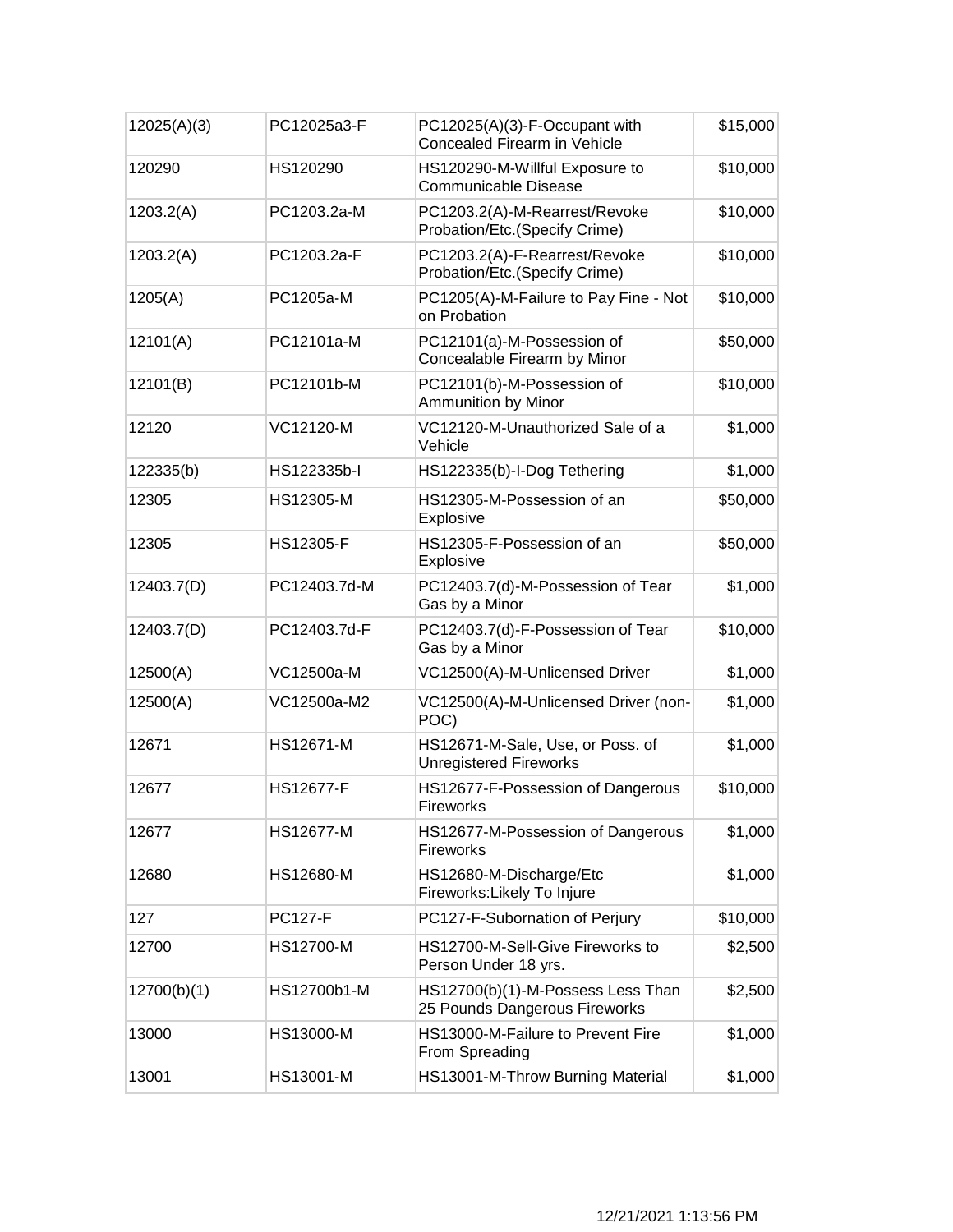| 13002(A)    | HS13002a-M     | HS13002(A)-M-Throwing Lighted<br>Substance                       | \$1,000   |
|-------------|----------------|------------------------------------------------------------------|-----------|
| 1320(A)     | PC1320a-M      | PC1320(A)-M-Released on OR - Failed<br>to Appear                 | \$25,000  |
| 1320(B)     | PC1320b-M      | PC1320(B)-M-Failure To Appear on<br><b>Felony Charge</b>         | \$100,000 |
| 1320(B)     | PC1320b-F      | PC1320(B)-F-Failure To Appear on<br>Felony Charge                | \$100,000 |
| 1320.5      | PC1320.5-M     | PC1320.5-M-Failure To Appear on<br>Felony Charge                 | \$100,000 |
| 1320.5      | PC1320.5-F     | PC1320.5-F-Failure To Appear on<br>Felony Charge                 | \$100,000 |
| 133         | PC133          | PC133-M-Deceive Witness                                          | \$10,000  |
| 134         | <b>PC134-F</b> | PC134-F-Prepare False Evidence                                   | \$10,000  |
| 135         | <b>PC135-M</b> | PC135-M-Destroying Evidence                                      | \$1,000   |
| 135         | <b>PC135-F</b> | PC135-F-Destroying Evidence                                      | \$10,000  |
| 135         | PC135          | PC135/664-M-Attempt to Destroy<br>Evidence                       | \$1,000   |
| 136.1(A)    | PC136.1a-M     | PC136.1(A)-M-Prevent/Dissuade<br>Witness/Victim                  | \$10,000  |
| 136.1(A)    | PC136.1a-F     | PC136.1(A)-F-Prevent/Dissuade<br>Witness/Victim                  | \$10,000  |
| 136.1(A)(1) | PC136.1a1-M    | PC136.1(A)(1)-M-Dissuading a<br>Witness from Testifying          | \$5,000   |
| 136.1(A)(1) | PC136.1a1-F    | PC136.1(A)(1)-F-Dissuading a Witness<br>from Testifying          | \$5,000   |
| 136.1(a)(2) | PC136.1a2-M    | PC136.1(a)(2)-M-Attempting to<br>Dissuade a Witness              | \$5,000   |
| 136.1(a)(2) | PC136.1a2-F    | PC136.1(a)(2)-F-Attempting to<br>Dissuade a Witness              | \$5,000   |
| 136.1(B)(1) | PC136.1b1-M    | PC136.1(B)(1)-M-Prevent/Dissuade<br>Witness/Victim - Reporting   | \$10,000  |
| 136.1(B)(1) | PC136.1b1-F    | PC136.1(B)(1)-F-Prevent/Dissuade<br>Witness/Victim - Reporting   | \$10,000  |
| 136.1(B)(2) | PC136.1b2-M    | PC136.1(B)(2)-M-Prevent/Dissuade<br>Witness/Victim - Prosecuting | \$10,000  |
| 136.1(B)(2) | PC136.1b2-F    | PC136.1(B)(2)-F-Prevent/Dissuade<br>Witness/Victim - Prosecuting | \$10,000  |
| 136.1(B)(3) | PC136.1b3-M    | PC136.1(B)(3)-M-Prevent/Dissuade<br>Witness/Victim - Seek Arrest | \$10,000  |
| 136.1(B)(3) | PC136.1b3-F    | PC136.1(B)(3)-F-Prevent/Dissuade<br>Witness/Victim - Seek Arrest | \$10,000  |
| 136.1(C)(1) | PC136.1C1-M    | PC136.1(C)(1)-M-Prevent/Dissuade<br>Witness/Victim-Force/Threat  | \$25,000  |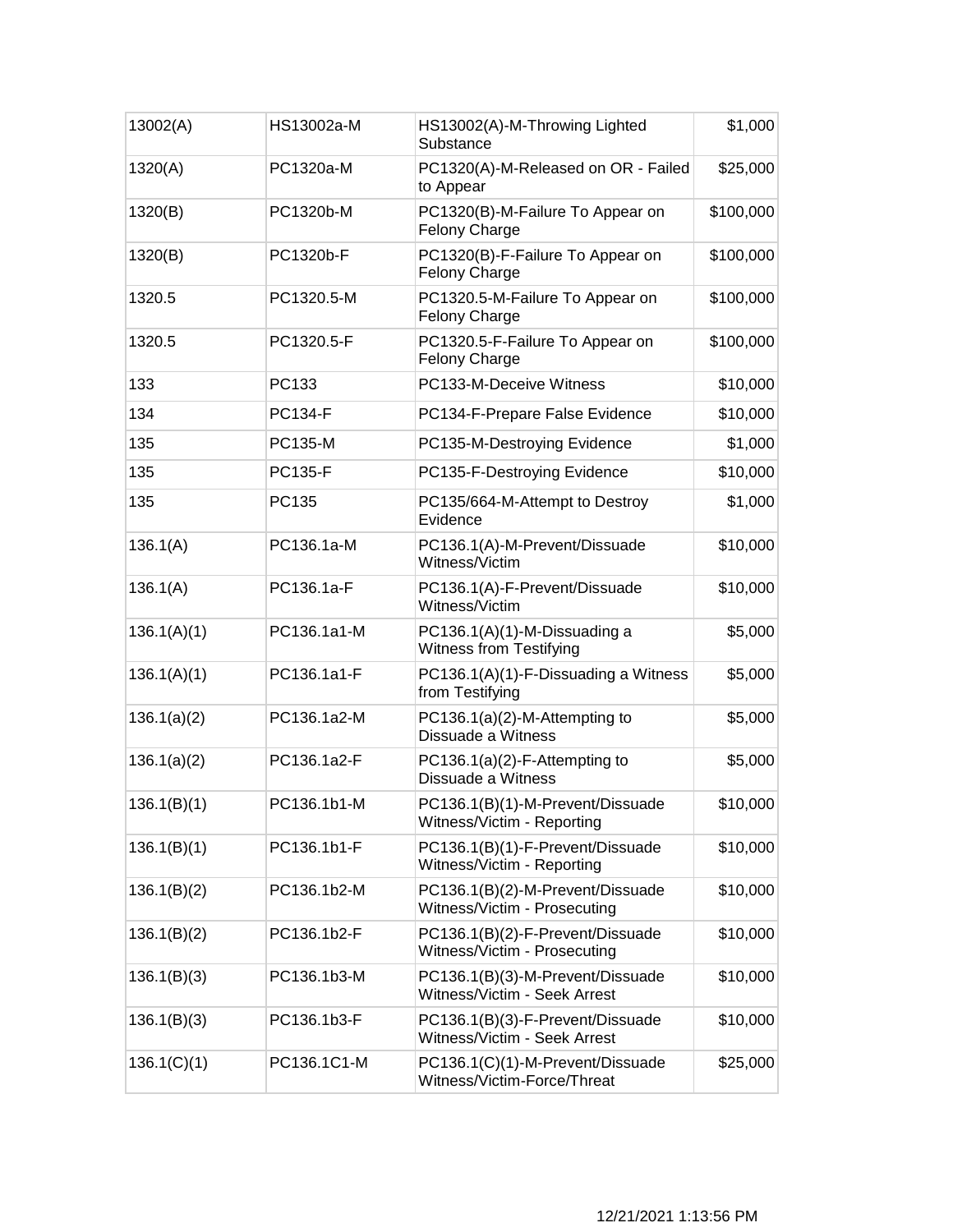| 136.1(C)(1)   | PC136.1c1-F     | PC136.1(C)(1)-F-Prevent/Dissuade<br>Witness/Victim-Force/Threat    | \$25,000 |
|---------------|-----------------|--------------------------------------------------------------------|----------|
| 136.1(C)(2)   | PC136.1c2-M     | PC136.1(C)(2)-M-Prevent/Dissuade<br>Witness/Victim-Conspiracy      | \$25,000 |
| 136.1(c)(2)   | PC136.1c2-F     | PC136.1(C)(2)-F-Prevent/Dissuade<br>Witness/Victim-Conspiracy      | \$25,000 |
| 136.1(C)(3)   | PC136.1c3-F     | PC136.1(C)(3)-F-Prevent/Dissuade<br>Witness/Victim w/Prior         | \$50,000 |
| 137(b)        | <b>PC137b-F</b> | PC137(b)-F-Intimidation of Witness                                 | \$50,000 |
| 137(c)        | <b>PC137c-M</b> | PC137(c)-M-Inducing False Testimony                                | \$10,000 |
| 1370.5(a)/664 | PC1370.5a-F     | PC664/PC1370.5(a)-F-Attempted<br>Escpe from Mental Health Facility | \$50,000 |
| 1370.5(a)/664 | PC1730.5a-M     | PC664/PC1370.5(a)-M-Attempted<br>Escpe from Mental Health Facility | \$50,000 |
| 138           | PC138           | PC138-F-Witness-Bribing or Receiving<br><b>Bribe</b>               | \$50,000 |
| 140           | <b>PC140-F</b>  | PC140-F-Threaten Witness/Victim                                    | \$25,000 |
| 140(a)        | <b>PC140a-M</b> | PC140(a)-M-Threaten Witness/Victim                                 | \$25,000 |
| 140(a)        | <b>PC140a-F</b> | PC140(a)-F-Threaten Witness/Victim                                 | \$25,000 |
| 14014(a)      | WI14014a-F      | WI14014(a)-F-False Statements to<br><b>Receive Health Care</b>     | \$25,000 |
| 14104(a)      | WI14014a-M      | WI14014(a)-M-False Statements to<br>Receive Health Care            | \$10,000 |
| 14107         | WI14107-F       | WI14107-F-Medi-Cal Fraud                                           | \$25,000 |
| 14601(A)      | VC14601a-M      | VC14601(A)-M-Driving While License<br>Suspended/Revoked            | \$1,000  |
| 14601.1(A)    | VC14601.1a-I2   | VC14601.1(A)-I-Driving with<br>Knowledge of Suspension             | \$10,000 |
| 14601.1(A)    | VC14601.1a-F    | VC14601.1(A)-F-Driving with<br>Knowledge of Suspension             | \$10,000 |
| 14601.1(A)    | VC14601.1a-M2   | VC14601.1(A)-M-Driving with<br>Knowledge of Suspension             | \$1,000  |
| 14601.2(A)    | VC14601.2a-F    | VC14601.2(A)-F-DUI Conviction -<br>License Suspended               | \$10,000 |
| 14601.2(A)    | VC14601.2a-M    | VC14601.2(A)-M-DUI Conviction -<br>License Suspended               | \$1,000  |
| 14601.2(B)    | VC14601.2b-M    | VC14601.2(B)-M-DUI Conviction -<br><b>License Restricted</b>       | \$1,000  |
| 14601.3       | VC14601.3-M     | VC14601.3-M-Habitual Traffic Offender                              | \$5,000  |
| 14601.4(A)    | VC14601.4a-M    | VC14601.4(A)-M-Suspended<br>License/Injury/Special Penalties       | \$1,000  |
| 14601.5(A)    | VC14601.5a-M    | VC14601.5(A)-M-Driving While<br>Suspended or Revoked               | \$1,000  |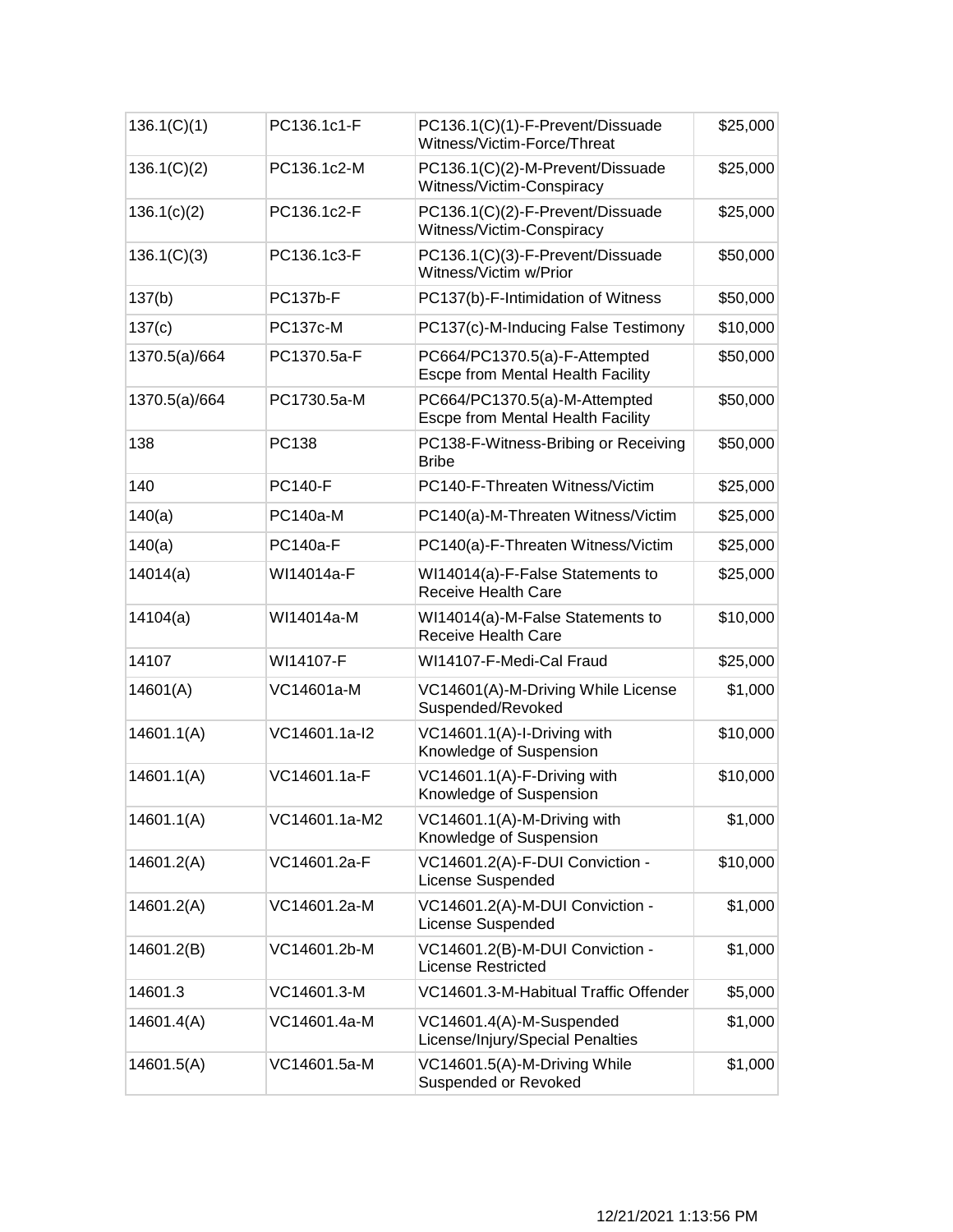| 14601.5(B) | VC14601.5b-M    | VC14601.5(B)-M-Driving on<br><b>Suspended License</b>                                                                                     | \$1,000   |
|------------|-----------------|-------------------------------------------------------------------------------------------------------------------------------------------|-----------|
| 146a(b)    | PC146ab-F       | PC146a(b)-F-Impersonate Public<br>Officer/Etc                                                                                             | \$25,000  |
| 146a(b)    | PC146ab-M       | PC146a(b)-M-Impersonate Public<br>Officer/Etc                                                                                             | \$10,000  |
| 148(a)(1)  | PC148a1-F       | PC148(a)(1)-F-Obstructing a Peace<br>Officer                                                                                              | \$1,000   |
| 148(a)(1)  | PC148a1-M       | PC148(a)(1)-M-Obstructing a Peace<br>Officer                                                                                              | \$1,000   |
|            |                 | 148(a)(1)/186.22(d) PC148a1PC186.22d PC148(a)(1)/PC186.22(d) -F-Resist,<br>Obstruct, Delay Peace Officer W/Street<br><b>Gang Activity</b> | \$50,000  |
| 148(a)(2)  | PC148a2-M       | PC148(a)(2)-M-Disrupting a Police<br>Radio                                                                                                | \$1,000   |
| 148(b)     | <b>PC148b-F</b> | PC148(b)-F-Removal of Weapon from<br>Peace Officer                                                                                        | \$50,000  |
| 148(d)     | <b>PC148d-F</b> | PC148(d)-F-Attempt Removal of<br><b>Firearm from Peace Officer</b>                                                                        | \$50,000  |
| 148.1(a)   | PC148.1a-M      | PC148.1(a)-M-False Bomb Threat                                                                                                            | \$25,000  |
| 148.1(A)   | PC148.1a-F      | PC148.1(a)-F-False Bomb Threat                                                                                                            | \$25,000  |
| 148.1(b)   | PC148.1b-M      | PC148.1(b)-M-False Bomb Threat                                                                                                            | \$25,000  |
| 148.1(B)   | PC148.1b-F      | PC148.1(b)-F-False Bomb Threat                                                                                                            | \$25,000  |
| 148.1(C)   | PC148.1c-M      | PC148.1(c)-M-False Bomb Threat                                                                                                            | \$50,000  |
| 148.1(C)   | PC148.1c-F      | PC148.1(c)-F-False Bomb Threat                                                                                                            | \$50,000  |
| 148.10(a)  | PC148.10a-F     | PC148.10(a)-F-Resisting Peace<br>Officer-Serious Bodily Injury                                                                            | \$100,000 |
| 148.2      | PC148.2-M       | PC148.2-M-Interfering with Fireman or<br><b>Rescue Personnel</b>                                                                          | \$5,000   |
| 148.3(a)   | PC148.3a-M      | PC148.3(a)-M-False Emergency<br>Report                                                                                                    | \$1,000   |
| 148.3(b)   | PC148.3b-M      | PC148.3(b)-M-Falsely Reporting<br><b>Emergency/Injury Result</b>                                                                          | \$50,000  |
| 148.3(b)   | PC148.3b-F      | PC148.3(b)-F-Falsely Reporting<br><b>Emergency/Injury Result</b>                                                                          | \$50,000  |
| 148.4(a)   | PC148.4a-M      | PC148.4(a)-M-Tamper/Etc With Fire<br>Alarm/Equipment                                                                                      | \$10,000  |
| 148.5      | PC148.5-M       | PC148.5-M-Falsely Reporting a Crime                                                                                                       | \$1,000   |
| 148.9      | PC148.9-M       | PC148.9-M-False Identification to<br>Peace Officer                                                                                        | \$1,000   |
| 148.9(A)   | PC148.9A-M      | PC148.9(A)-M-False Identification to<br><b>Peace Officer</b>                                                                              | \$1,000   |
| 15.04.080  | NO15.04.080-M   | NO15.04.080-M-Construction without<br>Permits                                                                                             | \$5,000   |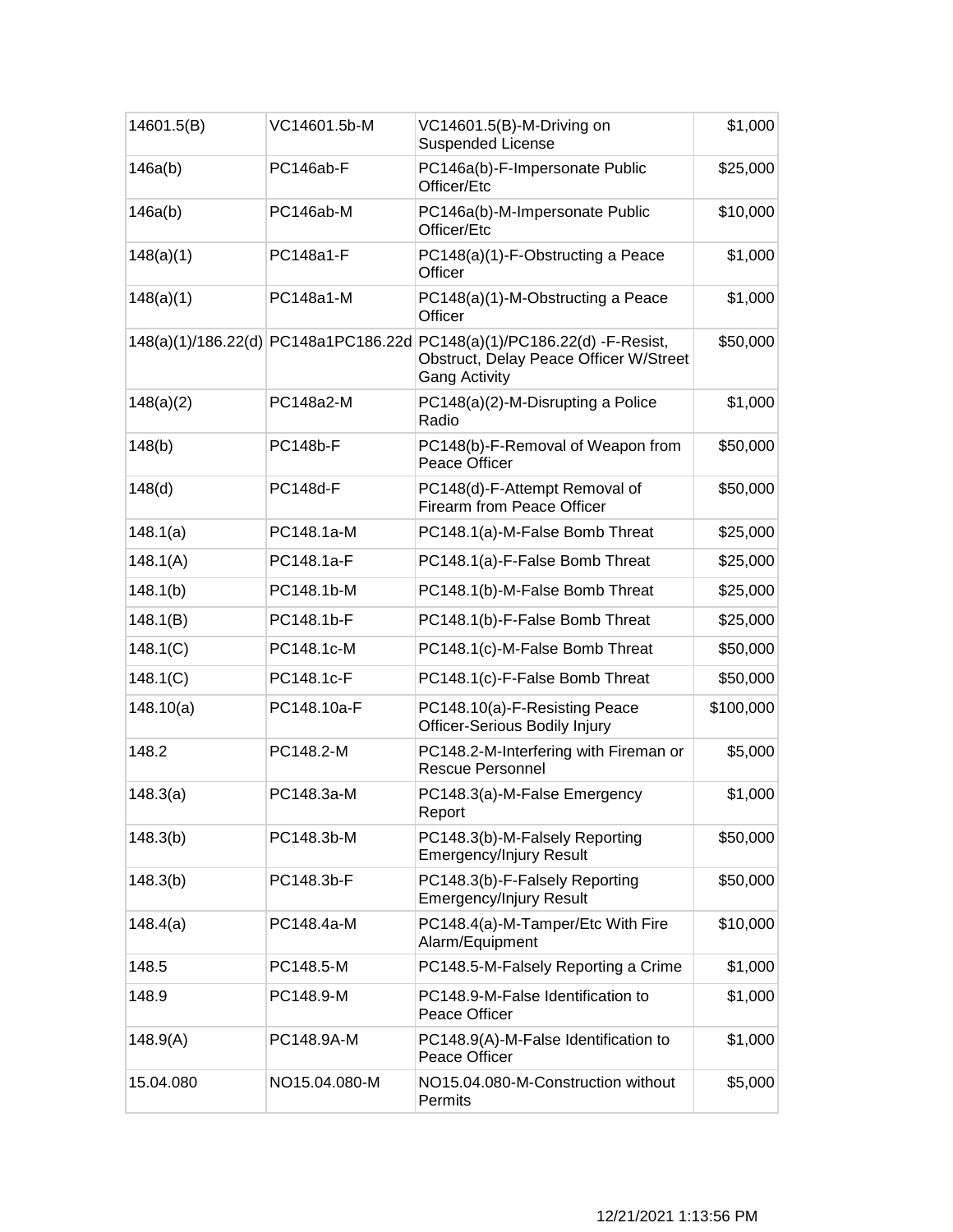| 15.12.010       | NO15.12.010-M | NO15.12.010-M-Uniform Building Code<br>Violation                  | \$1,000   |
|-----------------|---------------|-------------------------------------------------------------------|-----------|
| 15.52.020(a)(2) | CM15.52.020a2 | CM15.52.020(a)(2)-I-Compliance With<br>Orders/Notices             | \$1,000   |
| 151(a)(2)       | PC151a2       | PC151(a)(2)-F-Advocate Kill/Injure<br>Peace Officer w/ Injury     | \$100,000 |
| 15278(a)        | VC15278a-M    | VC15278(a)-M-Endorcement<br>Required/Commercial Vehicles          | \$250     |
| 155.5(a)        | PC155.5a-M    | PC155.5(a)-M-Debtor Concealing<br>Property                        | \$10,000  |
| 15630(h)        | WI15630h-M    | WI15630(h)-M-Failure to Report Elder<br>Abuse                     | \$2,500   |
| 15656(a)        | WI15656a-F    | WI15656(a)-F-Elder Abuse-<br><b>Endangered Health</b>             | \$50,000  |
| 1602            | FG1602-M      | FG1602-M-Divert/Obstruct Flow of<br>Waterway                      | \$1,000   |
| 16240           | BP16240       | BP16240-M-Practicing Trade Without<br><b>Valid License</b>        | \$1,000   |
| 166(a)(1)       | PC166a1-M     | PC166(a)(1)-M-Contempt of<br>Court: Disorderly/Etc Behavior       | \$10,000  |
| 166(a)(3)       | PC166a3-M     | PC166(a)(3)-M-Contempt of Court:<br><b>Breach of Peace</b>        | \$10,000  |
| 166(A)(4)       | PC166a4-M     | PC166(A)(4)-M-Willful Disobedience of<br><b>Court Order</b>       | \$7,500   |
| 166(C)(1)       | PC166c1-M     | PC166(C)(1)-M-Knowingly Violate<br><b>Protective Order</b>        | \$2,500   |
| 166(c)(1)       | PC166c1-F     | PC166(C)(1)-F-Knowingly Violate<br><b>Protective Order</b>        | \$10,000  |
| 166(c)(2)       | PC166c2-M     | PC166(c)(2)-M-Contempt of Court With<br>Injury                    | \$5,000   |
| 166(c)(4)       | PC166c4-F     | PC166(c)(4)-F- Violate Protective<br>Order w/ Prior               | \$10,000  |
| 1701.1(a)       | BP1701.1a-F   | BP1701.1(a)-F-Practicing Dentistry<br>without a License           | \$10,000  |
| 1701.1(b)       | BP1701.1b-F   | BP1701.1(b)-F-Aid/Abet Unlicensed<br><b>Practice of Dentistry</b> | \$10,000  |
| 1733            | IC1733-F      | IC1733-F-Theft of Fiduciary Funds                                 | \$25,000  |
| 17500           | BP17500-F     | BP17500-F-False or Misleading<br><b>Statements</b>                | \$10,000  |
| 17500           | PC17500-F     | PC17500-F-Poss Deadly Weapon w/<br><b>Intent Commit Assault</b>   | \$5,000   |
| 17500           | BP17500-M     | BP17500-M-False or Misleading<br><b>Statements</b>                | \$1,000   |
| 1771            | BP1771-M      | BP1771-M-Unlicensed Dental Assistant                              | \$2,500   |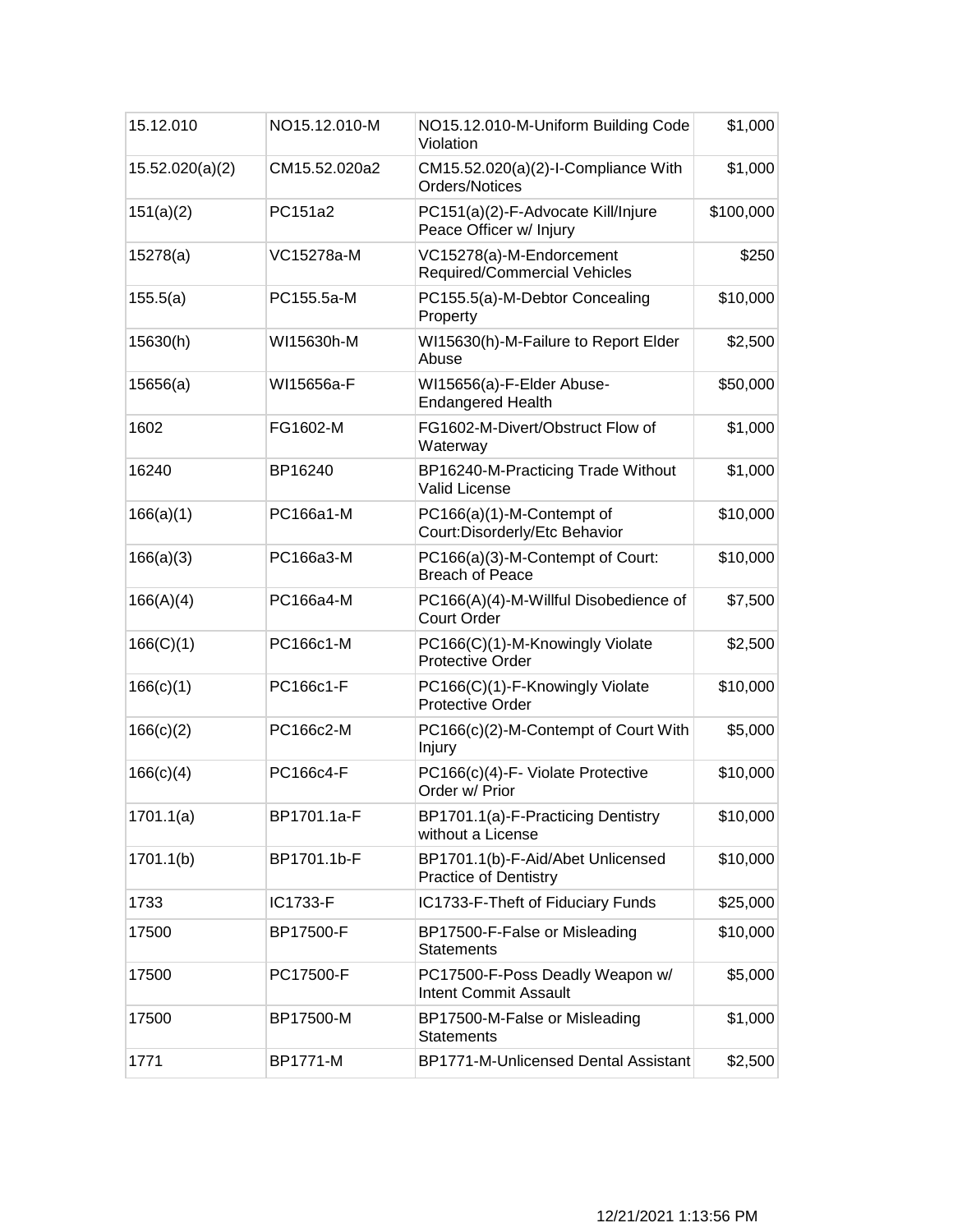| 17920.3         | HS17920.3-M             | HS17920.3-M-Unlawful Occupancy of<br>a Posted Bldg                      | \$2,500   |
|-----------------|-------------------------|-------------------------------------------------------------------------|-----------|
| 182(a)(1)       | PC182a1-M               | PC182(a)(1)-M-Conspiracy to Commit<br>Crime                             | \$10,000  |
| 182(a)(1)       | PC182a1-F               | PC182(a)(1)-F-Conspiracy to Commit<br>Crime                             | \$10,000  |
| 182(a)(1)       | PC182a-1-211-F          | PC182(a)(1)/211-F-Conspiracy to<br>Commit Robbery                       | \$100,000 |
| 182(a)(1)       | PC182a-1-459-<br>460b-F | PC182(a)(1)/459/460(b)-F-Conspiracy<br>to Commit Burglary Second Degree | \$25,000  |
| 182(A)(4)       | PC182a4-M               | PC182(a)(4)-M-Conspiracy: Defraud<br>Person                             | \$10,000  |
| 182(a)(5)       | PC182a5-F               | PC182(a)(5)-F-Conspiracy - Commit<br>Act to the Public Health           | \$10,000  |
| 182.1           | PC182.1-F               | PC182.1-F-Conspiracy:Commit Crime                                       | \$10,000  |
| 182.5           | PC182.5-F               | PC182.5-F-Conspiracy to Commit<br>Felony: Gang Member                   | \$25,000  |
| 18560(b)        | EL18560b-M              | EL18560(b)-M-Fraudulent Voting -<br>Voting More Than Once               | \$5,000   |
| 18560(b)        | EL18560b-F              | EL18560(b)-F-Fraudulent Voting                                          | \$10,000  |
| 18560(c)        | EL18560c-F              | EL18560(c)-F-Impersonating a Voter                                      | \$10,000  |
| 18578           | EL18578-F               | EL18578-F-Election Fraud                                                | \$10,000  |
| 186.10(A)       | PC186.10a-F             | PC186.10(A)-F-Money Laundering                                          | \$100,000 |
| 186.22(A)       | PC186.22a-M             | PC186.22(a)-M-Participate in Criminal<br><b>Street Gang</b>             | \$50,000  |
| 186.22(a)       | PC186.22a-F             | PC186.22(a)-F-Participate in Criminal<br><b>Street Gang</b>             | \$50,000  |
| 186.22(a)       | PC186.22a-A             | SA: PC186.22(a) Participate in<br><b>Criminal Street Gang</b>           | \$50,000  |
| 186.22(b)(1)(A) | PC186.22b1a-A           | SA: PC186.22(b)(1)(A) Criminal Street<br>Gang                           | \$50,000  |
| 186.22(b)(1)(B) | PC186.22b1b-A           | SA: PC186.22(b)(1)(B) Criminal Street<br>Gang                           | \$50,000  |
| 186.22(b)(1)(C) | PC186.22b1c-A           | SA: PC186.22(b)(1)(C) Criminal Street<br>Gang                           | \$50,000  |
| 186.22(b)(4)    | PC186.22b4-A            | SA: PC186.22(b)(4) Participate in<br><b>Criminal Street Gang</b>        | \$50,000  |
| 186.22(D)       | PC186.22d-M             | PC186.22(d)-M-Criminal Street Gang<br>Crime                             | \$50,000  |
| 186.22(d)       | PC186.22d-F             | PC186.22(d)-F-Criminal Street Gang<br>Crime                             | \$50,000  |
| 186.22(d)       | PC186.22d-A             | SA: PC186.22(d) Criminal Street Gang<br>Crime                           | \$50,000  |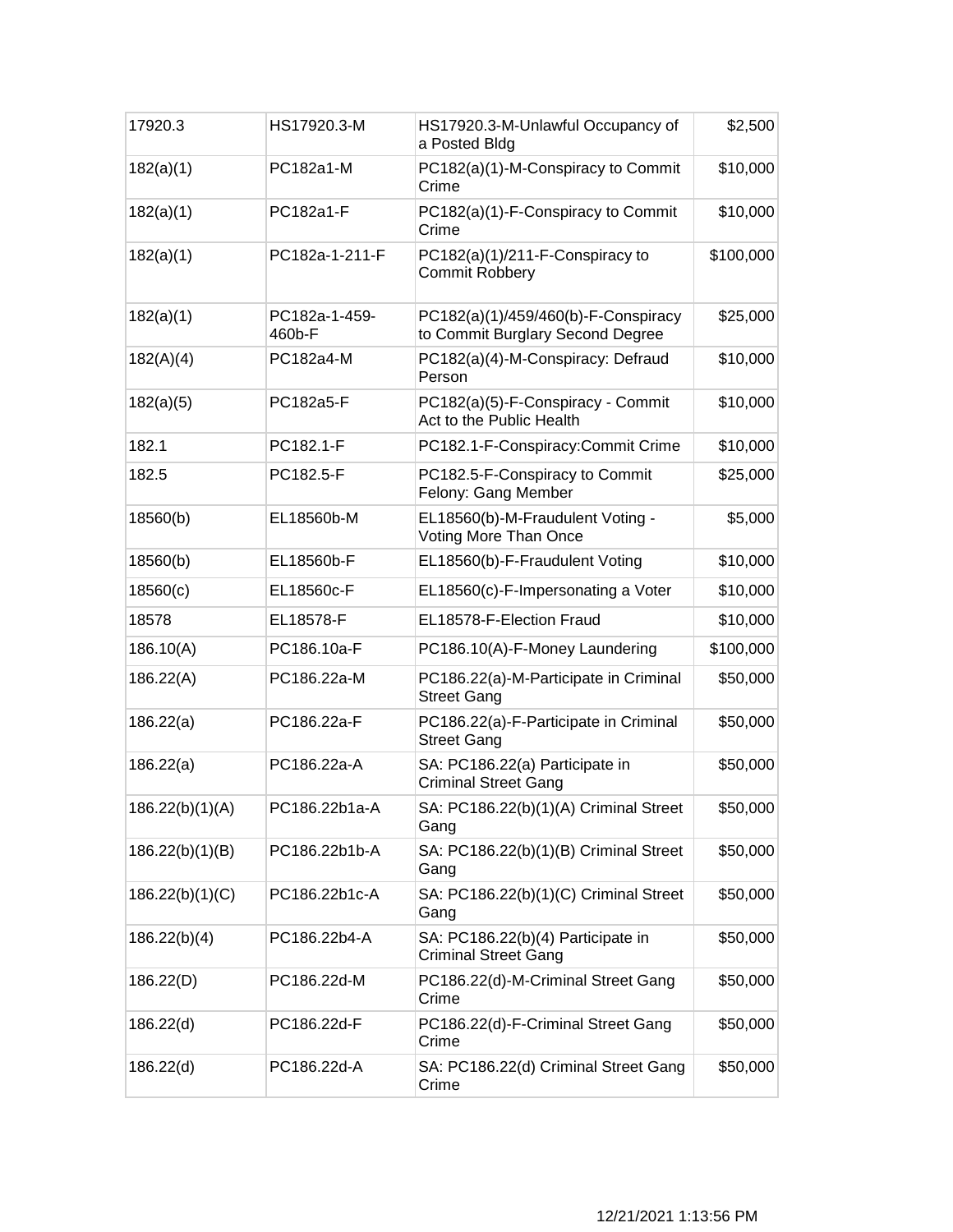| 186.26(a)    | PC186.26a-F  | PC186.26(a)-F-Solicit/Recruit<br><b>Participation in Street Gang</b>     | \$50,000  |
|--------------|--------------|--------------------------------------------------------------------------|-----------|
| 186.26(c)    | PC186.26c-F  | PC186.26(c)-F-Street Gang Activity                                       | \$50,000  |
| 186.33       | PC186.33-M   | PC186.33-M-Failure to Register as<br><b>Gang Offender</b>                | \$10,000  |
| 186.33(a)    | PC186.33a-M  | PC186.33(a)-M-Failure to Register as<br>Gang Member                      | \$10,000  |
| 186.33(b)    | PC186.33b-F  | PC186.33(b)-F-Failure to Register as<br>Gang Member w/ Prior             | \$25,000  |
| 1871.4(a)(1) | IC1871.4a1-M | IC1871.4(a)(1)-M-Make False<br><b>Statement - Obtaining Compensation</b> | \$10,000  |
| 1871.4(a)(1) | IC1871.4a1-F | IC1871.4(a)(1)-F-Make False<br><b>Statement - Obtaining Compensation</b> | \$10,000  |
| 1871.4(a)(2) | IC1871.4a2-F | IC1871.4(a)(2)-F-Present False<br><b>Material for Compensation</b>       | \$25,000  |
| 18710        | PC18710-M    | PC18710-M-Possession of Destructive<br>Device                            | \$50,000  |
| 18710        | PC18710      | PC18710-F-Possession of Destructive<br>Device                            | \$50,000  |
| 18715(a)(1)  | PC18715a1-F  | PC18715(a)(1)-F-Reckless Poss<br>Explosive/Etc Public Street/Hwy         | \$100,000 |
| 18715(a)(3)  | PC18715a3    | PC18715(a)(3)-F-Possess Destructive<br>Device-Private Habitation         | \$150,000 |
| 18720        | PC18720-F    | PC18720-F-Make Destructive Device                                        | \$100,000 |
| 18730        | PC18730-F    | PC18730-F-Sell/Etc/Transport<br><b>Explosive/Etc Device</b>              | \$100,000 |
| 18740        | PC18740      | PC18740-F-Use/Possess<br><b>Explosive/Destructive Device</b>             | \$150,000 |
| 191.5(a)     | PC191.5a-F   | PC191.5(a)-F-Gross Veh.<br>Manslaughter - Intoxicated                    | \$500,000 |
| 191.5(b)     | PC191.5b-F   | PC191.5(b)-F-Vehicular Manslaughter -<br>Intoxicated                     | \$100,000 |
| 192(B)       | PC192b-F     | PC192(B)-F-Involuntary Manslaughter                                      | \$100,000 |
| 192(C)(1)    | PC192c1-M    | PC192(C)(1)-M-Vehicular<br>Manslaughter-Gross Negligence                 | \$100,000 |
| 192(C)(1)    | PC192c1-F    | PC192(C)(1)-F-Vehicular<br>Manslaughter-Gross Negligence                 | \$100,000 |
| 192(C)(2)    | PC192c2-F    | PC192(C)(2)-F-Vehicular Manslaughter<br>w/o Gross Negligence             | \$10,000  |
| 192(C)(2)    | PC192c2-M    | PC192(C)(2)-M-Vehicular<br>Manslaughter w/o Gross Negligence             | \$10,000  |
| 192(C)(3)    | PC192c3-M    | PC192(C)(3)-M-DUI-Vehicular<br>Manslaughter w/o Negligence               | \$100,000 |
| 192(C)(3)    | PC192c3-F    | PC192(C)(3)-F-DUI-Vehicular<br>Manslaughter w/o Negligence               | \$100,000 |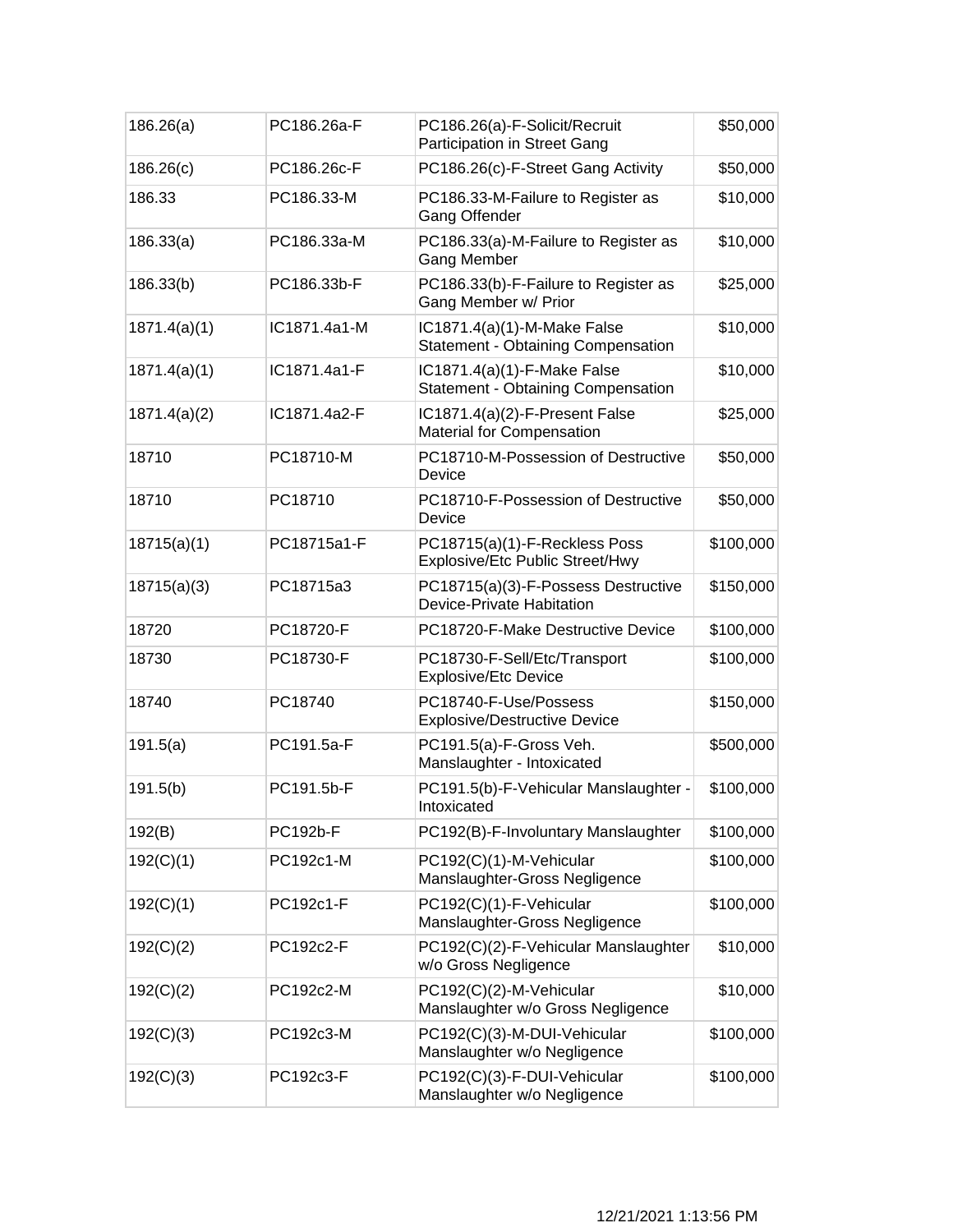| 192.5(B)    | PC192.5b-M       | PC192.5(b)-M-Manslaughter-Operate<br>Vessel w/o Gross Neglig.           | \$100,000 |
|-------------|------------------|-------------------------------------------------------------------------|-----------|
| 192.5(C)    | PC192.5c-F       | PC192.5(c)-F-Manslaughter-Operate<br>Vessel Under the Influe.           | \$100,000 |
| 1920(A)     | <b>HS1920a-M</b> | HS1920(A)-M-Dog - License Required                                      | \$1,000   |
| 1920(B)     | <b>HS1920b-M</b> | HS1920(B)-M-Dog - Rabies<br><b>Vaccination Required</b>                 | \$1,000   |
| 19237(a)(1) | BP19237a1-M      | BP19237(a)(1)-M-Operating Without A<br>Permit                           | \$1,000   |
| 19279.3     | BP19279.3-M      | BP19279.3-M-Illegal Advertising                                         | \$1,000   |
| 19701       | RT19701-M        | RT19701-M-Filing a False Tax Return                                     | \$2,500   |
| 19706       | RT19706-M        | RT19706-M-Failure to File Income Tax<br>Return                          | \$2,500   |
| 19706       | RT19706-F        | RT19706-F-Failure to File Income Tax<br>Return                          | \$2,500   |
| 2.35        | <b>CCR2.35-I</b> | CR2.35-I-Fishing at Fishway                                             | \$1,000   |
| 20001(A)    | VC20001a-M       | VC20001(A)-M-Hit and Run with Injury<br>or Death                        | \$50,000  |
| 20001(A)    | VC20001a-F       | VC20001(A)-F-Hit and Run with Injury<br>or Death                        | \$50,000  |
| 20001(a)    | VC20001a-M       | PC664/VC20001(A)-M-Attempted Hit<br>and Run with Injury or Death        | \$50,000  |
| 20001(b)(2) | VC20001b2        | VC20001(b)(2)-F-Hit and Run<br>Resulting in Perm Injury or Death        | \$50,000  |
| 20010       | PC20010-M        | PC20010-M-Possession of a Blow Gun                                      | \$2,500   |
| 20110(a)    | PC20110a         | PC20110(a)-F-<br>Assembly/Maintenance/Placement of<br>Boobytrap         | \$50,000  |
| 20110(b)    | PC20110b         | PC20110(b)-F-Possession w/ Intent to<br>Use Boobytrap Device            | \$50,000  |
| 20150       | PC20150-M        | PC20150-M-Change/Alter Markings on<br>Firearm                           | \$2,500   |
| 203         | <b>PC203-F</b>   | PC203-F-Mayhem                                                          | \$500,000 |
| 20410       | PC20410-M        | PC20410-M-Possession of Belt Buckle<br>Knife                            | \$10,000  |
| 20510       | PC20510-F        | PC20510-F-Possession of Cane Sword                                      | \$50,000  |
| 20510       | PC20510-M        | PC20510-M-Possession of Cane<br>Sword                                   | \$10,000  |
| 2052        | BP2052-F         | BP2052-F-Unlawful Practice of<br>Medicine                               | \$10,000  |
| 2054        | BP2054-M         | BP2054-M-Unlawful Representation as<br>a Physician                      | \$1,000   |
| 20610       | PC20610-F        | PC20610-F-Lipstick Case Knife -<br>Manufacture/Import/Sale/Lend/Possess | \$10,000  |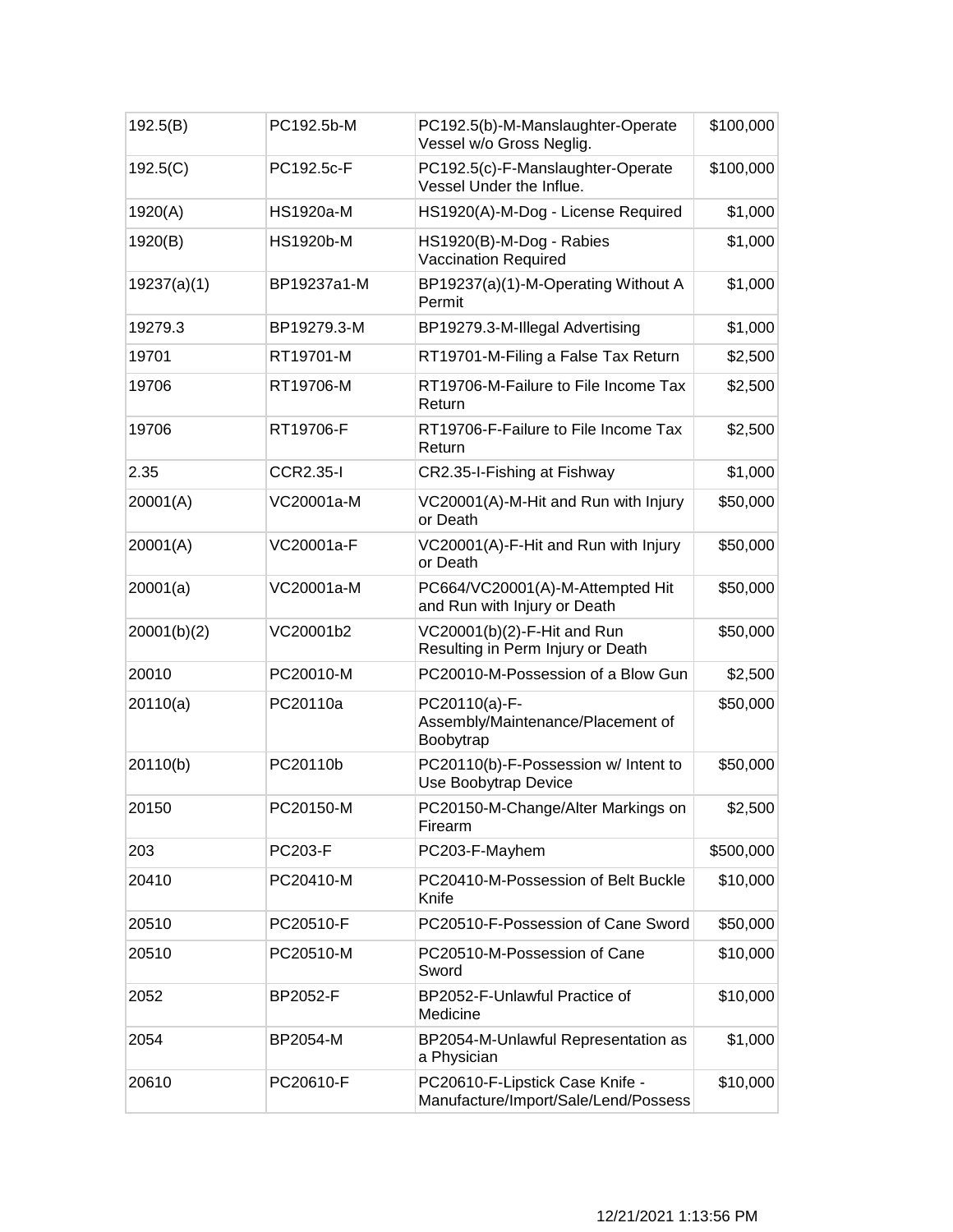| 20910        | PC20910         | PC20910-F-Possession of Writing Pen<br>Knife                         | \$10,000  |
|--------------|-----------------|----------------------------------------------------------------------|-----------|
| 210.5        | PC210.5-F       | PC210.5-F-False Imprisonment/Taking<br>a Hostage                     | \$100,000 |
| 2101(A)      | UI2101a-F       | UI2101(A)-F-False Statement to<br><b>Obtain/Increase Benefits</b>    | \$10,000  |
| 211          | PC211-F3        | PC211-F-Robbery: Second Degree                                       | \$100,000 |
| 211          | <b>PC211-M</b>  | PC211-M-Robbery: First Degree                                        | \$100,000 |
| 211          | PC211-M2        | PC211/212.5(A)-M-Robbery: First<br>Degree                            | \$100,000 |
| 211          | PC211-M3        | PC211/212.5(C)-M-Robbery: Second<br>Degree                           | \$100,000 |
| 211          | PC211-M4        | PC664/211-M-Attempted Robbery:<br><b>First Degree</b>                | \$10,000  |
| 211          | <b>PC211-F</b>  | PC664/211-F-Attempted Robbery: First<br>Degree                       | \$50,000  |
| 211          | PC211-F2        | PC211/212.5(C)-F-Robbery: Second<br>Degree                           | \$100,000 |
| 211          | PC211-F3        | PC211-F-Robbery: First Degree                                        | \$100,000 |
| 211          | PC211-F4        | PC664/PC211/213(b)-F-Attempted<br>Robbery                            | \$50,000  |
| 211          | PC211-F5        | PC211/212.5(A)-F-Robbery: First<br>Degree                            | \$250,000 |
| 211          | PC211-F6        | PC664/211-F-Attempted Robbery:<br>Second Degree                      | \$50,000  |
| 212.5(A)     | PC212.5a-F      | PC212.5(A)-F-Robbery: First Degree                                   | \$250,000 |
| 212.5(c)     | PC212.5c-F      | PC212.5(c)-F-Robbery: Second<br>Degree                               | \$100,000 |
| 213(A)(1)(a) | PC213a1a-F      | PC213(A)(1)(a)-F-Robbery: Inhabited<br>Dwelling: In Concert w/Others | \$250,000 |
| 21310        | PC21310-M       | PC21310-M-Carry Concealed Dirk or<br>Dagger                          | \$10,000  |
| 21310        | PC21310-F       | PC21310-F-Carry Concealed Dirk or<br>Dagger                          | \$10,000  |
| 215(A)       | <b>PC215a-F</b> | PC215(A)-F-Carjacking                                                | \$250,000 |
| 215(a)       | PC215a          | PC664/PC215(a)-F-Attempted<br>Carjacking                             | \$250,000 |
| 21510        | PC21510-M       | PC21510-M-Carry/Possess/Sell<br>Switchblade Knife                    | \$1,000   |
| 21510(b)     | PC21510b-M      | PC21510(b)-M-Carry Switchblade<br>Knife on Person                    | \$1,000   |
| 21510(B)     | PC21510b-F      | PC21510(b)-F-Carry Switchblade Knife<br>on Person                    | \$10,000  |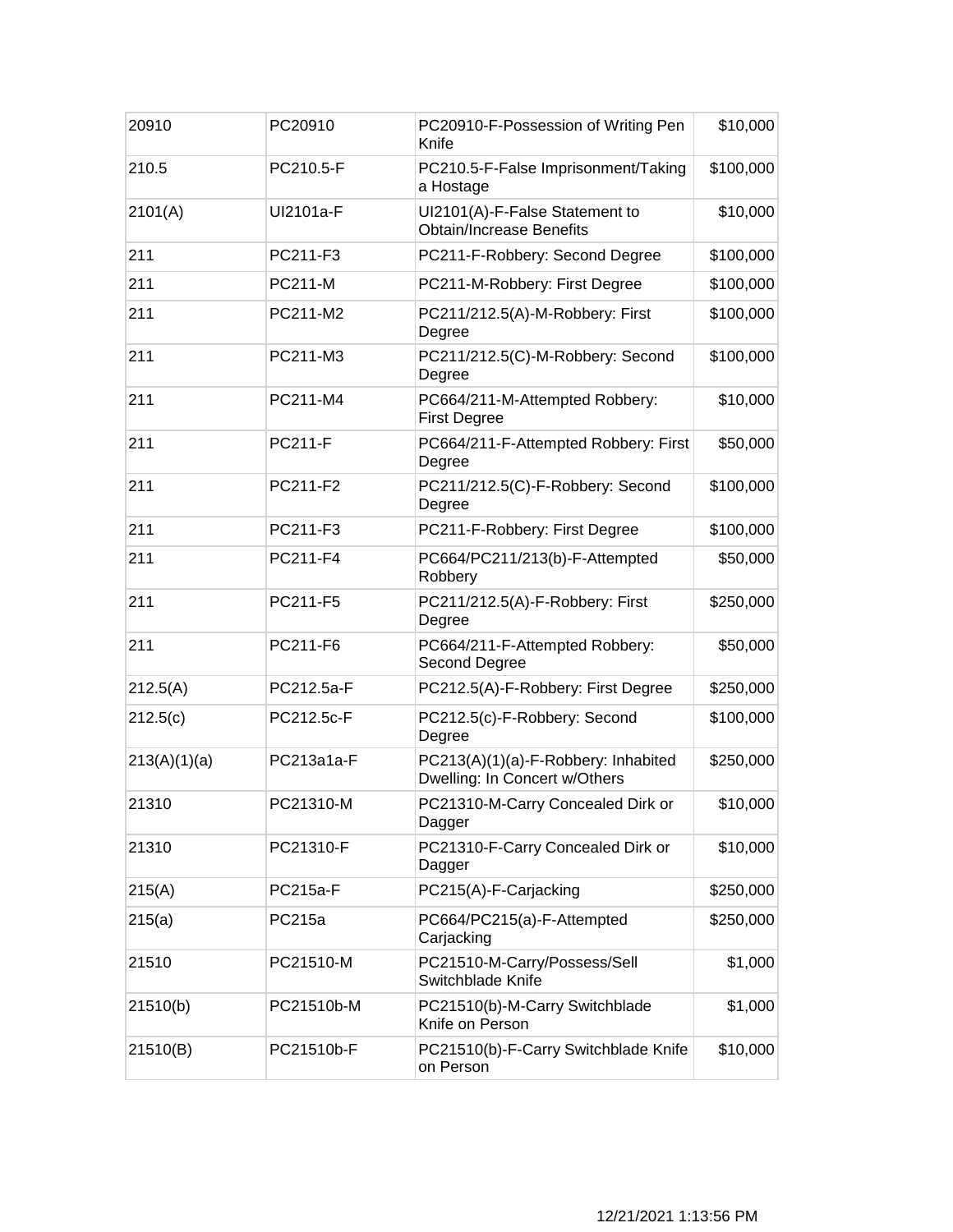| 21651(c)   | VC21651c-F     | VC21651(c)-F-Driving Into Oncoming<br>Traffic W/Injury         | \$10,000  |
|------------|----------------|----------------------------------------------------------------|-----------|
| 21710      | PC21710-M      | PC21710-M-Possession of Composite<br><b>Knuckles</b>           | \$1,000   |
| 21810      | PC21810-M      | PC21810-M-Possession of Metal<br>Knuckles                      | \$25,000  |
| 21810      | PC21810-F      | PC21810-F-Possession of Metal<br>Knuckles                      | \$25,000  |
| 220        | <b>PC220-M</b> | PC220(a)(1)-M-Assault With Intent to<br><b>Commit Felony</b>   | \$250,000 |
| 220(a)(1)  | <b>PC220-F</b> | PC220(a)(1)-F-Assault With Intent to<br><b>Commit Felony</b>   | \$250,000 |
| 220(a)(2)  | PC220a2-F      | PC220(a)(2)-F-Assault Minor With<br>Intent to Commit Felony    | \$500,000 |
| 220(b)     | <b>PC220b</b>  | PC220(b)-F-Assaut w/Intent to Rape in<br>Commission of 459     | \$500,000 |
| 22010      | PC22010-M      | PC22010-M-Possession of a Nunchaku                             | \$10,000  |
| 22010      | PC22010-F      | PC22010-F-Possession of a Nunchaku                             | \$10,000  |
| 222        | <b>PC222</b>   | PC222-F-Administer Drug/Etc to Aid in<br>Felony                | \$50,000  |
| 22210      | PC22210-M      | PC22210-M-Possession of a Deadly<br>Weapon                     | \$10,000  |
| 22210      | PC22210-F      | PC22210-F-Possession of a Deadly<br>Weapon                     | \$10,000  |
| 22410      | PC22410-F      | PC22410-F-Possession of a Shuriken                             | \$10,000  |
| 22410      | PC22410-M      | PC22410-M-Possession of a Shuriken                             | \$10,000  |
| 22435.2(a) | BP22435.2a-M   | BP22435.2(a)-M-Unlawful Removal of<br><b>Shopping Cart</b>     | \$1,000   |
| 22435.2(b) | BP22435.2b-M   | BP22435.2(b)-M-Unlawful Possession<br>of a Shopping Cart       | \$1,000   |
| 22435.2(f) | BP22435.2f-M   | BP22435.2(f)-M-Unlawful Possession<br>of Shopping Cart         | \$1,000   |
| 22610(a)   | PC22610a-l     | PC22610(a)-I-Felon<br>Purchase/Possess/Use Stun Gun            | \$10,000  |
| 22610(a)   | PC22610a-M     | PC22610(a)-M-Felon<br>Purchase/Possess/Use Stun Gun            | \$10,000  |
| 22610(b)   | PC22610b-M     | PC22610(b)-M-Addicted Person-<br>Purchase/Possess/Use Stun Gun | \$10,000  |
| 22610(d)   | PC22610(d)     | PC22610(d)-I-Minor-<br>Purchase/Possess/Use Stun Gun           | \$10,000  |
| 22810(a)   | PC22810a-M     | PC22810(a)-M-Felon in Possession of<br><b>Tear Gas</b>         | \$10,000  |
| 22810(a)   | PC22810a-F     | PC22810(a)-F-Felon in Possession of<br><b>Tear Gas</b>         | \$10,000  |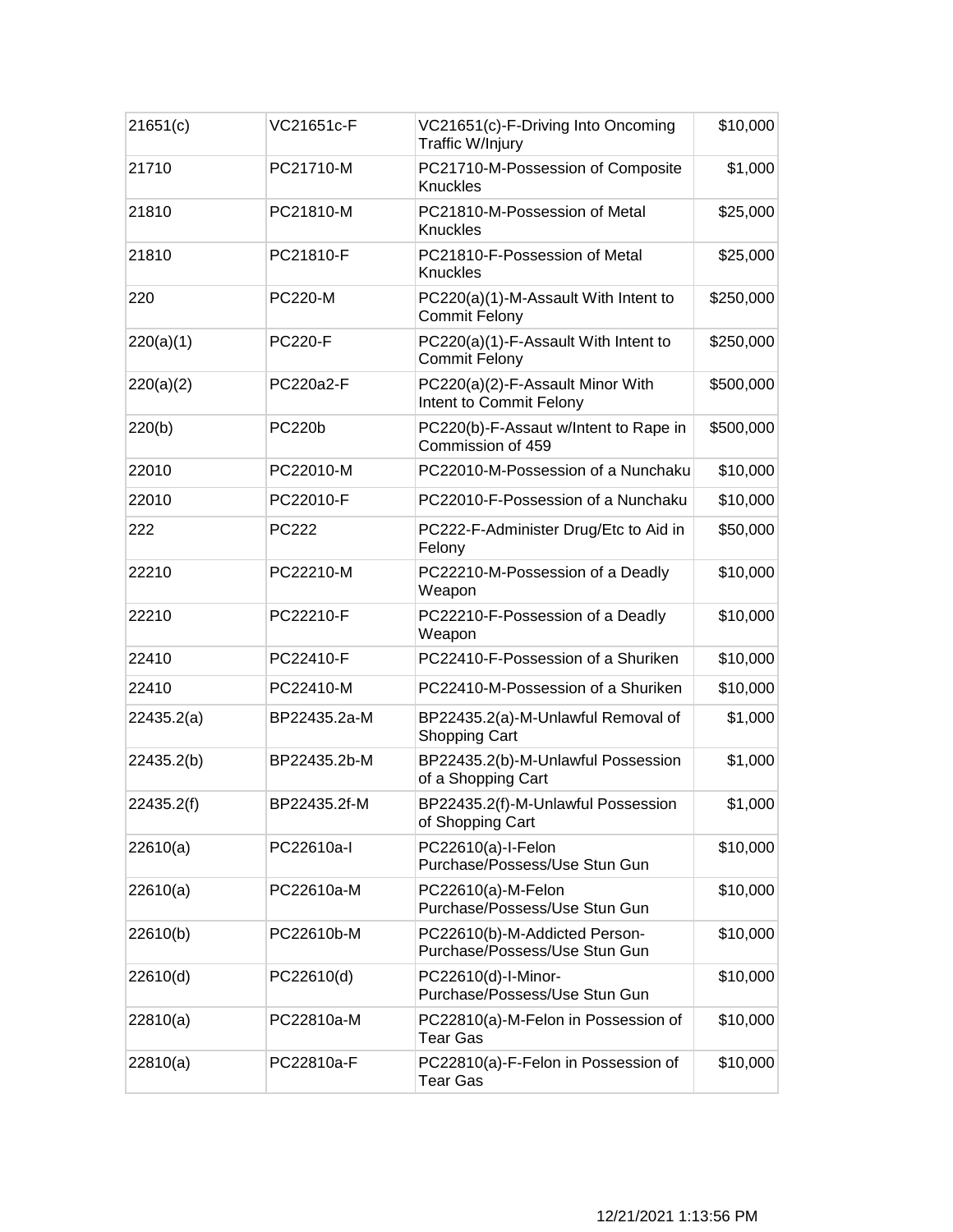| 22810(b)     | PC22810b-F             | PC22810(b)-F-Narcotic Addict<br>Possess/Purchase/Use/Etc Teargas                    | \$10,000  |
|--------------|------------------------|-------------------------------------------------------------------------------------|-----------|
| 22810(e)(1)  | PC22810e1-M            | PC22810(e)(1)-M-<br>Possess/Purchase/Etc Projectile Tear<br>Gas Weapon              | \$10,000  |
| 22810(g)(1)  | PC22810g1-F            | PC22810(g)(1)-F-Misuse of Tear Gas                                                  | \$10,000  |
| 22810(g)(1)  | PC22810g1-M            | PC22810(g)(1)-M-Misuse of Tear Gas                                                  | \$10,000  |
| 22815(A)     | PC22815a-M             | PC22815(a)-M-Minor in Possession of<br><b>Tear Gas</b>                              | \$10,000  |
| 22900        | PC22900-M              | PC22900-M-Unauthorized Use of Tear<br>Gas                                           | \$10,000  |
| 23104(a)     | VC23104a-M             | VC23104(a)-M-Reckless Driving -<br><b>Bodily Injury</b>                             | \$10,000  |
| 23104(a)     | VC23104aCZ             | VC23104(a)-M-Reckless Driving -<br>Bodily Injury - Construction Zone                | \$10,000  |
| 23104(A)     | VC23104a-F             | VC23104(A)-F-Reckless Driving -<br><b>Bodily Injury</b>                             | \$25,000  |
| 23104(b)     | VC23104bCZ             | VC23104(b)-F-Reckless Driving - GBI<br>and Prior - Construction Zone                | \$25,000  |
| 23104(b)     | VC23104b-F             | VC23104(b)-F-Reckless Driving - GBI<br>and Prior                                    | \$25,000  |
| 23105(a)     | VC23105a-F             | VC23105(a)-F-Reckless Driving with<br>Injury                                        | \$25,000  |
| 23105(a)     | VC23105a-M             | VC23105(a)-M-Reckless Driving with<br>Injury                                        | \$10,000  |
| 23110(B)     | VC23110b-F             | VC23110(B)-F-Throwing Substance at<br>Vehicle                                       | \$100,000 |
| 23152(A)     | VC23152a-F             | VC23152(A)-F-Driving While Under the<br>Influence of Alcohol                        | \$5,000   |
| 23152(a)     | VC23152a-M             | VC23152(a)-M-Driving While Under the<br>Influence of Alcohol                        | \$5,000   |
| 23152(a)     | VC23152a-M             | VC23152(A)-M-Driving While Under<br>the Influence of Alcohol w/1 Prior              | \$10,000  |
| 23152(a)     | VC23152a-M             | VC23152(A)-M-Driving While Under<br>the Influence of Alcohol w/2 Priors             | \$10,000  |
| 23152(a)     | VC23152aCZ             | VC23152(A)-M-Driving While Under<br>the Influence of Alcohol - Construction<br>Zone | \$5,000   |
| 23152(a)     | VC23152a/23550a-<br>F  | VC23152(a)/23550(a)-F-DUI with 3+<br>Priors                                         | \$100,000 |
| 23152(a)     | VC23152a/23550.5-<br>F | VC23152(a)/23550.5-F-DUI with Prior<br>Felony DUI                                   | \$100,000 |
| 23152(a)/664 | VC23152-664-M          | VC23152(a)/664-M-Attempted Driving<br>WhileUnder the Influence of Alcohol           | \$5,000   |
| 23152(b)     | VC23152b/23550a-<br>F  | VC23152(b)/23550(a)-F-DUI with .08<br>Alcohol with 3+ Priors                        | \$5,000   |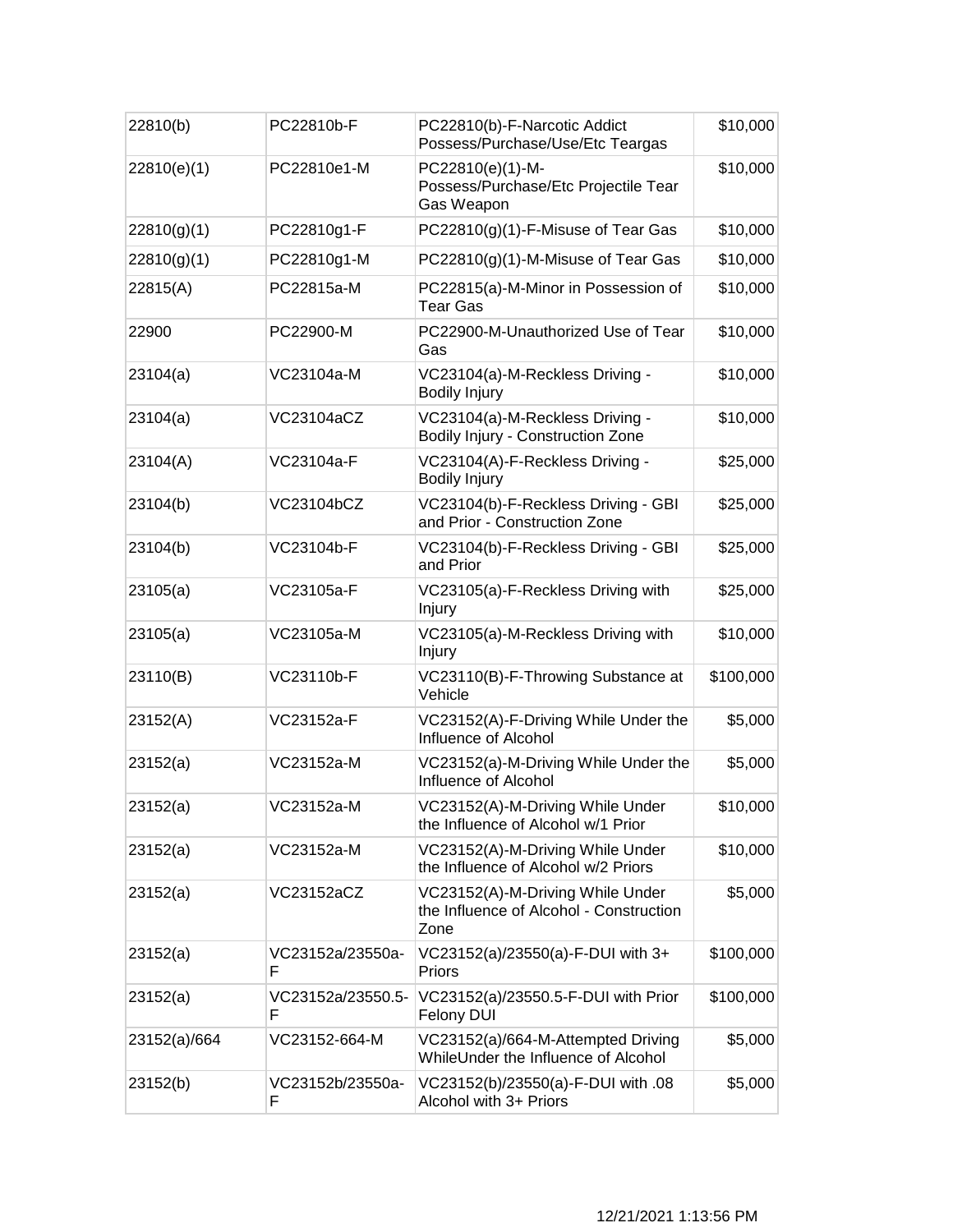| 23152(b)     | VC23152b/23550.5-<br>F | VC23152(b)/23550.5-F-DUI with .08<br>Alcohol with Prior Felony DUI                        | \$5,000   |
|--------------|------------------------|-------------------------------------------------------------------------------------------|-----------|
| 23152(b)     | VC23152bCZ             | VC23152(B)-M-DUI with .08 Alcohol -<br><b>Construction Zone</b>                           | \$5,000   |
| 23152(b)     | VC23152b-M             | VC23152(B)-M-DUI with .08 Alcohol<br>w/1 Prior                                            | \$10,000  |
| 23152(b)     | VC23152b-M             | VC23152(B)-M-DUI with .08 Alcohol<br>w/2 Priors                                           | \$10,000  |
| 23152(B)     | VC23152b-F             | VC23152(B)-F-DUI with .08 Alcohol                                                         | \$5,000   |
| 23152(b)     | VC23152b-M             | VC23152(b)-M-DUI with .08 Alcohol                                                         | \$5,000   |
| 23152(b)/664 | VC23152b664-M          | VC23152(b)/664-M-Attempted DUI with<br>.08 Alcohol                                        | \$5,000   |
| 23152(c)     | VC23152c-M             | VC23152(c)-M-Driving While Addicted<br>to Drug                                            | \$5,000   |
| 23152(c)     | VC23152c-M             | VC23152(c)-M-Driving While Addicted<br>to Drug w/1 Prior                                  | \$10,000  |
| 23152(c)     | VC23152c-M             | VC23152(c)-M-Driving While Addicted<br>to Drug w/2 Priors                                 | \$10,000  |
| 23152(c)     | VC23152cCZ             | VC23152(c)-M-Driving While Addicted<br>to Drug - Construction Zone                        | \$5,000   |
| 23152(d)     | VC23152dCZ             | VC23152(d)-M-Driving Commercial<br>Vehicle With BA Over .04 -<br><b>Construction Zone</b> | \$5,000   |
| 23152(d)     | VC23152d-M             | VC23152(d)-M-Driving Commercial<br>Vehicle With BA Over .04                               | \$5,000   |
| 23152(E)     | VC23152E-M             | VC23152(E)-M-Driving Under Influence<br>of Drug                                           | \$5,000   |
| 23152(e)     | VC23152e-M             | VC23152(e)-M-DUI Passenger For<br>Hire Driver BA .04 Percent or Higher                    | \$5,000   |
| 23152(f)     | VC23152f               | VC23152(f)-M-Driving Under Influence<br>of Drug w/1 Prior                                 | \$10,000  |
| 23152(f)     | VC23152f               | VC23152(f)-M-Driving Under Influence<br>of Drug w/2 Priors                                | \$10,000  |
| 23152(f)     | VC23152f               | VC23152(f)-M-Driving Under Influence<br>of Drug                                           | \$5,000   |
| 23152(f)     | <b>VC23152F</b>        | VC23152(f)-F-Driving Under Influence<br>of Alcohol/Drug w/3 priors                        | \$100,000 |
| 23152(f)     | VC23152fCZ             | VC23152(f)-M-Driving Under Influence<br>of Drug - Construction Zone                       | \$5,000   |
| 23152(F)     | VC23152F-M             | VC23152(F)-M-Driving Under Influence<br>of Alcohol and Drug                               | \$5,000   |
| 23152(f)     | VC23153f               | VC23153(f)-M-DUI-Influence Drug<br><b>While Causing Injury</b>                            | \$100,000 |
| 23152(g)     | VC23152gCZ             | VC23152(g)-M-Driving Under Influence<br>of Alcohol and Drug - Construction<br>Zone        | \$5,000   |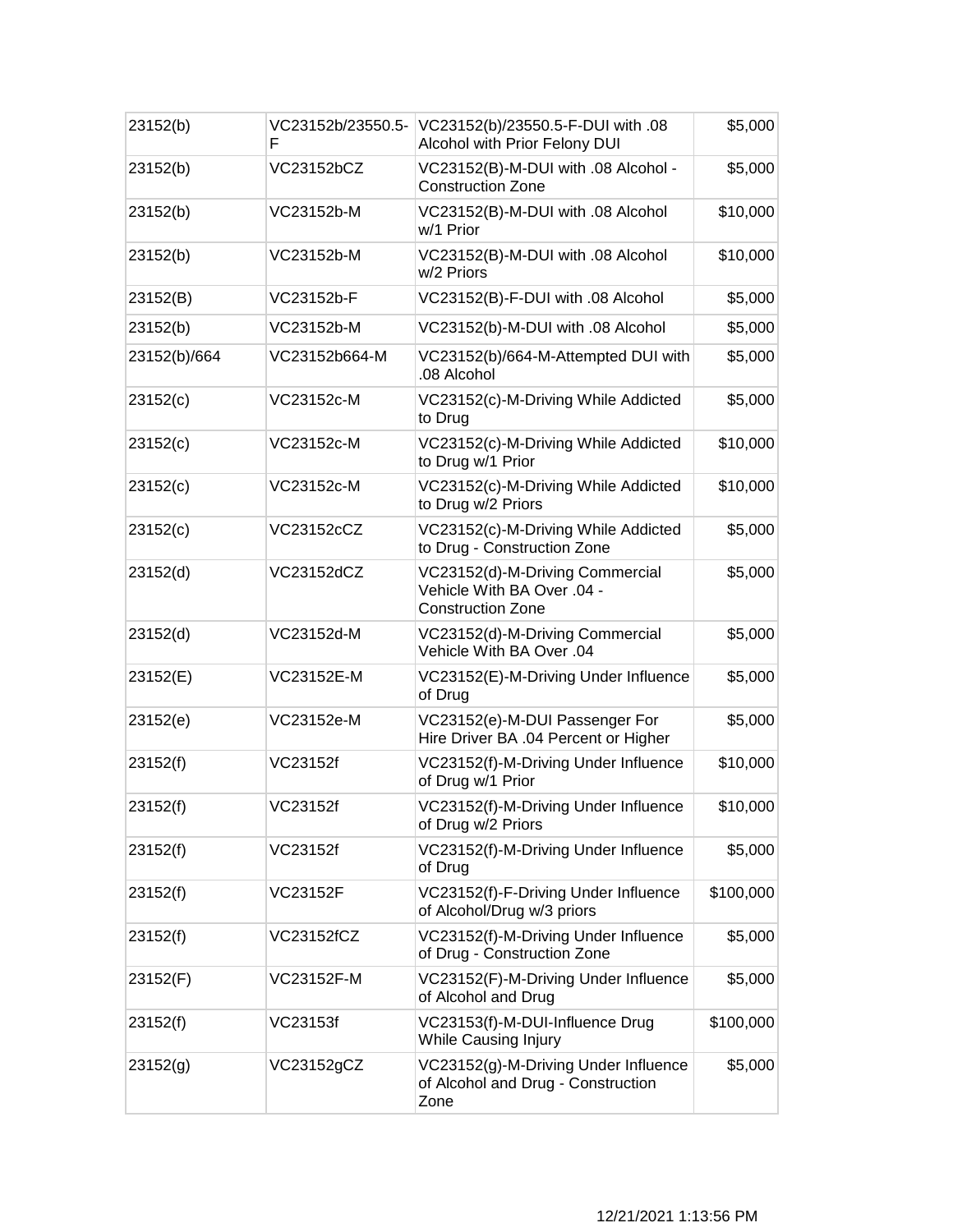| 23152(g) | VC23152(g)        | VC23152(g)-F-Driving Under Influence<br>of Alcohol and Drug w/3 Priors | \$100,000 |
|----------|-------------------|------------------------------------------------------------------------|-----------|
| 23152(g) | VC23152g          | VC23152(g)-M-Driving Under Influence<br>of Alcohol and Drug            | \$5,000   |
| 23152(g) | VC23152g          | VC23152(g)-M-Driving Under Influence<br>of Alcohol and Drug w/1 Prior  | \$10,000  |
| 23152(g) | VC23152g          | VC23152(g)-M-Driving Under Influence<br>of Alcohol and Drug w/2 Priors | \$10,000  |
| 23153(a) | VC23153aCZ        | VC23153(a)-M-DUI-Alcohol While<br>Causing Injury - Construction Zone   | \$100,000 |
| 23153(a) | VC23153a-M        | VC23153(a)-M-DUI-Alcohol While<br>Causing Injury                       | \$100,000 |
| 23153(A) | VC23153a-F        | VC23153(A)-F-DUI-Alcohol While<br>Causing Injury                       | \$100,000 |
| 23153(b) | VC23153b-M        | VC23153(b)-M-DUI .08 Alcohol with<br><b>Bodily Injury</b>              | \$100,000 |
| 23153(B) | VC23153b-F        | VC23153(B)-F-DUI .08 Alcohol with<br><b>Bodily Injury</b>              | \$100,000 |
| 23153(b) | VC23153bCZ        | VC23153(b)-M-DUI .08 Alcohol with<br>Bodily Injury - Construction Zone | \$100,000 |
| 23153(d) | VC23153d-F        | VC23153(d)-F-DUI .04 Alcohol<br><b>Commercial Veh.Causing Injury</b>   | \$100,000 |
| 23153(e) | VC23153(e)-F      | VC23153(e)-F-Passenger for Hire<br>Driver With BAC .04 or More         | \$100,000 |
| 23153(E) | VC23153E-M        | VC23153(E)-M-DUI-Influence Drug<br><b>While Causing Injury</b>         | \$100,000 |
| 23153(E) | <b>VC23153E-F</b> | VC23153(E)-F-DUI-Influence Drug<br>While Causing Injury                | \$100,000 |
| 23153(f) | VC23153f          | VC23153(f)-F-DUI-Influence Drug<br>While Causing Injury                | \$100,000 |
| 23153(g) | VC23153g          | VC23153(g)-F-DUI-Alcohol and Drug<br><b>While Causing Injury</b>       | \$100,000 |
| 23247(a) | VC23247a-M        | VC23247(a)-M-Defeating Interlock<br>Device                             | \$5,000   |
| 23247(b) | VC23247b-M        | VC23247(b)-M-Tampering with an<br>Ignition Interlock Device            | \$5,000   |
| 23247(e) | VC23247e-I        | VC23247(e)-I-Operate Vehicle without<br>Ignition Interlock             | \$1,000   |
| 23247(e) | VC23247e-M        | VC23247(e)-M-Operate Vehicle without<br>Ignition Interlock             | \$1,000   |
| 23300    | BP23300-M         | BP23300-M-Sell Liquor Without<br>License                               | \$1,000   |
| 23550(A) | VC23550a-A        | SA: VC23550(A)-3 or More Priors                                        | \$100,000 |
| 236      | <b>PC236-M</b>    | PC236-M-False Imprisonment                                             | \$25,000  |
| 236      | <b>PC236-F</b>    | PC236-F-False Imprisonment                                             | \$25,000  |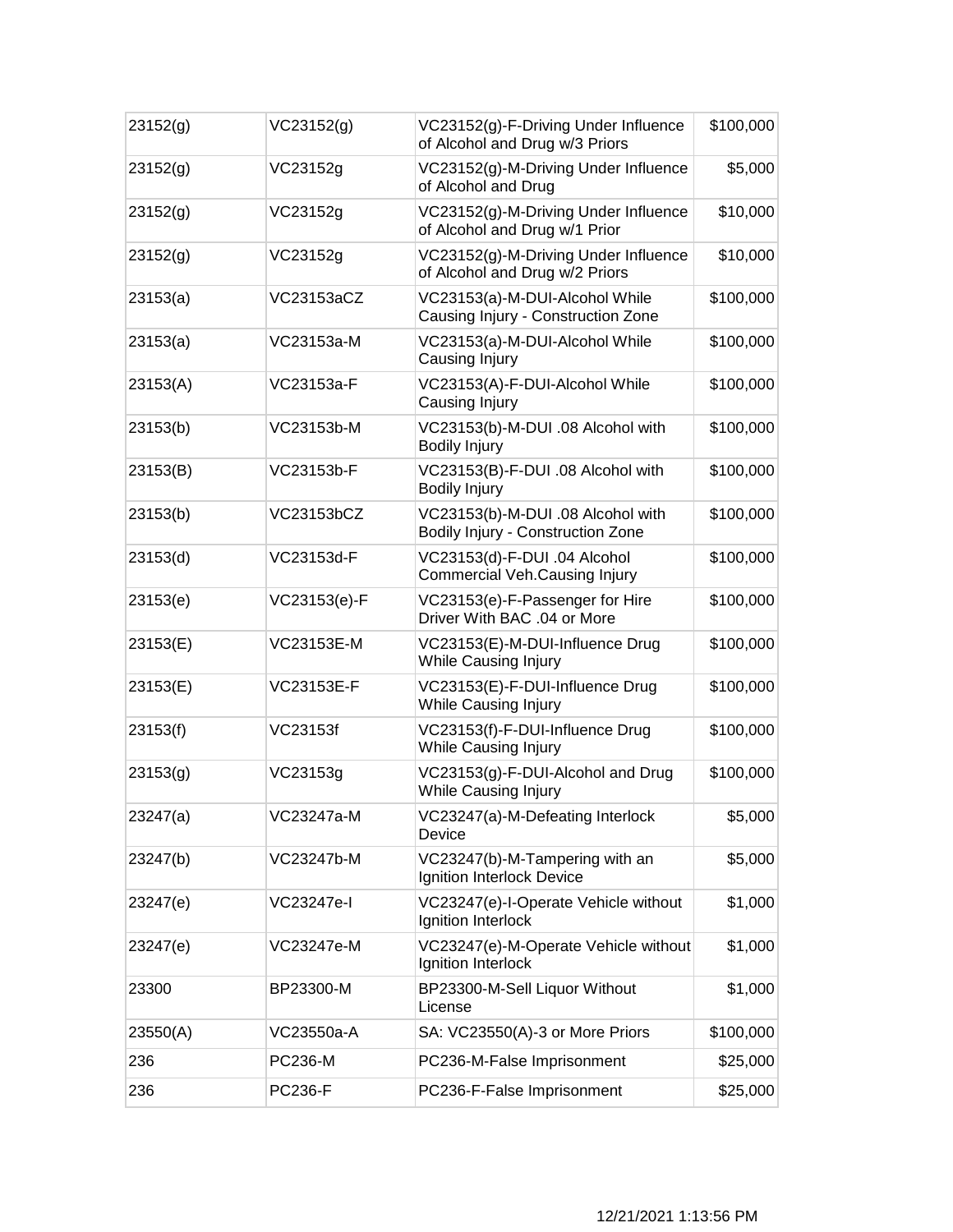| 236         | PC236-Ma        | PC 664/PC 236-M-Attempted False<br>Imprisonment                                               | \$25,000  |
|-------------|-----------------|-----------------------------------------------------------------------------------------------|-----------|
| 236.1(a)    | PC236.1a-F      | PC236.1(a)-F-Human Trafficking to<br><b>Obtain Forced Labor</b>                               | \$250,000 |
| 236.1(c)(1) | PC236.1c1       | PC236.1(c)(1)-F-Human Trafficking of<br>Minor for Commercial Sex Act                          | \$250,000 |
| 236.1(c)(1) | PC236.1c1       | PC664/PC236.1(c)(1)-F-Attempted<br>Human Tafficking of MInor for<br><b>Commercial Sex Act</b> | \$250,000 |
| 236.1b      | PC236.1b        | PC236.1(b)-F-Human Trafficking                                                                | \$250,000 |
| 236.2       | PC653.2-M       | PC653.2-M-Electronic Harassment                                                               | \$10,000  |
| 236.2       | PC236.2-M       | PC653.2-M-Electronic Harassment                                                               | \$10,000  |
| 236.4(b)    | PC236.4b        | SA: PC236.4(b)-A-Human Trafficking<br><b>Inflict GBI</b>                                      | \$250,000 |
| 23900       | PC23900-F       | PC23900-F-Obliterating Identification<br>of Firearm                                           | \$10,000  |
| 23920       | PC23920-M       | PC23920-M-Altered Firearm<br>Identification                                                   | \$1,000   |
| 23920       | PC23920-F       | PC23920-F-Altered Firearm<br>Identification                                                   | \$1,000   |
| 240         | <b>PC240-F</b>  | PC240-F-Assault                                                                               | \$1,000   |
| 240         | <b>PC240-M</b>  | PC240-M-Assault                                                                               | \$1,000   |
| 240         | PC240-F2        | PC240/186.22(d)-F-Assault/Criminal<br><b>Street Gang Activity</b>                             | \$50,000  |
| 241(B)      | PC241b-F        | PC241(B)-F-Assault on Parking Control<br>Officer/Etc                                          | \$5,000   |
| 241(B)      | PC241b-M        | PC241(B)-M-Assault on Parking<br><b>Control Officer/Etc</b>                                   | \$5,000   |
| 241(c)      | <b>PC241c-M</b> | PC241(c)-M-Assault on Peace<br>Officer/Firefighters/Etc                                       | \$5,000   |
| 241.1       | PC241.1-M       | PC241.1-M-Assault on Custodial<br>Officer                                                     | \$25,000  |
| 241.1       | PC241.1-F       | PC241.1-F-Assault on Custodial Officer                                                        | \$25,000  |
| 241.2(A)    | PC241.2a-M      | PC241.2(A)-M-Assault on Person on<br>School or Park Property                                  | \$10,000  |
| 241.2(a)    | PC241.2a-F      | PC241.2(a)-F-Assault on Person on<br>School or Park Property                                  | \$10,000  |
| 241.6       | PC241.6-M       | PC241.6-M-Assault on School<br>Employee                                                       | \$10,000  |
| 242         | PC242-M2        | PC242/243(a)-M-Battery                                                                        | \$5,000   |
| 242         | PC242-M3        | PC242/243(b)-M-Battery Against a<br>Peace Officer                                             | \$7,500   |
| 242         | PC242-F2        | PC242/243(a)-F-Battery                                                                        | \$5,000   |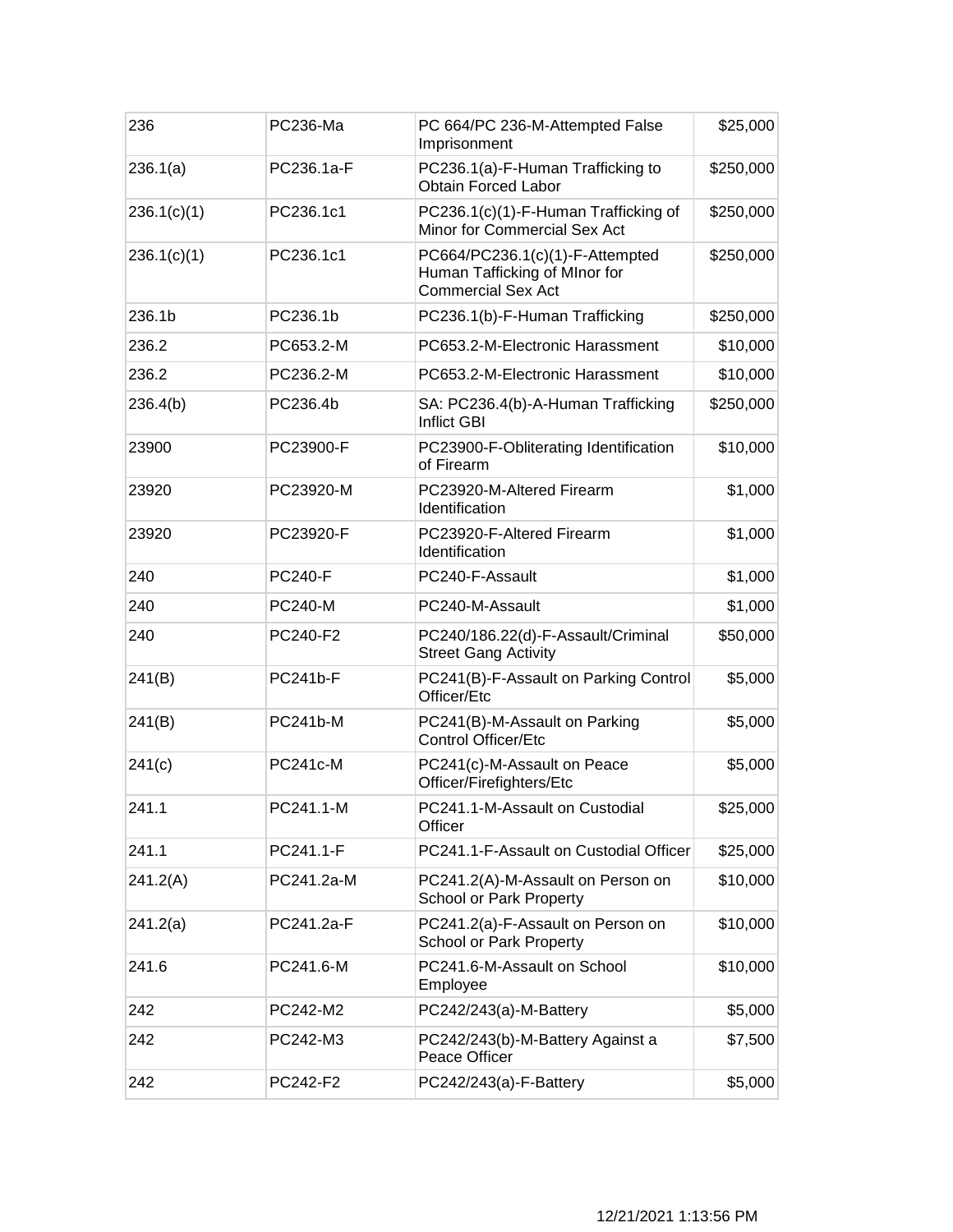| 242       | PC242-F3        | PC242/186.22(d)-F-Battery/Criminal<br><b>Street Gang Activity</b> | \$50,000 |
|-----------|-----------------|-------------------------------------------------------------------|----------|
| 243(B)    | PC243b-F        | PC243(B)-F-Battery Against a Peace<br>Officer                     | \$10,000 |
| 243(B)    | PC243b-M        | PC243(B)-M-Battery Against a Peace<br>Officer                     | \$10,000 |
| 243(C)    | PC243c-M        | PC243(C)-M-Battery on Peace<br>Officer/Etc with Injury            | \$25,000 |
| 243(C)    | <b>PC243c-F</b> | PC243(C)-F-Battery on Peace<br>Officer/Etc with Injury            | \$25,000 |
| 243(C)(1) | PC243c1-M       | PC243(C)(1)-M-Battery with Injury on<br><b>Custodial Officer</b>  | \$25,000 |
| 243(C)(1) | PC243c1-F       | PC243(C)(1)-F-Battery with Injury on<br><b>Custodial Officer</b>  | \$25,000 |
| 243(C)(2) | PC243c2-M       | PC243(C)(2)-M-Battery on a Peace<br>Officer with Injury           | \$25,000 |
| 243(C)(2) | PC243c2-F       | PC243(C)(2)-F-Battery on a Peace<br>Officer with Injury           | \$25,000 |
| 243(d)    | PC243d-M        | PC243(d)-M-Battery with Serious<br><b>Bodily Injury</b>           | \$50,000 |
| 243(d)    | PC243d-F        | PC243(d)-F-Battery with Serious Bodily<br>Injury                  | \$50,000 |
| 243(e)    | PC243e-M        | PC243(e)-M-Domestic Battery                                       | \$10,000 |
| 243.1     | PC243.1-M       | PC243.1-M-Battery on Custodial<br>Officer                         | \$25,000 |
| 243.1     | PC243.1-F       | PC243.1-F-Battery on Custodial Officer                            | \$25,000 |
| 243.1     | PC243.1-F       | PC664/PC243.1-F-Attempted Battery<br>on Custodial Officer         | \$25,000 |
| 243.2(A)  | PC243.2A-F      | PC243.2(A)-F-Battery on Person on<br>School or Park Property      | \$10,000 |
| 243.2(A)  | PC243.2a-M      | PC243.2(A)-M-Battery on Person on<br>School or Park Property      | \$10,000 |
| 243.25    | PC243.25-M      | PC243.25-M-Battery on Elder                                       | \$5,000  |
| 243.3     | PC243.3-M       | PC243.3-M-Battery on Trans.<br>Personnel (State Injury)           | \$25,000 |
| 243.3     | PC243.3-F       | PC243.3-F-Battery on Trans.<br>Personnel (State Injury)           | \$25,000 |
| 243.35(a) | PC243.35A-M     | PC243.35(a)-M-Battery on Public<br><b>Transportation Provider</b> | \$10,000 |
| 243.4(A)  | PC243.4a-M      | PC243.4(A)-M-Sexual Battery                                       | \$25,000 |
| 243.4(A)  | PC243.4a-F      | PC243.4(A)-F-Sexual Battery                                       | \$25,000 |
| 243.4(B)  | PC243.4b-M      | PC243.4(B)-M-Sexual Battery on<br><b>Institutionalized Person</b> | \$25,000 |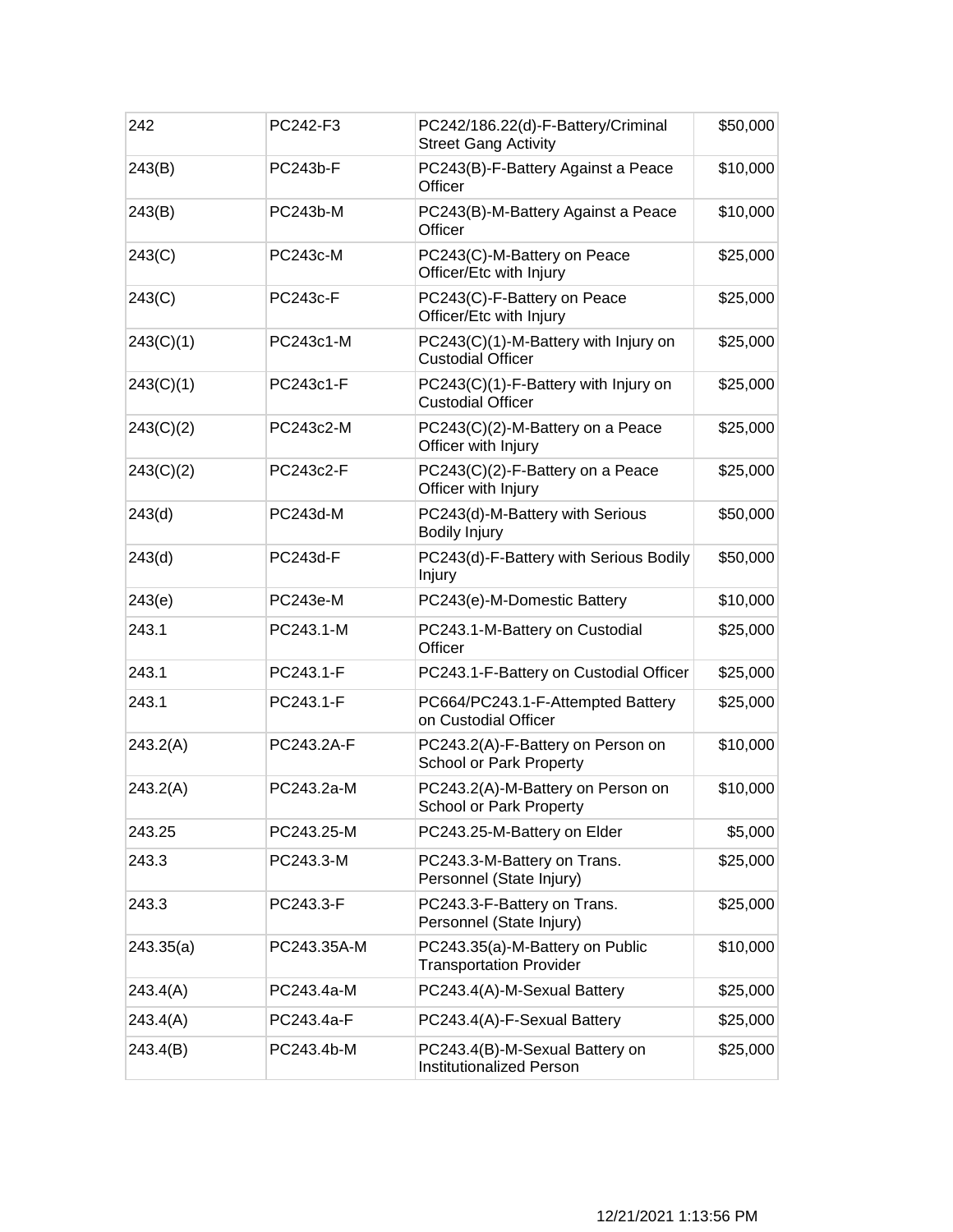| 243.4(B)    | PC243.4b-F      | PC243.4(B)-F-Sexual Battery on<br><b>Institutionalized Person</b>       | \$25,000  |
|-------------|-----------------|-------------------------------------------------------------------------|-----------|
| 243.4(D)(1) | PC243.4D1-M     | PC243.4(D)(1)-M-Sexual Battery                                          | \$25,000  |
| 243.4(e)(1) | PC243.4e1-M     | PC243.4(e)(1)-M-Sexual Battery                                          | \$10,000  |
| 243.4(e)(1) | PC243.4e1-M     | PC243.4(e)(1)/PC 664-M-Attempted<br>Sexual Battery                      | \$10,000  |
| 243.6       | PC243.6-M       | PC243.6-M-Battery Against School<br>Employee                            | \$10,000  |
| 243.6       | PC243.6-F       | PC243.6-F-Battery Against School<br>Employee                            | \$10,000  |
| 243.8(A)    | PC243.8a-M      | PC243.8(A)-M-Battery Against a Sports<br>Official                       | \$2,500   |
| 243.9(a)    | PC243.9a-F      | PC243.9(a)-F-Battery by Gassing a<br>Peace Officer                      | \$25,000  |
| 244.5(b)    | PC244.5b-M      | PC244.5(b)-M-Assault with Stun Gun<br>or Taser                          | \$25,000  |
| 244.5(b)    | PC244.5b-F      | PC244.5(b)-F-Assault with Stun Gun or<br>Taser                          | \$25,000  |
| 24410       | PC24410-F       | PC24410-F-Possession of Cane Gun                                        | \$50,000  |
| 245(A)(1)   | PC245a1-F       | PC245(A)(1)-F-Assault:Deadly<br>Weapon Other Than Firearm               | \$50,000  |
| 245(A)(1)   | PC245a1-M       | PC245(A)(1)-M-Assault:Deadly<br>Weapon Other Than Firearm               | \$50,000  |
| 245(A)(2)   | PC245a2-F       | PC245(A)(2)-F-Assault with Firearm on<br>Person                         | \$100,000 |
| 245(A)(2)   | PC245a2-M       | PC245(A)(2)-M-Assault with Firearm<br>on Person                         | \$100,000 |
| 245(a)(3)   | PC245a3-F       | PC245(a)(3)-F-Assault With Machine<br>Gun On Person                     | \$150,000 |
| 245(A)(4)   | PC245a4-M       | PC245(A)(4)-M-Assault by Means to<br>Produce GBI                        | \$100,000 |
| 245(A)(4)   | PC245a4-F       | PC245(A)(4)-F-Assault by Means to<br>Produce GBI                        | \$100,000 |
| 245(B)      | <b>PC245b-F</b> | PC245(B)-F-Assault with<br>Semiautomatic Rifle on Person                | \$100,000 |
| 245(C)      | <b>PC245c-M</b> | PC245(C)-M-Assault with Deadly<br>Weapon on Peace Officer               | \$100,000 |
| 245(C)      | <b>PC245c-F</b> | PC245(C)-F-Assault with Deadly<br>Weapon on Peace Officer               | \$100,000 |
| 245(D)(2)   | PC245D2-F       | PC245(D)(2)-F-Assault w/Semi Auto<br>Firearm on Peace Officer           | \$250,000 |
| 245(d)(3)   | PC245d3         | PC245(d)(3)-F-Assault w/Machine Gun<br>Etc on Peace Officer/Firegighter | \$250,000 |
| 245.2       | PC245.2         | PC245.2-F-A-Assault ADW on Mass<br><b>Transit Personnel</b>             | \$100,000 |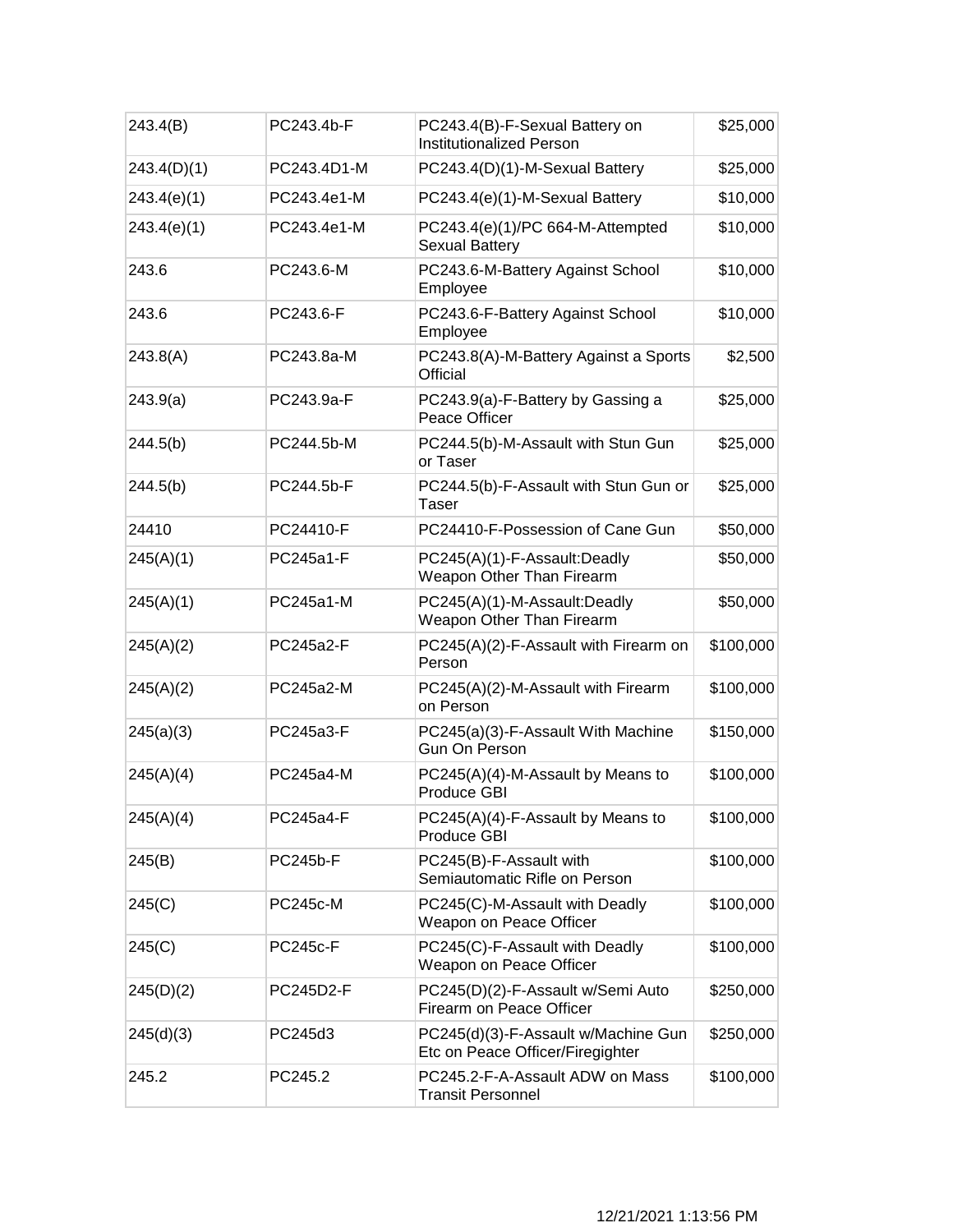| 245.3       | PC245.3         | PC245.3-F-Assault ADW/GBI Upon a<br><b>Custodial Officer</b>         | \$100,000 |
|-------------|-----------------|----------------------------------------------------------------------|-----------|
| 246.3(a)    | PC246.3a-M      | PC246.3(a)-M-Negligent Discharge of<br>Firearm                       | \$25,000  |
| 246.3(a)    | PC246.3a-F      | PC246.3(a)-F-Negligent Discharge of<br>Firearm                       | \$25,000  |
| 246.3(b)    | PC246.3b-M      | PC246.3(b)-M-Negligent Discharge of<br><b>BB Gun</b>                 | \$10,000  |
| 247(b)      | <b>PC247b-F</b> | PC247(b)-F-Shooting at Unoccupied<br>Vehicle or Building             | \$50,000  |
| 247.5       | PC247.5         | PC247.5-M-Discharge Laser at<br><b>Occupied Aircraft</b>             | \$10,000  |
| 247.5       | PC247.5-F       | PC247.5-F-Discharge Laser at<br><b>Occupied Aircraft</b>             | \$10,000  |
| 250.1(c)(1) | CR250.1c1-M     | CR250.1(c)(1)-M-Unlawful Possession<br>of Projectile Containing Lead | \$10,000  |
| 25100(c)    | PC25100c-M      | PC25100(c)-M-Criminal Storage of<br>Firearm                          | \$5,000   |
| 25110       | CC25110-M       | CC25110-M-Securities Fraud                                           | \$25,000  |
| 25110       | CC25110-F       | CC25110-F-Securities Fraud                                           | \$25,000  |
| 25189.5(b)  | HS25189.5b-M    | HS25189.5(b)-M-Illegal Disposal Of<br><b>Hazardous Waste</b>         | \$25,000  |
| 25189.5(b)  | HS25189.5b-F    | HS25189.5(b)-F-Illegal Disposal Of<br><b>Hazardous Waste</b>         | \$25,000  |
| 25189.5(d)  | HS25189.5d-F    | HS25189.5(d)-F-Hazardous Waste<br>Violation                          | \$10,000  |
| 25190       | HS25190-M       | HS25190-M-Illegal Accumulation of<br><b>Hazardous Waste</b>          | \$1,000   |
| 2536        | FG2536-M        | FG2536-M-License Violation                                           | \$1,000   |
| 25400(a)(1) | PC25400a1-M     | PC25400(a)(1)-M-Carry Concealed<br>Firearm                           | \$50,000  |
| 25400(a)(1) | PC25400a1-F     | PC25400(a)(1)-F-Carry Concealed<br>Firearm                           | \$50,000  |
| 25400(a)(2) | PC25400a2-M     | PC25400(a)(2)-M-<br>Possession/Concealed Firearm on<br>Person        | \$50,000  |
| 25400(a)(2) | PC25400a2-F     | PC25400(a)(2)-F-<br>Possession/Concealed Firearm on<br>Person        | \$50,000  |
| 25400(a)(3) | PC25400a3-M     | PC25400(a)(3)-M-<br>Possession/Concealed Firearm in<br>Vehicle       | \$50,000  |
| 25400(a)(3) | PC25400a3-F     | PC25400(a)(3)-F-<br>Possession/Concealed Firearm in<br>Vehicle       | \$50,000  |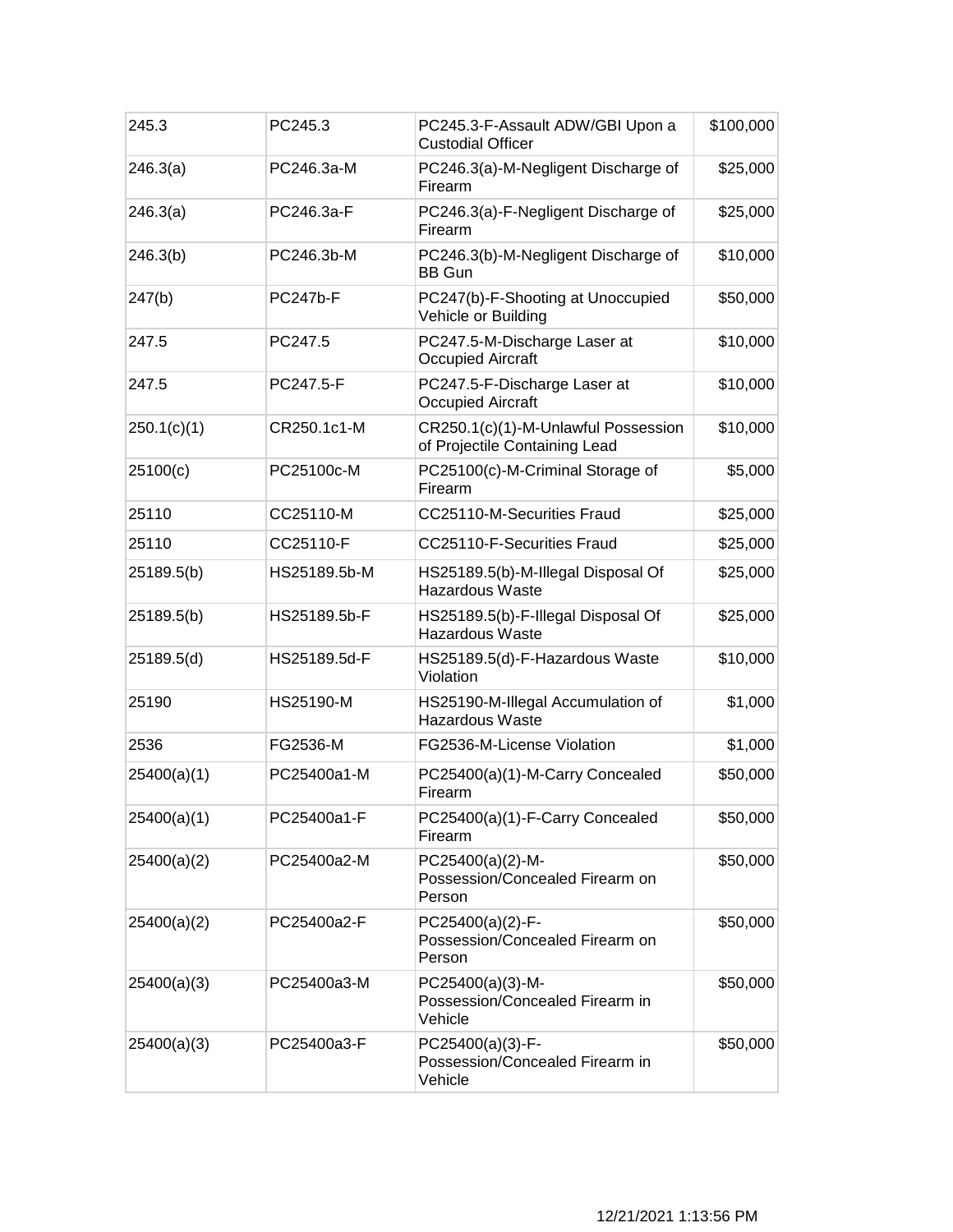| 25400(a)(6)  | PC25400a6-M  | PC25400(a)(6)-M-Possess Concealed<br>Firearm-Unregistered w/Ammo   | \$250,000 |
|--------------|--------------|--------------------------------------------------------------------|-----------|
| 25400(a)(6)  | PC25400a6-F  | PC25400(a)(6)-F-Possess Concealed<br>Firearm-Unregistered w/Ammo   | \$250,000 |
| 25400(B)(3)  | PC25400b3-A  | SA: PC25400(b)(3) Possess<br>Concealed Firearm - Crim. Street Gang | \$250,000 |
| 25400(c)(1)  | PC25400c1-M  | PC25400(c)(1)-M-Possess Concealed<br>Firearm - Prior Conviction    | \$25,000  |
| 25400(c)(1)  | PC25400c1-F  | PC25400(c)(1)-F-Possess Concealed<br>Firearm - Prior Conviction    | \$25,000  |
| 25400(c)(2)  | PC25400c2-F  | PC25400(c)(2)-F-Possess Concealed<br>Firearm - Stolen Firearm      | \$25,000  |
| 25400(c)(3)  | PC25400c3-F  | PC25400(c)(3)-F-Possess Concealed<br>Firearm - Crim. Street Gang   | \$100,000 |
| 25400(C)(4)  | PC25400c4-F  | PC25400(c)(4)-F-Possess Concealed<br>Firearm - Prohibited Class    | \$25,000  |
| 25400(c)(5)  | PC25400c5-F  | PC25400(c)(5)-F-Possess Concealed<br>Firearm - Drug Violation      | \$25,000  |
| 25400(c)(6)  | PC25400c6-F  | PC25400(c)(6)-F-Possess Concealed<br>Firearm - Not Owner           | \$25,000  |
| 25400(c)(6)  | PC25400c6-M  | PC25400(c)(6)-M-Possess Concealed<br>Firearm - Not Owner           | \$250,000 |
| 25401        | CC25401-M    | CC25401-M-Securities Fraud                                         | \$25,000  |
| 25401        | CC25401-F    | CC25401-F-Securities Fraud                                         | \$25,000  |
| 25541        | CC25541-F    | CC25541-F-Securities Fraud                                         | \$100,000 |
| 25602(A)     | BP25602a-M   | BP25602(A)-M-Sales of Liquor to<br><b>Intoxicated Person</b>       | \$1,000   |
| 25608        | BP25608-M    | BP25608-M-Possess Alcohol on<br><b>School Property</b>             | \$1,000   |
| 25620        | BP25620-M    | BP25620-M-Possession of Open<br>Container                          | \$1,000   |
| 25632        | BP25632-M    | BP25632-M-Consumption of Alcohol<br>after Business Hrs             | \$1,000   |
| 25658(a)     | BP25658a-M   | BP25658(a)-M-Furnishing Alcohol to<br>Minor                        | \$1,000   |
| 25658(a)(e)2 | BP25658ae2-M | BP25658(a)(e)2-M-Furnishing Alcohol<br>to Minors                   | \$1,000   |
| 25658(b)     | BP25658b-M   | BP25658(b)-M-Minor Purchase/Etc<br>Liquor In Bar                   | \$1,000   |
| 25658(c)     | BP25658c     | BP25658(c)-M-Furnish Alcohol to<br>Minor (Bodily Injury)           | \$1,000   |
| 25658.5      | BP25658.5-M  | BP25658.5-M-Minor Attempt to<br>Purchase Alcohol                   | \$1,000   |
| 25661        | BP25661-M    | BP25661-M-Possess/Use False<br>Evidence of Age                     | \$1,000   |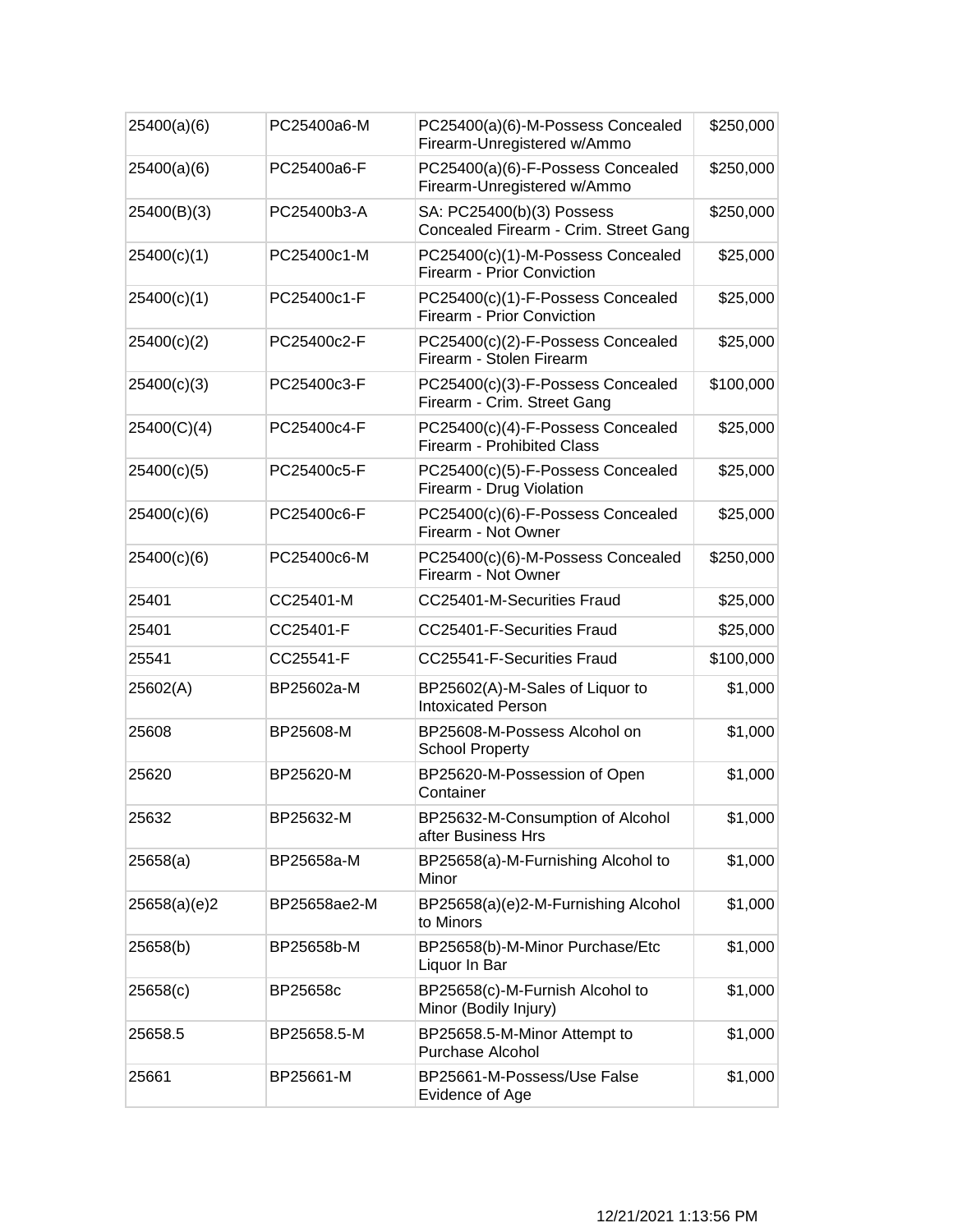| 25662       | BP25662-M   | BP25662-Minor in Possession of<br>Alcohol                                 | \$1,000   |
|-------------|-------------|---------------------------------------------------------------------------|-----------|
| 25662(A)    | BP25662a-M  | BP25662(A)-M-Minor in Possession of<br>Alcoholic Beverage                 | \$1,000   |
| 25665       | BP25665-M   | BP25665-M-Minor Enter/Remain In On<br>Sale Liquor Premise                 | \$1,000   |
| 257.5       | CCR257.5-M  | CR257.5-M-Taking Resident Game<br>Birds /Mammals by Aid of Bait           | \$5,000   |
| 25850(a)    | PC25850a-M  | PC25850(a)-M-Possession of Loaded<br>Firearm Vehicle/Person               | \$50,000  |
| 25850(a)    | PC25850a-F  | PC25850(a)-F-Possession of Loaded<br>Firearm Vehicle/Person               | \$50,000  |
| 25850(c)(1) | PC25850c1-F | PC25850(c)(1)-F-Carrying Loaded<br>Firearm-Prior Felony/Weapons           | \$100,000 |
| 25850(c)(2) | PC25850c2-F | PC25850(c)(2)-F-Possession of<br>Loaded/Stolen Firearm                    | \$50,000  |
| 25850(c)(3) | PC25850c3-F | PC25850(c)(3)-F-Carrying Loaded<br>Firearm-Crim Street Gang               | \$100,000 |
| 25850(c)(3) | PC25850c3-M | PC25850(c)(3)-M-Carrying Loaded<br>Firearm-Crim Street Gang               | \$50,000  |
| 25850(c)(4) | PC25850c4-M | PC25850(c)(4)-M-Carrying Loaded<br>Firearm/Not Lawful Possession          | \$50,000  |
| 25850(c)(4) | PC25850c4-F | PC25850(c)(4)-F-Carrying Loaded<br>Firearm/Not Lawful Possession          | \$50,000  |
| 25850(c)(5) | PC25850c5   | PC25850(c)(5)-F-Carrying Loaded<br><b>Firearm-Prior Conviction</b>        | \$50,000  |
| 25850(c)(6) | PC25850c6-M | PC25850(c)(6)-M-Carrying Loaded<br>Firearm/Not Registered Owner           | \$50,000  |
| 25850(c)(6) | PC25850c6-F | PC25850(c)(6)-F-Carrying Loaded<br>Firearm/Not Registered Owner           | \$50,000  |
| 25850(c)(7) | VC25850c7   | PC25850(C)(7)-Carrying Loaded<br>Firearm Vehicle/Person                   | \$50,000  |
| 261(A)(1)   | PC261a1-F   | PC261(A)(1)-F-Rape by Force or Fear                                       | \$250,000 |
| 261(A)(2)   | PC261a2-F   | $PC261(A)(2)$ -F-Rape by<br>Force/Violence/Duress/Menace or Fear          | \$250,000 |
| 261(a)(2)   | PC261a2-M   | $PC261(a)(2)-M-Rape by$<br>Force/Violence/Duress/Menace or Fear           | \$250,000 |
| 261(a)(2)   | PC261(a)(2) | PC664/PC261(A)(2)-F-Attempted Rape<br>by Force/Violence/Duress/Menac/Fear | \$250,000 |
| 261(A)(3)   | PC261a3-F   | PC261(A)(3)-F-Rape/Drugs Used to<br><b>Prevent Resisting</b>              | \$250,000 |
| 261(A)(4)   | PC261a4-F   | PC261(A)(4)-F-Rape/Victim<br>Unconscious at the Time of Act               | \$250,000 |
| 261.5(b)    | PC261.5b-M  | PC261.5(b)-M-Unlawful Sexual<br>Intercourse with Minor                    | \$5,000   |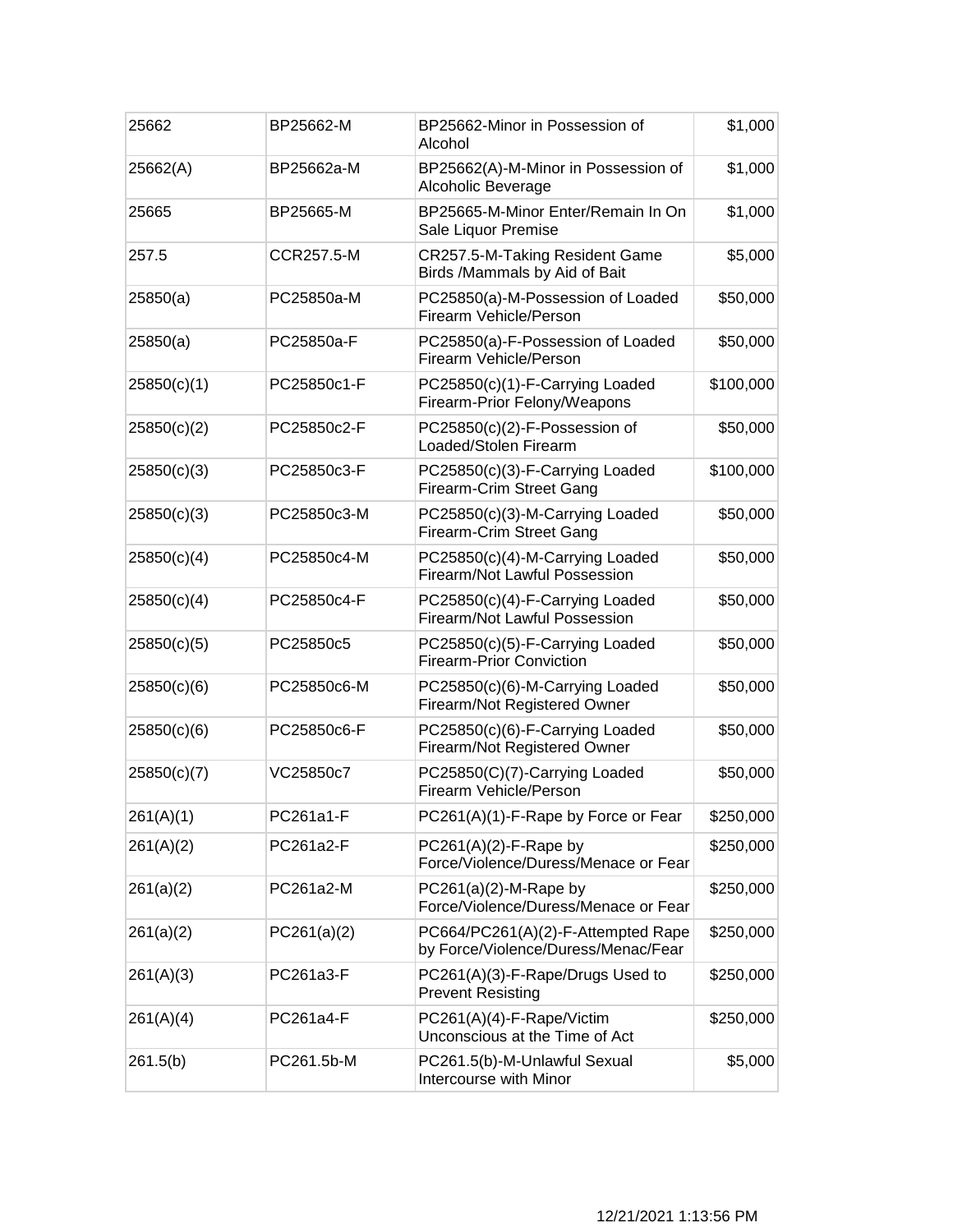| 261.5(B)    | PC261.5b-F      | PC261.5(b)-F-Unlawful Sexual<br>Intercourse with Minor                     | \$5,000   |
|-------------|-----------------|----------------------------------------------------------------------------|-----------|
| 261.5(C)    | PC261.5c-M      | PC261.5(C)-M-Unlawful Sexual<br>Intercourse/3 Years Younger                | \$25,000  |
| 261.5(C)    | PC261.5c-F      | PC261.5(C)-F-Unlawful Sexual<br>Intercourse/3 Years Younger                | \$25,000  |
| 261.5(D)    | PC261.5D-M      | PC261.5(D)-M-Unlawful Sexual<br>Intercourse/Adult Over 21 Yrs              | \$50,000  |
| 261.5(D)    | PC261.5D-F      | PC261.5(D)-F-Unlawful Sexual<br>Intercourse/Adult Over 21 Yrs              | \$50,000  |
| 26100(c)    | PC26100c        | PC26100(c)-F-Shooting from a Motor<br>Vehicle at a Person                  | \$100,000 |
| 26100(d)    | PC26100d        | PC26100(d)-F-Shooting from a Motor<br>Vehicle                              | \$50,000  |
| 262(A)(1)   | PC262a1-F       | PC262(A)(1)-F-Rape of Spouse by<br>Force/Fear/Threat                       | \$250,000 |
| 26360(a)(2) | PC26350a2-M     | PC26350(a)(2)-M-Carry/Expose<br>Unloaded Handgun in Public or Vehicle      | \$10,000  |
| 264.1       | PC264.1-F       | PC264.1-F-Rape in Concert with<br>Force/Violence                           | \$250,000 |
| 264.1(a)    | PC264.1         | PC664/264.1(a)-F Attempt Rape in<br>Concert with Force/Violence            | \$250,000 |
| 266         | <b>PC266-F</b>  | PC266-F-Entice Minor Female for<br>Prostitution/Etc                        | \$100,000 |
| 266c        | <b>PC266c-F</b> | PC266c-F-Induce Intercourse/Sex Acts<br>By False Representation/Etc        | \$50,000  |
| 266h        | <b>PC266h-F</b> | PC266h-F-Pimping                                                           | \$50,000  |
| 266h(b)(1)  | PC266hb1        | PC664/PC266h(b)(1)-F-Attempted<br>Pimping for Prostitute Over 16           | \$50,000  |
| 266h(b)(1)  | PC266hb1-F      | PC266h(b)(1)-F-Pimping for Prostitute<br>Over 16                           | \$50,000  |
| 266h(b)(2)  | PC266hb2        | PC266h(b)(2)-F-Pimping for Prostitute<br>Under 16                          | \$50,000  |
| 266i        | <b>PC266i-F</b> | PC266i-F-Pandering                                                         | \$50,000  |
| 266i(a)(1)  | PC266ia1        | PC266i(a)(1)-F- Pandering: Procure<br>Person for Prostitution              | \$50,000  |
| 266i(a)(2)  | PC266ia2        | PC266i(a)(2)-F-Pander Person for<br>Prostitution by Threat/Violence        | \$50,000  |
| 266i(a)(6)  | PC266ia6-F      | PC266i(a)(6)-F-Pandering By<br>Receiving or Giving Money/Thing of<br>Value | \$50,000  |
| 266i(b)(1)  | PC266ib1-F      | PC266i(b)(1)-F-Pandering w/Minor<br>Over 16 yrs                            | \$50,000  |
| 266i(b)(2)  | PC266ib2-F      | PC266ib2-F-Pandering w/ Minor Under<br>16 yrs                              | \$250,000 |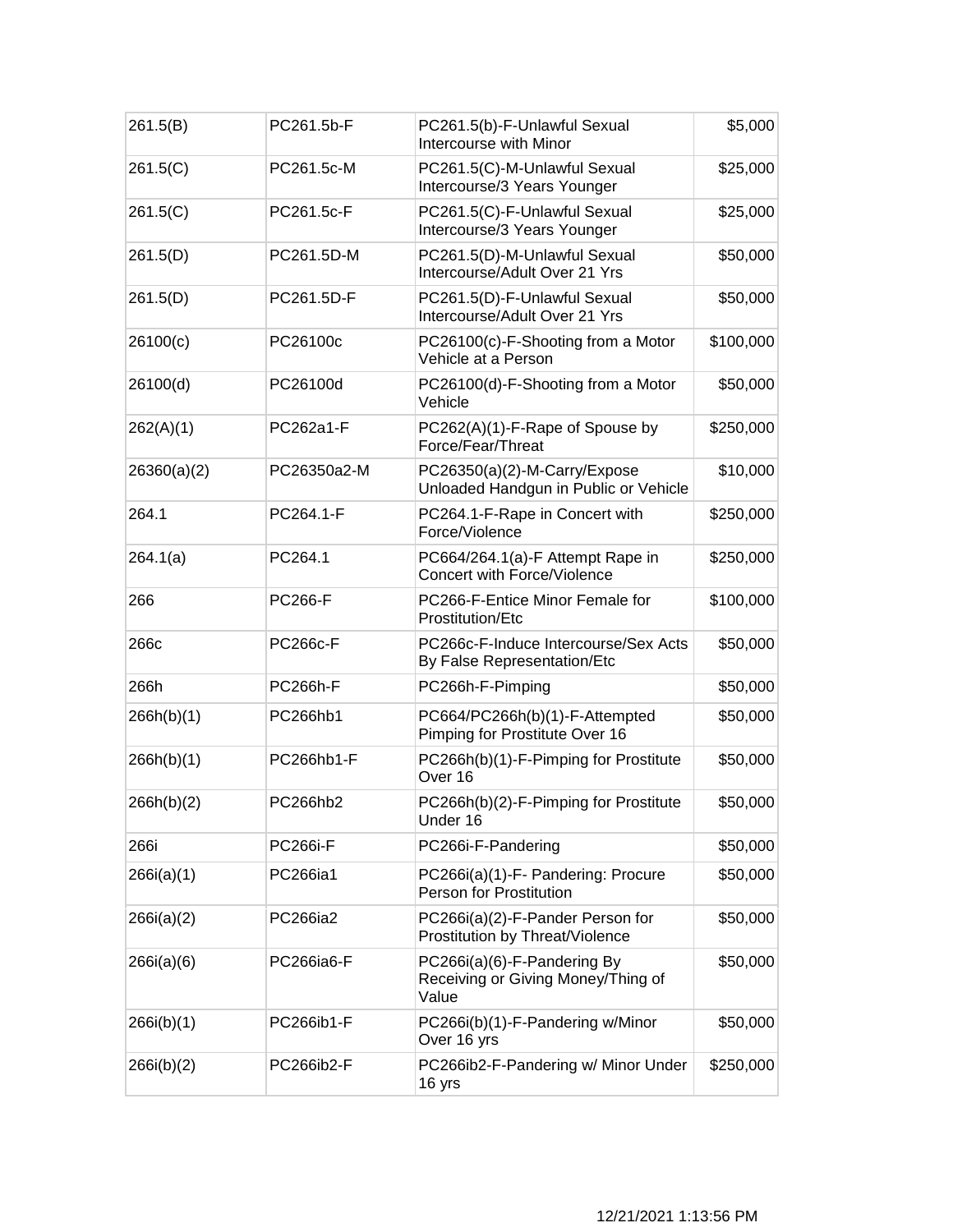| 266j        | <b>PC266j-F</b> | PC266j-F-Inducing A Child To Engage<br>In a Lewd Act                  | \$250,000   |
|-------------|-----------------|-----------------------------------------------------------------------|-------------|
| 269(A)(1)   | PC269a1-F       | PC269(A)(1)-F-Aggravated Sexual<br>Assault of a Child Under 14        | \$1,000,000 |
| 269(A)(3)   | PC269a3-F       | PC269(A)(3)-F-Aggravated Sexual<br><b>Assault of Child</b>            | \$1,000,000 |
| 269(A)(4)   | PC269a4-F       | PC269(A)(4)-F-Sexual Assault on a<br>Child/Oral Copulation            | \$1,000,000 |
| 269(A)(5)   | PC269a5-F       | PC269(A)(5)-F-Aggravated Sexual<br>Assault of a Child                 | \$1,000,000 |
| 270         | <b>PC270-M</b>  | PC270-M-Failure to Provide                                            | \$5,000     |
| 270         | <b>PC270-F</b>  | PC270-F-Failure to Provide                                            | \$5,000     |
| 270.1       | PC270.1-M       | PC270.1-M-Failure to Address Truancy                                  | \$2,500     |
| 270a        | <b>PC270a-F</b> | PC270a-F-Failure to Provide for<br>Spouse                             | \$10,000    |
| 271         | <b>PC271-M</b>  | PC271-M-Child Desertion                                               | \$50,000    |
| 271         | <b>PC271-F</b>  | PC271-F-Child Desertion                                               | \$50,000    |
| 271A        | <b>PC271A-M</b> | <b>PC271A-M-</b><br>Abandonment/Nonsupport/Etc of Child               | \$50,000    |
| 271A        | <b>PC271A-F</b> | PC271A-F-<br>Abandonment/Nonsupport/Etc of Child                      | \$50,000    |
| 272(a)      | <b>PC272a-F</b> | PC272(a)-F-Contribute to the<br>Delinquency of a Minor                | \$5,000     |
| 272(a)      | PC272a-M        | PC272(a)-M-Contribute to the<br>Delinquency of a Minor                | \$5,000     |
| 272(b)(1)   | PC272b1-M       | PC272(b)(1)-M-Pursuading, Luring,<br><b>Transporting Under 12 Yrs</b> | \$5,000     |
| 273(A)      | <b>PC273A-M</b> | PC273(A)-M-Agency/Etc Offer to Pay<br>for Adoption                    | \$10,000    |
| 273.5(A)    | PC273.5a-M      | PC273.5(A)-M-Inflict Corporal Injury on<br>Spouse/Cohabitant          | \$25,000    |
| 273.5(A)    | PC273.5a-F      | PC273.5(A)-F-Inflict Corporal Injury on<br>Spouse/Cohabitant          | \$25,000    |
| 273.5(E)(1) | PC273.5E1-M     | PC273.5(E)(1)-M-Corporal<br>Injury/Spouse/Cohabitant w/Prior          | \$50,000    |
| 273.5(f)    | PC273.5(f)-SA   | SA: PC273.5(f)-A-Corporal<br>Injury/Spouse/Cohabitant w/Prior         | \$50,000    |
| 273.5(F)(1) | PC273.5F1-F     | PC273.5(F)(1)-F-Corporal<br>Injury/Spouse/Cohabitant w/Prior          | \$50,000    |
| 273.5(F)(2) | PC273.5F2       | PC273.5(F)(2)-F-Corporal<br>Injury/Spouse/Cohabitant w/Prior          | \$50,000    |
| 273.5(F)(2) | PC273.5F2-M     | PC273.5(F)(2)-M-Corporal<br>Injury/Spouse/Cohabitant w/Prior          | \$50,000    |
| 273.6(a)    | PC273.6a-M      | PC273.6(a)-M-Violation of Court Order                                 | \$10,000    |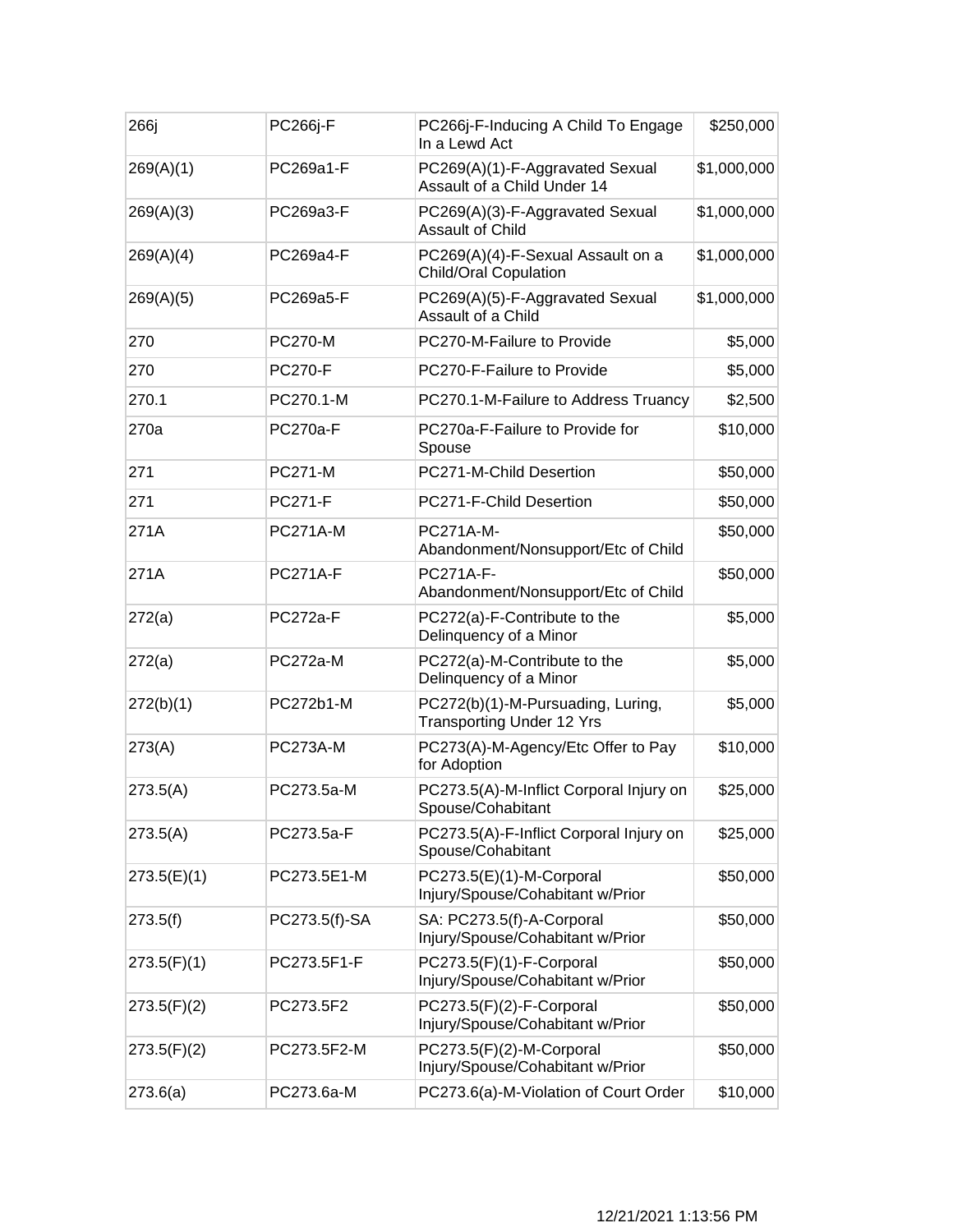| 273.6(b)  | PC273.6b-M      | PC273.6(b)-M-Violation of Court Order                    | \$25,000  |
|-----------|-----------------|----------------------------------------------------------|-----------|
| 273.6(d)  | PC273.6d-M      | PC273.6(d)-M-Violation of Court Order                    | \$25,000  |
| 273.6(d)  | PC273.6d-F      | PC273.6(d)-F-Violation of Court Order                    | \$25,000  |
| 273.6(e)  | PC273.6e-F      | PC273.6(e)-F-Violation of Court Order                    | \$25,000  |
| 273.6(g)  | PC273.6g-F      | PC273.6(g)-F-Violation of Court Order                    | \$25,000  |
| 273A(A)   | PC273Aa-M       | PC273A(A)-M-Abuse - Endanger Child<br>with Possible GBI  | \$50,000  |
| 273A(A)   | PC273Aa-F       | PC273A(A)-F-Abuse - Endanger Child<br>with Possible GBI  | \$50,000  |
| 273A(B)   | PC273Ab-F       | PC273A(B)-F-Cause or Permit Cruelty<br>to a Child        | \$10,000  |
| 273A(B)   | PC273Ab-M       | PC273A(B)-M-Cause or Permit Cruelty<br>to a Child        | \$10,000  |
| 273D(A)   | PC273Da-M       | PC273D(A)-M-Inflict Injury Upon Child                    | \$50,000  |
| 273D(A)   | PC273Da-F       | PC273D(A)-F-Inflict Injury Upon Child                    | \$50,000  |
| 273G      | <b>PC273G-M</b> | PC273G-M-Immoral Acts Before Child                       | \$10,000  |
| 27500     | PC27500         | PC27500-F-Prohibited Transfer of<br><b>Firearms</b>      | \$50,000  |
| 27500     | PC27500-M       | PC27500-M-Prohibited Transfer of<br>Firearms             | \$50,000  |
| 278       | <b>PC278-M</b>  | PC278-M-Child Stealing                                   | \$100,000 |
| 278       | <b>PC278-F</b>  | PC278-F-Child Stealing                                   | \$100,000 |
| 278.5     | PC278.5-M       | PC278.5-M-Violation of Custody<br>Decree                 | \$25,000  |
| 278.5     | PC278.5-F       | PC278.5-F-Violation of Custody<br>Decree                 | \$25,000  |
| 2800.1(A) | VC2800.1a-F     | VC2800.1(a)-F-Evade Peace Officer -<br>Fleeing           | \$10,000  |
| 2800.1(a) | VC2800.1a-M     | VC2800.1(a)-M-Evade Peace Officer<br>Fleeing             | \$10,000  |
| 2800.1(b) | VC2800.1b       | VC2800.1(b)-M-Evade Peace Officer -<br><b>Bicycle</b>    | \$10,000  |
| 2800.2    | VC2800.2-M      | VC2800.2-M-Evade Peace Officer -<br>Safety               | \$50,000  |
| 2800.2    | VC2800.2-F      | VC2800.2-F-Evade Peace Officer -<br>Safety               | \$50,000  |
| 2800.3    | VC2800.3-F      | VC2800.3-F-Evade Peace Officer -<br><b>Injury</b>        | \$100,000 |
| 2800.3(b) | VC2800.3b-F     | VC2800.3(b)-F-Evade Peace Officer -<br>Death             | \$250,000 |
| 2800.4    | VC2800.4-M      | VC2800.4-M-Evade Peace Officer<br><b>Against Traffic</b> | \$50,000  |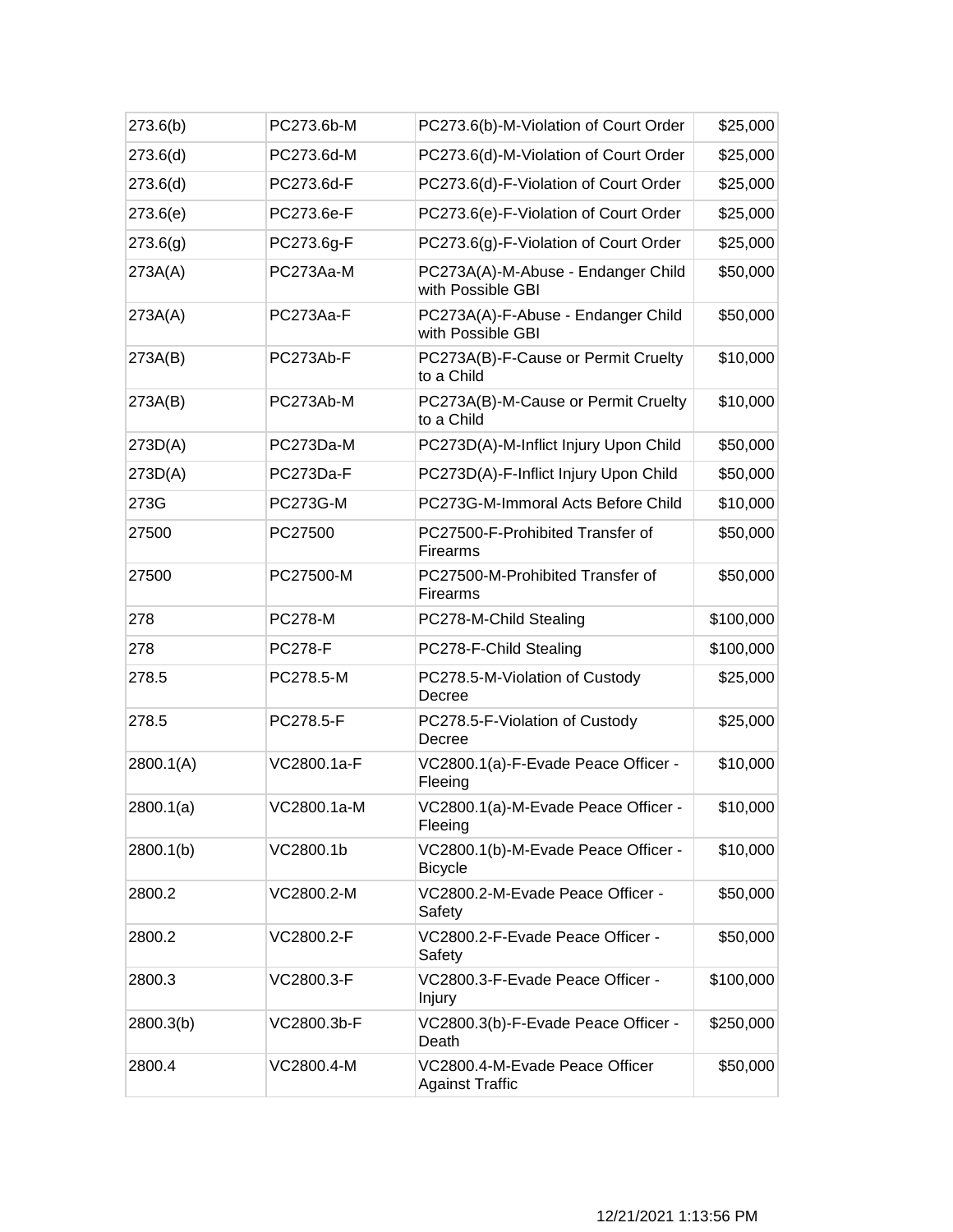| 2800.4       | VC2800.4-F      | VC2800.4-F-Evade Peace Officer<br><b>Against Traffic</b>                      | \$50,000  |
|--------------|-----------------|-------------------------------------------------------------------------------|-----------|
| 28051        | VC28051         | VC28051-M-Alteration of Indicated<br>Mileage                                  | \$2,500   |
| 28210        | PC28210-F       | PC28210-F-Provide False Information -<br><b>Firearm Purchase</b>              | \$10,000  |
| 28210        | PC28210-M       | PC28210-M-Provide False Information<br>- Firearm Purchase                     | \$10,000  |
| 28250(b)(2)  | PC28250b2       | PC28250(b)(2)-F-Knowingly Provide<br>Incorrect Information - Firearm          | \$10,000  |
| 28250(b)(2)  | PC28250b2       | PC28250(b)(2)-M-Knowingly Provide<br>Incorrect Information - Firearm          | \$10,000  |
| 28250(b)(3)  | PC28250b3       | PC28250(b)(3)-F-Knowingly Omit<br>Required Information - Firearm              | \$10,000  |
| 285          | <b>PC285-F</b>  | PC285-F-Incest                                                                | \$10,000  |
| 286(B)(1)    | PC286b1-M       | PC286(B)(1)-M-Sodomy with Person<br>Under 18 Years                            | \$25,000  |
| 286(B)(1)    | PC286b1-F       | PC286(B)(1)-F-Sodomy with Person<br>Under 18 Years                            | \$25,000  |
| 286(B)(2)    | PC286b2-F       | PC286(B)(2)-F-Sodomy with Person<br>Under 16 Years                            | \$250,000 |
| 286(C)       | <b>PC286c-F</b> | PC286(C)-F-Sodomy with Person<br>Under 14 Yrs or with Force                   | \$250,000 |
| 286(c)(2)(a) | PC286c2a-F      | PC286(c)(2)(a)-F-Sodomy by Use of<br>Force                                    | \$250,000 |
| 286(c)(2)(a) | PC286(c)(2)(a)  | PC664/PC286(c)(2)(a)-F-Attempted<br>Sodomy by Use of Force                    | \$250,000 |
| 286(c)(2)(b) | PC286c2b-F      | $PC286(c)(2)(b)$ -F-Sodomy by<br>Force/Violence/Fear Victim Under 14<br>Years | \$250,000 |
| 286(c)(2)(C) | PC286c2C-F      | PC286(c)(2)(C)-F-Sodomy by Use of<br>Force - Victim Over 14 yrs               | \$100,000 |
| 286(D)       | <b>PC286D-F</b> | PC286(D)-F-Sodomy in Concert with<br>Force                                    | \$250,000 |
| 286(F)       | <b>PC286F-F</b> | PC286(F)-F-Sodomy: Unconscious<br>Victim                                      | \$250,000 |
| 286(i)       | <b>PC286i-F</b> | PC286(i)-F-Sodomy: By Anesthesia or<br><b>Controlled Substance</b>            | \$250,000 |
| 286(j)       | <b>PC286j-F</b> | PC286(j)-F-Sodomy: Drugged Victim                                             | \$250,000 |
| 286.5        | PC286.5         | PC286.5-M-Sexual Assault On An<br>Animal                                      | \$10,000  |
| 287(b)(1)    | PC287b1-F       | PC287(b)(1)-F-Oral Copulation-Under<br>18 Years                               | \$25,000  |
| 287(b)(1)    | PC287b1-M       | PC287(b)(1)-M-Oral Copulation-Under<br>18 Years                               | \$25,000  |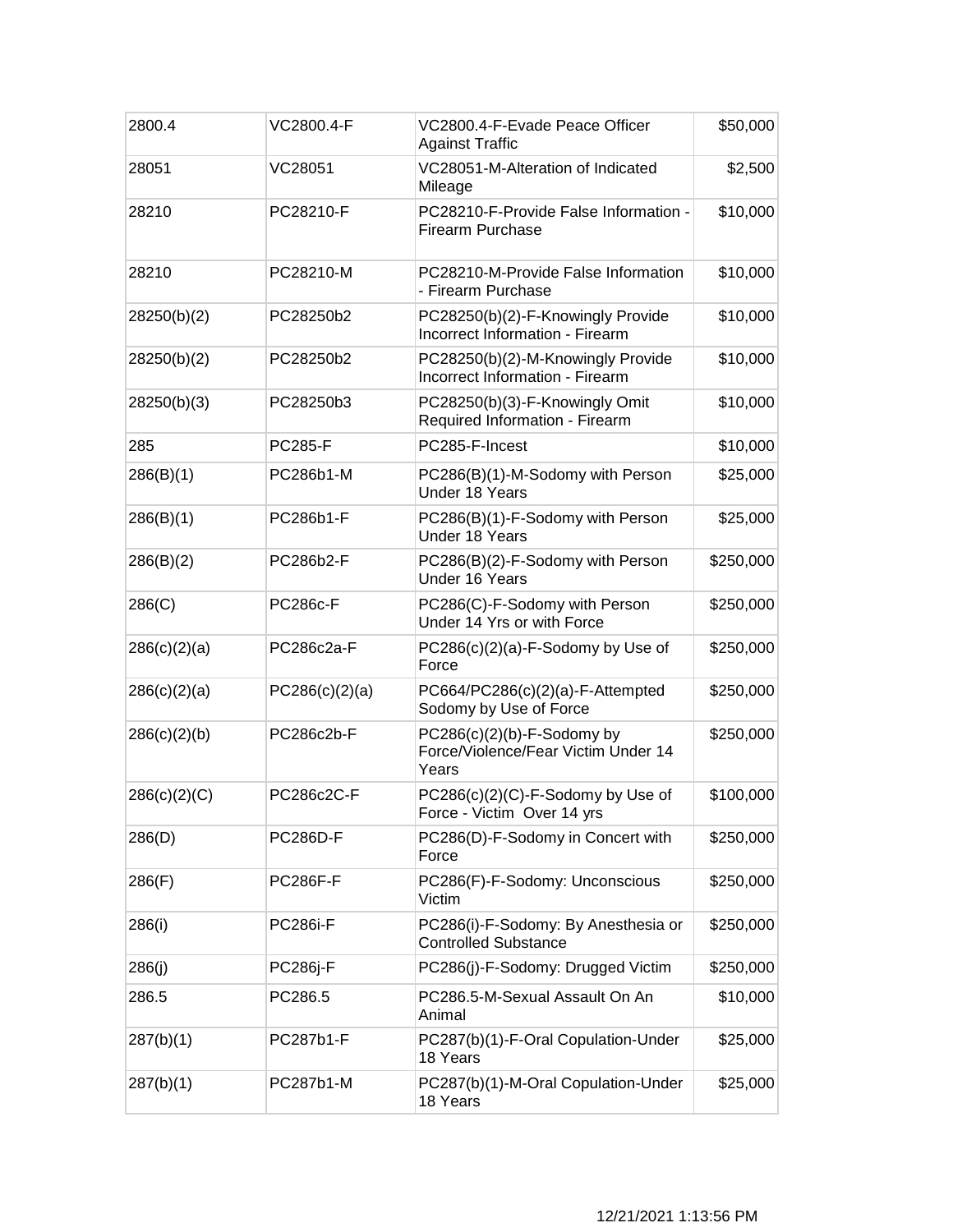| 287(b)(2)    | PC287b2-F       | PC287(b)(2)-F-Oral Copulation-Under<br>16 Years                   | \$50,000  |
|--------------|-----------------|-------------------------------------------------------------------|-----------|
| 287(c)(1)    | PC287c1-F       | PC287(c)(1)-F-Oral Copulation-Under<br>14 Years or With Force     | \$500,000 |
| 287(c)(2)(A) | PC287c2a-F      | PC287(c)(2)(A)-F-Oral Copulation by<br>Force, Violence or Fear    | \$250,000 |
| 287(c)(2)(B) | PC287c2b-F      | PC287(c)(2)(B)-F-Forcible Oral<br>Copulation/Minor Victim <14 Yrs | \$250,000 |
| 287(c)(2)(c) | PC287c2c-F      | PC287(c)(2)(C)-F-Forcible Oral<br>Copulation/Minor Victim >14 Yrs | \$250,000 |
| 287(d)(1)(A) | PC287d1a-F      | PC287(d)(1)(A)-F-Oral Copulation in<br>Concert with Force/Etc     | \$250,000 |
| 287(f)       | <b>PC287f-F</b> | PC287(f)-F-Oral Copulation: Victim<br>Unconscious of Act          | \$250,000 |
| 287(i)       | <b>PC287i-F</b> | PC287(i)-F-Oral Copulation by Use of<br>Anesthesia                | \$250,000 |
| 288(a)       | PC288a-M        | PC288(a)-M-Lewd or Lascivious Act-<br>Under 14 Years              | \$250,000 |
| 288(a)       | <b>PC288a-F</b> | PC288(a)-F-Lewd or Lascivious Act-<br>Under 14 Years              | \$250,000 |
| 288(a)/664   | <b>PC288a</b>   | PC288(a)/664-F-Attempted Lewd or<br>Lascivious Act-Under 14 Yrs   | \$250,000 |
| 288(b)(1)    | PC288b1-F       | PC288(b)(1)-F-Lewd Act on a Child                                 | \$250,000 |
| 288(b)(1)    | PC288b1-M       | PC288(b)(1)-M-Lewd Act on a Child                                 | \$250,000 |
| 288(c)       | <b>PC288c-F</b> | PC288(c)-F-Lewd Act on a Child                                    | \$250,000 |
| 288(c)(1)    | PC288c1-F       | PC288(c)(1)-F-Lewd Act on a Child                                 | \$100,000 |
| 288(c)(2)    | PC288c2-F       | PC288(c)(2)-F-Lewd Act on a<br>Dependent Adult                    | \$250,000 |
| 288.2(A)     | PC288.2a-M      | PC288.2(A)-M-Distribute Lewd Material<br>to a Minor               | \$50,000  |
| 288.2(A)     | PC288.2a-F      | PC288.2(A)-F-Distribute Lewd Material<br>to a Minor               | \$50,000  |
| 288.2(a)(2)  | PC288.2(a)(2)   | PC288.2(a)(2)-M-Distribute Lewd<br>Material to a Minor            | \$50,000  |
| 288.2(b)     | PC288.2b-M      | PC288.2(b)-M-Send Harmful Matter to<br>Minor by Elec. Mail        | \$50,000  |
| 288.2(b)     | PC288.2b-F      | PC288.2(b)-F-Send Harmful Matter to<br>Minor by Elec. Mail        | \$50,000  |
| 288.3(a)     | PC288.3a-F      | PC288.3(a)-F-Lewd Contact with Minor                              | \$100,000 |
| 288.3(c)     | PC288.3c-F      | PC288.3(c)-F-Lewd Contact with<br>Minor - Prior Conviction        | \$250,000 |
| 288.4(a)(1)  | PC288.4a1-M     | PC288.4(a)(1)-M-Arrange Meeting<br>w/Minor for Lewd Purposes      | \$10,000  |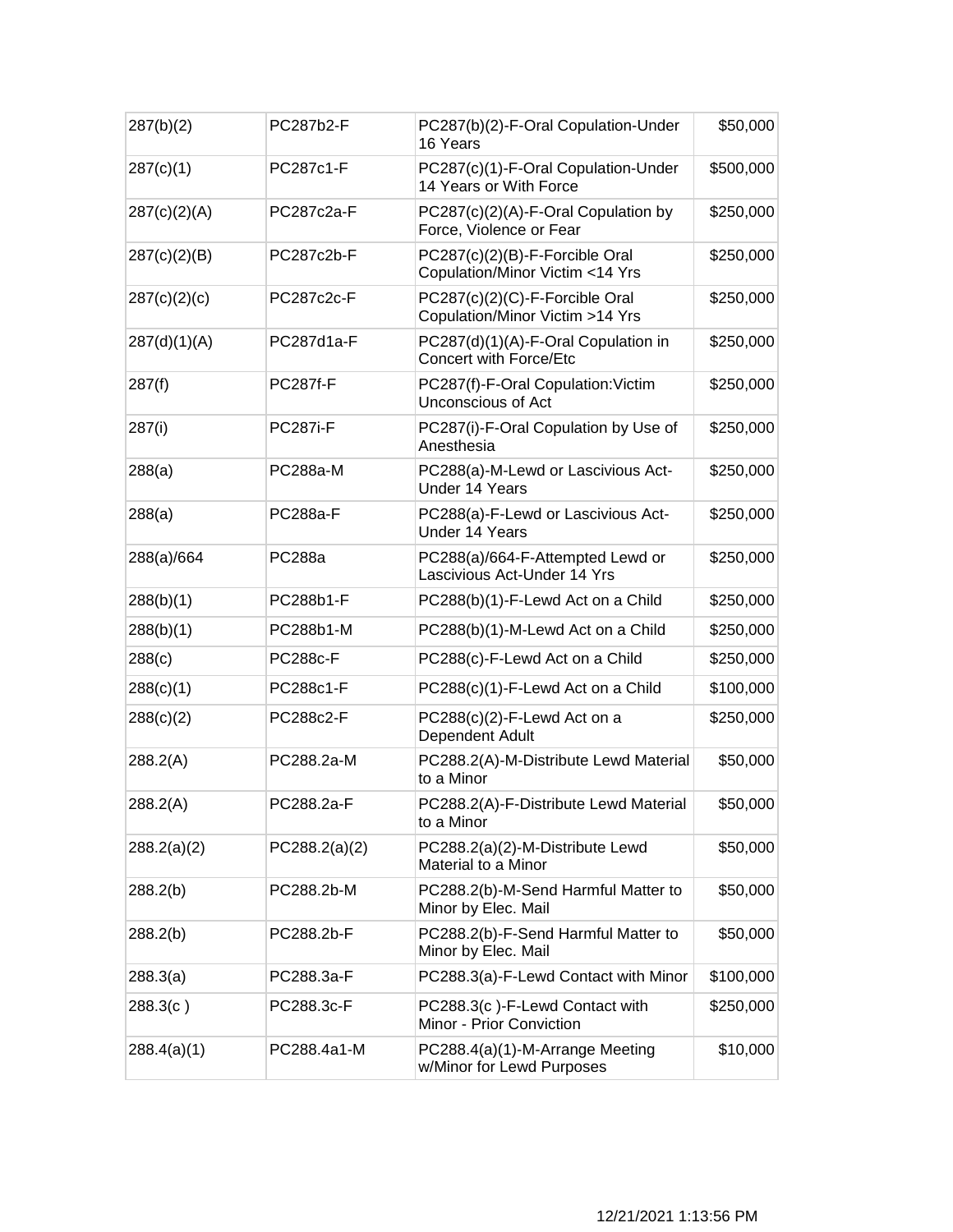| 288.4(a)(1)   | PC288.4a1-F     | PC288.4(a)(1)-F-Arrange Meeting<br>w/Minor for Lewd Purposes                | \$100,000   |
|---------------|-----------------|-----------------------------------------------------------------------------|-------------|
| 288.4(b)      | PC288.4b-F      | PC288.4(b)-F-Lewd Contact with a<br>Minor                                   | \$100,000   |
| 288.4(b)      | PC288.4b-M      | PC288.4(b)-M-Lewd Contact with a<br>Minor                                   | \$100,000   |
| 288.5         | PC288.5-F       | PC288.5-F-Continuous Sexual Abuse<br>with Minor Child                       | \$250,000   |
| 288.7(a)      | PC288.7a-F      | PC288.7(a)-F-Lewd Act on a Child                                            | \$2,000,000 |
| 288.7(b)      | PC288.7b-F      | PC288.7(b)-F-Lewd Act on a Child                                            | \$1,000,000 |
| 2885          | BP2885-M        | BP2885-M-Unlicensed Vocational<br><b>Nurse</b>                              | \$5,000     |
| 2886          | BP2886-M        | BP2886-M-False Representation of<br><b>License Status</b>                   | \$5,000     |
| 288A(C)       | PC288Ac-F       | PC288A(C)-F-Oral Copulation-Under<br>14 Years or With Force                 | \$500,000   |
| 288a(c)(2)(c) | PC288ac2c-F     | PC288a(c)(2)(c)-F-Forcible Oral<br>Copulation/Minor Victim >14 Yrs          | \$250,000   |
| 289(a)(1)(A)  | <b>PC289a-F</b> | $PC289(a)(1)(A)-F-Sexual$<br>Penetration/Foreign Object with Force          | \$250,000   |
| 289(a)(1)(B)  | PC289a1B-F      | PC289(a)(1)(B)-F-Sexual<br>Penetration/Foreign Object-Minor<br>Under 14 Yr  | \$250,000   |
| 289(a)(1)(C)  | PC289a1C-F      | $PC289(a)(1)(C)-F-Sexual$<br>Penetration/Foreign Object-Minor Over<br>14 Yr | \$250,000   |
| 289(D)        | <b>PC289D-F</b> | PC289(D)-F-Sexual<br>Penetration/Foreign<br>Object/Unconscious              | \$250,000   |
| 289(e)        | <b>PC289e-F</b> | PC289(e)-F-Sexual Act/Victim<br><b>Prevented from Resisting</b>             | \$250,000   |
| 289(H)        | <b>PC289H-M</b> | PC289(H)-M-Sexual<br>Penetration/Foreign Object-Under 18<br>Yr              | \$25,000    |
| 289(H)        | <b>PC289H-F</b> | PC289(H)-F-Sexual<br>Penetration/Foreign Object-Under 18<br>Yr              | \$25,000    |
| 289(1)        | <b>PC289i-F</b> | PC289(I)-F-Sexual Penetration/Foreign<br>Object-Under 16 Yr                 | \$50,000    |
| 289(J)        | <b>PC289J-F</b> | PC289(J)-F-Sexual<br>Penetration/Foreign Object-Under 14<br>Yr              | \$250,000   |
| 289.6         | PC289.6-F       | PC289.6-F-Consensual Sex Between<br>Staff/Inmate                            | \$5,000     |
| 290(b)        | <b>PC290b-M</b> | PC290(b)-M-Sex Offender Registration                                        | \$50,000    |
| 290(b)        | <b>PC290b-F</b> | PC290(b)-F-Sex Offender Registration                                        | \$50,000    |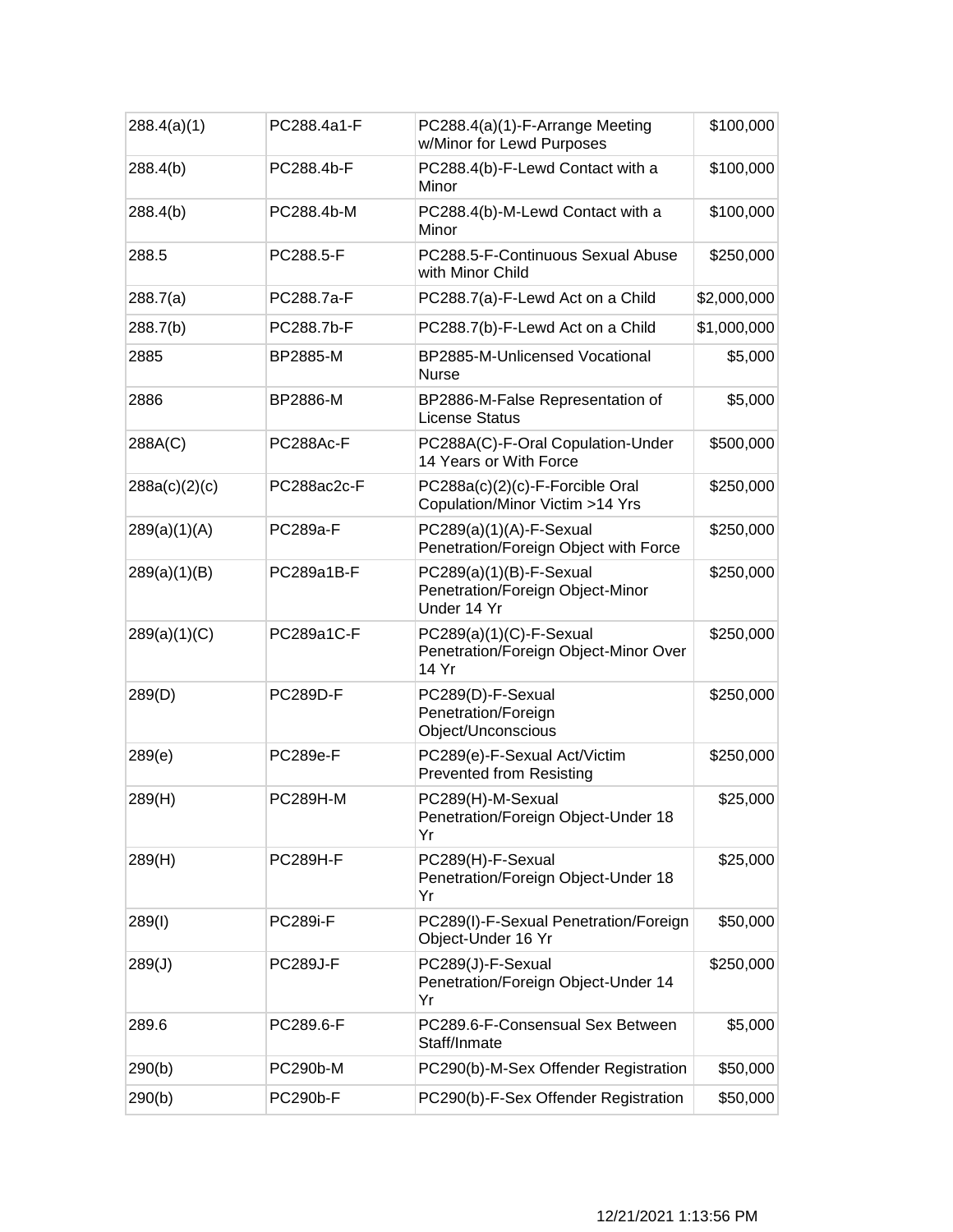| 290.002    | PC290.002-M   | PC290.002-M-Sex Offender<br><b>Registration Violation</b>               | \$10,000  |
|------------|---------------|-------------------------------------------------------------------------|-----------|
| 290.01     | PC290.01-F    | PC290.01-F-Sex Offender Registration<br>Violation                       | \$50,000  |
| 290.01     | PC290.01-M    | PC290.01-M-Sex Offender Registration<br>Violation                       | \$50,000  |
| 290.011(a) | PC290.011a-M  | PC290.011(a)-M-Sex Offender<br><b>Registration Violation</b>            | \$10,000  |
| 290.011(a) | PC290.011a-F  | PC290.011(a)-F-Sex Offender<br><b>Registration Violation</b>            | \$10,000  |
| 290.011(b) | PC290.011b-F  | PC290.011(b)-F-Sex Offender<br><b>Registration Violation</b>            | \$10,000  |
| 290.011(b) | PC290.011b-M  | PC290.011(b)-M-Sex Offender<br><b>Registration Violation</b>            | \$10,000  |
| 290.011(c) | PC290.011c-F  | PC290.011(c)-F-Transient Failure to<br><b>Register Annually</b>         | \$10,000  |
| 290.011(c) | PC290.011c-M  | PC290.011(c)-M-Transient Failure to<br><b>Register Annually</b>         | \$10,000  |
| 290.011(d) | PC290.011d-F  | PC290.011(d)-F-Sex Offender<br><b>Registration Violation</b>            | \$10,000  |
| 290.011(f) | PC290.011f    | PC290.011(f)-F-Sex Offender<br><b>Registration Violation--Transient</b> | \$10,000  |
| 290.012(a) | PC290.012a-M  | PC290.012(a)-M-Sex Offender<br><b>Registration Violation</b>            | \$10,000  |
| 290.012(a) | PC290.012a-F  | PC290.012(a)-F-Sex Offender<br><b>Registration Violation</b>            | \$10,000  |
| 290.012(b) | PC290.012b-F  | PC290.012(b)-F-Sex Offender<br><b>Registration Violation - SVP</b>      | \$50,000  |
| 290.013(a) | PC290.013a-M  | PC290.013(a)-M-Sex Offender<br><b>Registration Violation</b>            | \$10,000  |
| 290.013(a) | PC290.013a-F  | PC290.013(a)-F-Sex Offender<br><b>Registration Violation</b>            | \$10,000  |
| 290.013(b) | PC290.013b-F  | PC290.013(b)-F-Sex Offender<br><b>Registration Violation</b>            | \$10,000  |
| 290.013(b) | PC209.013b-M  | PC290.013(b)-M-Sex Offender<br><b>Registration Violation</b>            | \$10,000  |
| 290.015(a) | PC290.015a    | PC290.015(a)-F-Sex Offender<br><b>Registration Violation</b>            | \$10,000  |
| 290.018(a) | PC290.018a-M  | PC290.010/290.018(a)-M-Sex Offender<br><b>Registration Violation</b>    | \$10,000  |
| 290.018(a) | PC290.018a-M2 | PC290.011/290.018(a)-M-Sex Offender<br><b>Registration Violation</b>    | \$10,000  |
| 290.018(a) | PC290.018a-M3 | PC290.012/290.018(a)-M-Sex Offender<br><b>Registration Violation</b>    | \$100,000 |
| 290.018(a) | PC290.018a-M4 | PC290.013/290.018(a)-M-Sex Offender<br><b>Registration Violation</b>    | \$10,000  |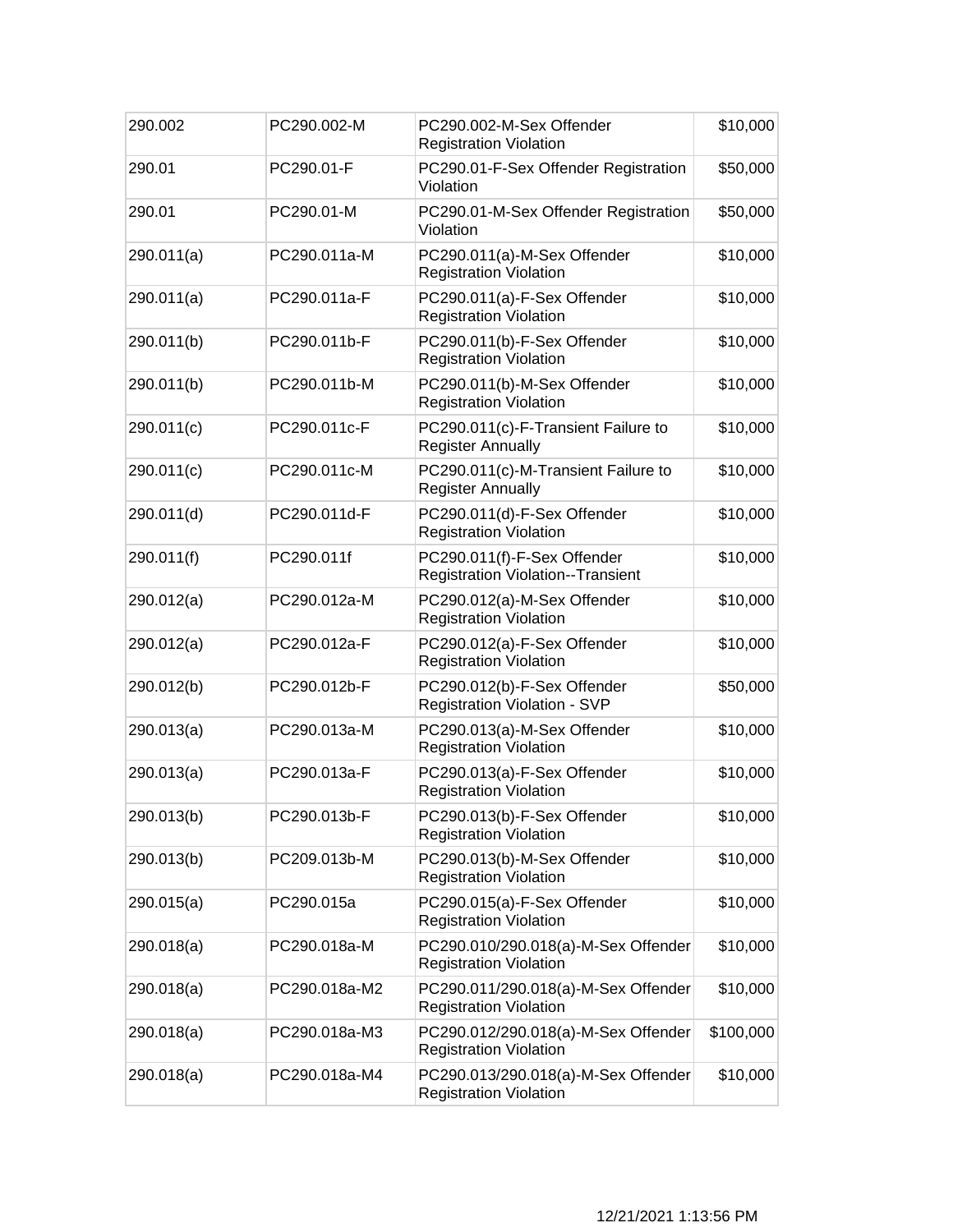| 290.018(a)  | PC290.018a-F  | PC290.012/290.018(a)-F-Sex Offender<br><b>Registration Violation</b> | \$100,000 |
|-------------|---------------|----------------------------------------------------------------------|-----------|
| 290.018(a)  | PC290.018a-F2 | PC290.014/290.018(a)-F-Sex Offender<br><b>Registration Violation</b> | \$10,000  |
| 290.018(a)  | PC290.018a-M5 | PC290.015/290.018(a)-M-Sex Offender<br><b>Registration Violation</b> | \$10,000  |
| 290.018(b)  | PC290.018b-M  | PC290.010/290.018(b)-M-Sex Offender<br><b>Registration Violation</b> | \$100,000 |
| 290.018(b)  | PC290.018b-M2 | PC290.011/290.018(b)-M-Sex Offender<br><b>Registration Violation</b> | \$100,000 |
| 290.018(b)  | PC290.018b-F  | PC290.010/290.018(b)-F-Sex Offender<br><b>Registration Violation</b> | \$100,000 |
| 290.018(b)  | PC290.018b-F2 | PC290.011/290.018(b)-F-Sex Offender<br><b>Registration Violation</b> | \$100,000 |
| 290.018(b)  | PC290.018b-F3 | PC290.013/290.018(b)-F-Sex Offender<br><b>Registration Violation</b> | \$100,000 |
| 290.018(b)  | PC290.018b-F4 | PC290(b)/290.018(b)-F-Sex Offender<br><b>Registration Violation</b>  | \$50,000  |
| 290.018(b)  | PC290.018b-F5 | PC290.012/290.018(b)-F-Sex Offender<br><b>Registration Violation</b> | \$100,000 |
| 290.018(b)  | PC290.018b-F6 | PC290.015/290.018(b)-F-Sex Offender<br><b>Registration Violation</b> | \$100,000 |
| 290.018(g)  | PC290.018g-F  | PC290.011/290.018(g)-F-Sex Offender<br><b>Registration Violation</b> | \$100,000 |
| 290.018(g)  | PC290.018g-M  | PC290.011/290.018(g)-M-Sex Offender<br><b>Registration Violation</b> | \$10,000  |
| 290.018(h)  | PC290.018h-M  | PC290.018(h)-M-Failure to Provide<br>Proof of Residence              | \$10,000  |
| 290.018(h)  | PC290.018h-M2 | PC290.015/290.018(h)-M-Sex Offender<br><b>Registration Violation</b> | \$10,000  |
| 290.018(j)  | PC290.018j-M  | PC290.018(j)-M-Failure to Provide<br>Proof of Residence              | \$10,000  |
| 290.018(k)  | PC290.018k-M  | PC290.018(k)-M-Failure to Provide<br>Info/Provision of False Info.   | \$10,000  |
| 290.95(a)   | PC290.95a-M   | PC290.95(a)-M- Failure to Disclose<br>Status as a Registrant         | \$10,000  |
| 290.95(c)   | PC290.95c-M   | PC290.95(a)-M- Failure to Disclose<br>Status as a Registrant         | \$10,000  |
| 29180(2)(A) | PC29180-M     | PC29180(2)(A)-M-Assemble/Etc<br><b>Firearm Without Serial Number</b> | \$10,000  |
| 29180(g)    | PC29180g-M    | PC29180(g)-M-Possession of Non-<br>Serialized Handgun                | \$10,000  |
| 2945.4      | CC2945.4-F    | CC2945.4-F-Mortgage Securities<br>Fraud                              | \$10,000  |
| 2945.45     | CC2945.45     | CC2945.45-F-Fail to Register as<br>Mortgage Consultant               | \$10,000  |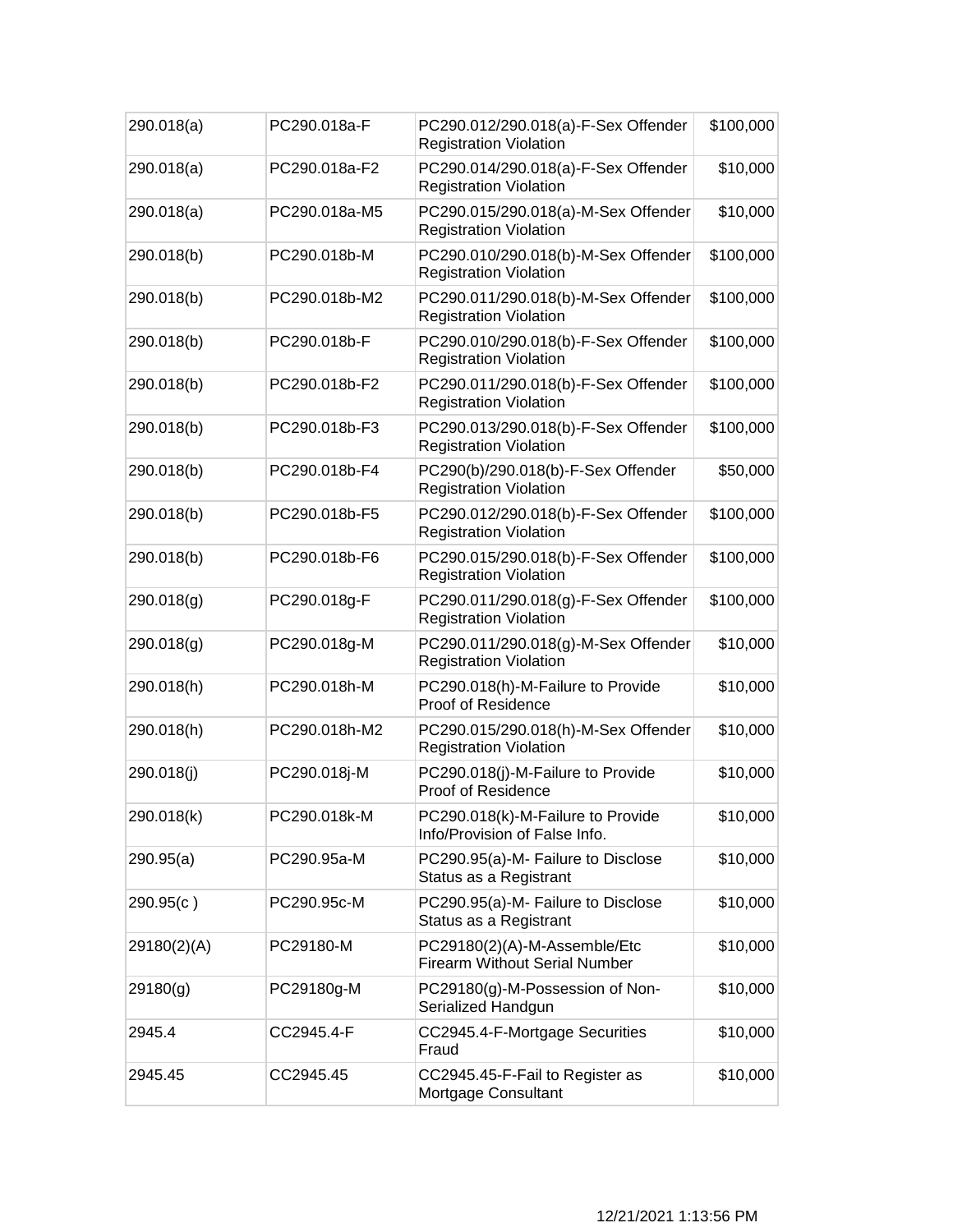| 29610       | PC29610-M   | PC29610/PC 664-M-Attempted<br>Possession of Concealable Firearm by<br>Minor | \$50,000  |
|-------------|-------------|-----------------------------------------------------------------------------|-----------|
| 29610       | PC29610-M   | PC29610-M-Possession of<br>Concealable Firearm by Minor                     | \$50,000  |
| 29610       | PC29610-F   | PC29610-F-Possession of Concealable<br>Firearm by Minor                     | \$50,000  |
| 29650       | PC29650-M   | PC29650-M-Possession of Ammunition<br>by Minor                              | \$10,000  |
| 29650       | PC29650-F   | PC29650-F-Possession of Ammunition<br>by Minor                              | \$50,000  |
| 29800(a)    | PC29800a-F  | PC29800(a)-F-Felon in Possession of<br>Firearm                              | \$50,000  |
| 29800(a)    | PC29800a-F  | PC664/PC29800(a)-F-Attempted Felon<br>in Possession of Firearm              | \$50,000  |
| 29800(b)    | PC29800b-F  | PC29800(b)-F-Felon in Possession of<br>Firearm                              | \$50,000  |
| 29805       | PC29805-M   | PC29805-M-Possess Firearm w/ln 10<br><b>Yrs. of Conviction</b>              | \$50,000  |
| 29805       | PC29805-F   | PC29805-F-Possess Firearm w/ln 10<br>Yrs. of Conviction                     | \$50,000  |
| 29815(a)    | PC29815a-F  | PC29815(a)-F-Possess Firearm<br>w/Restriction on Probation                  | \$50,000  |
| 29820       | PC29820-M   | PC29820-M-Unlawful Firearm Activity                                         | \$50,000  |
| 29820       | PC29820-F   | PC29820-F-Unlawful Firearm Activity                                         | \$50,000  |
| 29825(b)    | PC29825b-M  | PC29825(b)-M-Unlawful Firearm<br>Activity                                   | \$1,000   |
| 29825(b)    | PC29825b-F  | PC29825(b)-F-Unlawful Firearm<br>Activity                                   | \$1,000   |
| 29900(a)(1) | PC29900a1-F | PC29900(a)(1)-F-Possess Firearm<br>w/Prior Conviction                       | \$100,000 |
| 3001        | FG3001-M    | FG3001-M-Hunting While Intoxicated                                          | \$1,000   |
| 3005.5      | FG3005.5-M  | FG3005.5-M-Capture, Possession,<br><b>Confinement of Game</b>               | \$1,000   |
| 30305(a)    | PC30305a-M  | PC30305(a)-M-Person Prohibited in<br>Possession of Ammunition               | \$50,000  |
| 30305(a)    | PC30305a-F  | PC30305(a)-F-Person Prohibited in<br>Possession of Ammunition               | \$50,000  |
| 30306(a)    | PC30306a    | PC30306(a)-M-Sale of Ammunition to a<br><b>Prohibited Person</b>            | \$10,000  |
| 30310       | PC30310-M   | PC30310-M-Possession of Ammunition<br>on School Grounds                     | \$5,000   |
| 30315       | PC30315-F   | PC30315-F-Possession of Armor<br><b>Piercing Ammunition</b>                 | \$50,000  |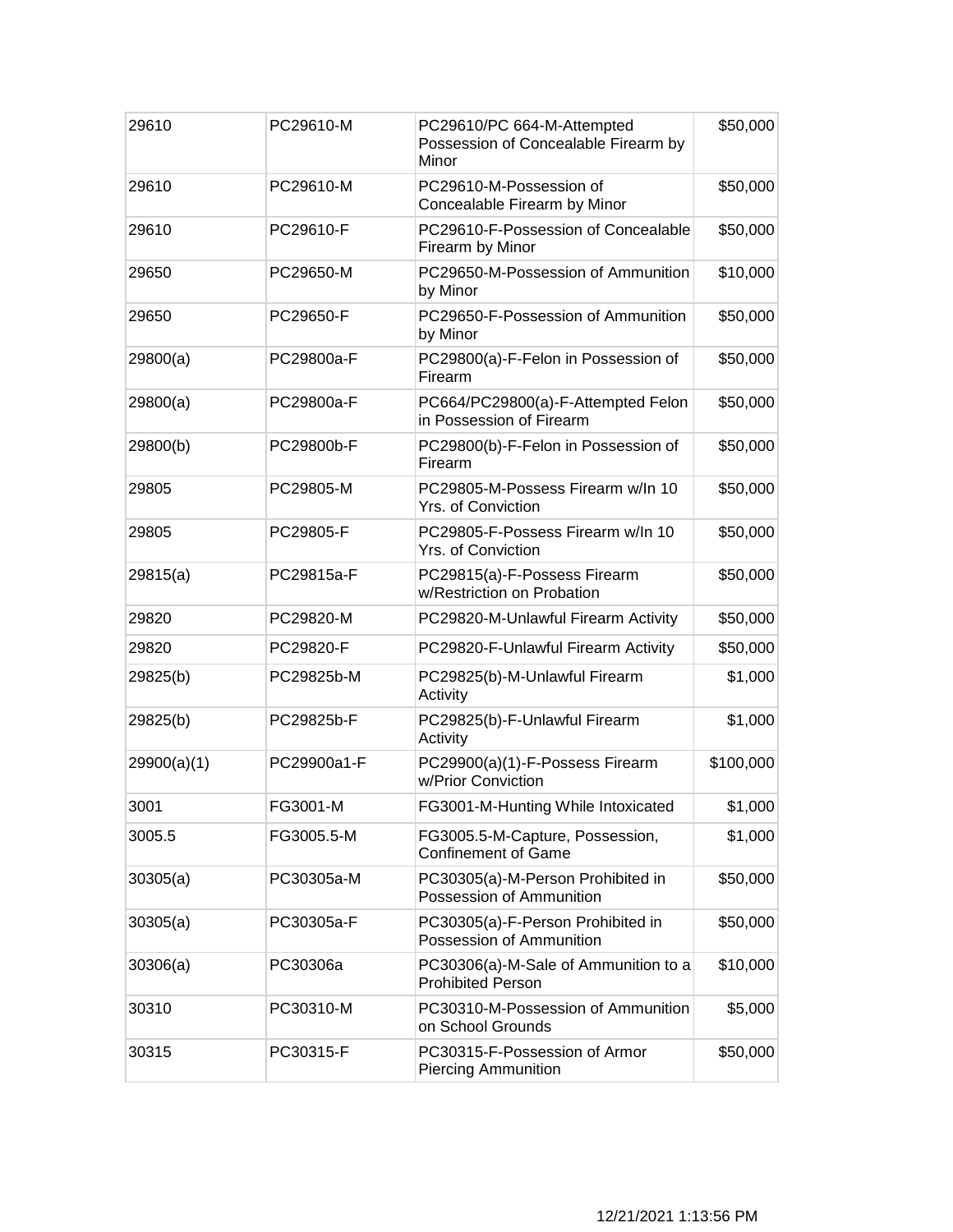| 30315      | PC30315-M   | PC30315-M-Possession of Armor<br><b>Piercing Ammunition</b>                 | \$10,000  |
|------------|-------------|-----------------------------------------------------------------------------|-----------|
| 3042       | BP3042-M    | BP3042-M-Unlicensed Dispensing of<br><b>Ophthalmic Lens</b>                 | \$1,000   |
| 30600(a)   | PC30600a-F  | PC30600(a)-F-Unlawful Assault<br>Weapon/.50 BMG Rifle                       | \$50,000  |
| 30605(a)   | PC30605a-M  | PC30605(a)-M-Assault Weapon -<br><b>Illegal Possession</b>                  | \$50,000  |
| 30605(a)   | PC30605a-F  | PC30605(a)-F-Assault Weapon - Illegal<br>Possession                         | \$50,000  |
| 30610(a)   | PC30610a-M  | PC30610(a)-M-Unlawful Possession of<br>.50 BMG Rifle                        | \$50,000  |
| 308(a)     | PC308a-M    | PC308(a)-M-Sell<br>Cigarettes/Tobacco/Paraphernalia to<br>Minor-1st Offense | \$500     |
| 3087(a)(1) | FG3087a1-M  | FG3087(a)(1)-M-Taxidermist's Records                                        | \$1,000   |
| 309        | PC309-M     | PC309-M-Keep Minor in Brothel                                               | \$5,000   |
| 31         | $VC31-M$    | VC31-M-False Information to Officer                                         | \$1,000   |
| 311.1(a)   | PC311.1a-M  | PC311.1(a)-M-Distribute Obscene<br><b>Matter Depicting Minor</b>            | \$10,000  |
| 311.1(a)   | PC311.1a-F  | PC311.1(a)-F-Distribute Obscene<br><b>Matter Depicting Minor</b>            | \$50,000  |
| 311.10     | PC311.10-F  | PC311.10-F-Obscene matter depicting<br>persons under 18                     | \$25,000  |
| 311.10     | PC311.10-M  | PC311.10-M-Obscene matter depicting<br>persons under 18                     | \$10,000  |
| 311.11(a)  | PC311.11a   | PC664/PC311.11(a)-F-Attempted<br>Possession of Child Pornography            | \$50,000  |
| 311.11(a)  | PC311.11a-M | PC311.11(a)-M-Possession of Child<br>Pornography                            | \$50,000  |
| 311.11(a)  | PC311.11a-F | PC311.11(a)-F-Possession of Child<br>Pornography                            | \$50,000  |
| 311.11(b)  | PC311.11b-F | PC311.11(b)-F-Possession of Child<br>Pornography                            | \$100,000 |
| 311.11(c)  | PC311.11c-F | PC311.11(c)-F-Possession of Child<br>Pornography                            | \$50,000  |
| 311.2(A)   | PC311.2a-M  | PC311.2(A)-M-Send/Possess/Etc<br><b>Obscene Matter</b>                      | \$10,000  |
| 311.2(a)   | PC311.2a-F  | PC311.2(A)-F-Send/Possess/Etc<br><b>Obscene Matter</b>                      | \$50,000  |
| 311.2(B)   | PC311.2b-F  | PC311.2(B)-F-Obscene<br>Matter/Minor/Comm. Consideration                    | \$10,000  |
| 311.2(c)   | PC311.2c    | PC311.2(c)-F-Possess/Distribute<br>Obscene Matter/Under Age                 | \$10,000  |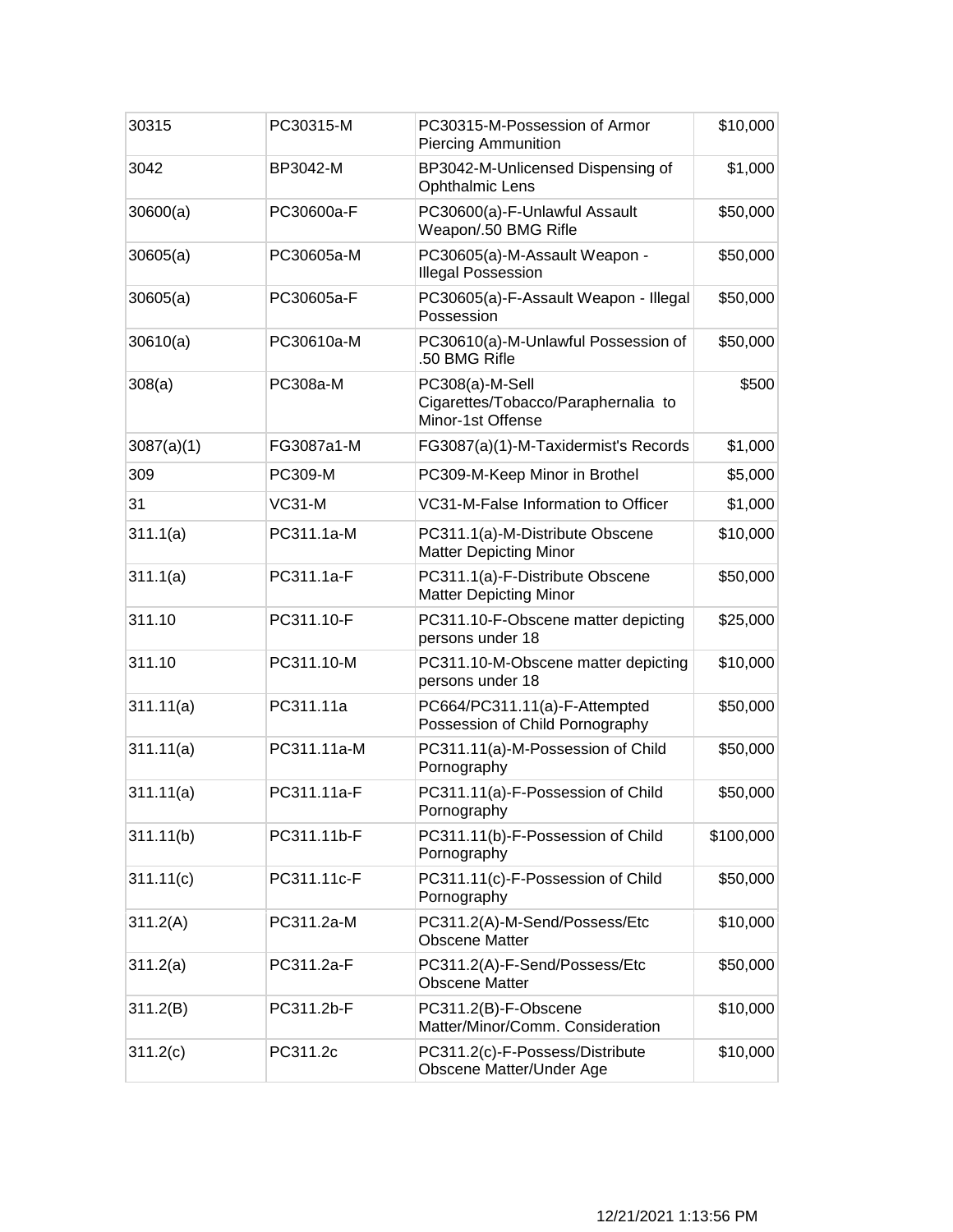| 311.2(D) | PC311.2d       | PC311.2(D)-F-Matter Depicting Sexual<br>Conduct by a Minor         | \$10,000  |
|----------|----------------|--------------------------------------------------------------------|-----------|
| 311.3(A) | PC311.3a-M     | PC311.3(A)-M-Depict Sexual Conduct-<br>Under 14 Years              | \$10,000  |
| 311.3(A) | PC311.3a-F     | PC311.3(A)-F-Depict Sexual Conduct-<br>Under 14 Years              | \$10,000  |
| 311.4(a) | PC311.4a-F     | PC311.4(a)-F-Use/Etc Underage-<br><b>Obscene Matter</b>            | \$25,000  |
| 311.4(B) | PC311.4B-F     | PC311.4(B)-F-Use/Etc Underage-<br><b>Obscene Matter-Commercial</b> | \$100,000 |
| 311.4(C) | PC311.4c-M     | PC311.4(C)-M-Use/Etc Underage<br>Person for Obscene Matter         | \$25,000  |
| 311.4(C) | PC311.4c-F     | PC311.4(C)-F-Use/Etc Underage<br>Person for Obscene Matter         | \$25,000  |
| 311.6    | PC311.6-M      | PC311.6-M-Participate/Etc Obscene<br>Live Public Conduct           | \$5,000   |
| 313.1(A) | PC313.1a-M     | PC313.1(A)-M-Give Harmful Matter to<br>Minor                       | \$10,000  |
| 31360    | PC31360        | PC31360-F-Possession of Body Armor                                 | \$25,000  |
| 314.1    | PC314.1-M      | PC314.1-1-M-Indecent Exposure (First<br>Offense)                   | \$10,000  |
| 314.1    | PC314.1-F      | PC314.1-1-F-Indecent Exposure (First<br>Offense)                   | \$10,000  |
| 314.1    | PC314.1-F2     | PC314.1-2-F-Indecent Exposure<br>(Second Offense)                  | \$10,000  |
| 314.1    | PC314.1-F3     | PC314.1-F-F-Indecent Exposure<br>(Felony)                          | \$50,000  |
| 315      | <b>PC315-M</b> | PC315-M-Keep/Live In House of III<br>Fame                          | \$5,000   |
| 32       | <b>PC32-M</b>  | PC32-M-Accessory                                                   | \$10,000  |
| 32       | <b>PC32-F</b>  | PC32-F-Accessory                                                   | \$10,000  |
| 32310    | PC32310-F      | PC32310-F-Possession of Large-<br>Capacity Magazine                | \$25,000  |
| 32310    | PC32310-M      | PC32310-M-Possession of Large-<br>Capacity Magazine                | \$10,000  |
| 32625(a) | PC32625a-F     | PC32625(a)-F-Possession/Transport<br>Machinegun                    | \$50,000  |
| 32625(b) | PC32625b-F     | PC32625(b)-F-Conversion/Sale/Manuf<br>Firearm to Machinegun        | \$100,000 |
| 330      | PC330-M        | PC330-M-Possession of Slot Machines<br>or Devices                  | \$5,000   |
| 33215    | PC33215-F      | PC33215-F-Possess Short Barreled<br>Rifle or Shotgun               | \$50,000  |
| 33215    | PC33215-M      | PC33215-M-Possess Short Barreled<br>Rifle or Shotgun               | \$50,000  |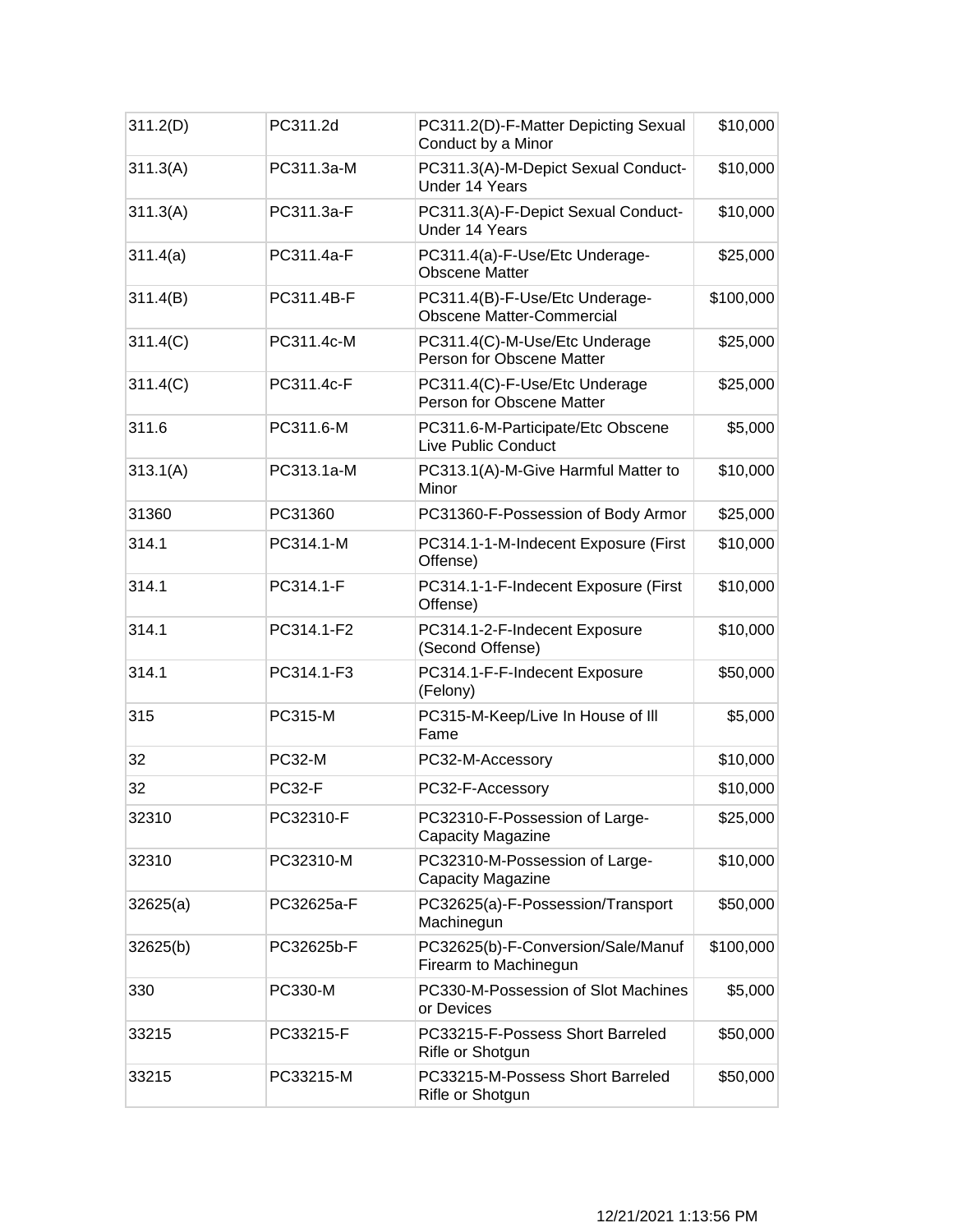| 33410     | PC33410-F       | PC33410-F-Possession of a Silencer                           | \$50,000  |
|-----------|-----------------|--------------------------------------------------------------|-----------|
| 33600     | PC33600-M       | PC33600-M-Possession of Zip Gun                              | \$10,000  |
| 33600     | PC33600-F       | PC33600-F-Possession of Zip Gun                              | \$25,000  |
| 34660     | VC34660a        | VC34660(a)-M-Operate Vehicle With<br><b>Suspended Permit</b> | \$2,500   |
| 347(a)(1) | PC347a1-F       | PC347(a)(1)-F-Poisoning                                      | \$50,000  |
| 350(a)(1) | PC350a1-M       | PC350(a)(1)-M-Counterfeit Mark                               | \$1,000   |
| 350(a)(2) | PC350a2-M       | PC350(a)(2)-M-Counterfeit of<br><b>Registered Mark</b>       | \$10,000  |
| 350(a)(2) | PC350a2-F       | PC350(a)(2)-F-Counterfeit of<br><b>Registered Mark</b>       | \$10,000  |
| 354(c)    | CCR354c         | CR354(c)-M-Archery/Crossbow w/o<br><b>Broad Head Blade</b>   | \$1,000   |
| 354(e)    | CCR354e         | CR354(e)-M-Archery/Crossbow Upon<br>or Across Roadway        | \$1,000   |
| 368(A)    | PC368a-F        | PC368(A)-F-Cruelty to Dependant<br>Adult-Likely GBI/Death    | \$100,000 |
| 368(b)(1) | PC368b1-M       | PC368(b)(1)-M-Elder/Dependent Adult<br>Abuse                 | \$50,000  |
| 368(b)(1) | PC368b1-F       | PC368(b)(1)-F-Elder/Dependent Adult<br>Abuse                 | \$50,000  |
| 368(c)    | PC368c-F        | PC368(c)-F-Cause/Permit Injury to an<br>Elder/Depend. Adult  | \$10,000  |
| 368(c)    | PC368c-M        | PC368(c)-M-Cause/Permit Injury to an<br>Elder/Depend. Adult  | \$10,000  |
| 368(d)    | PC368d-M        | PC368(d)-M-Theft from Elder or<br>Dependent Adult            | \$10,000  |
| 368(d)    | PC368d-F        | PC368(d)-F-Theft from Elder or<br>Dependent Adult            | \$10,000  |
| 368(e)    | <b>PC368e-M</b> | PC368(e)-M-Elder Adult - Theft of<br>Property                | \$25,000  |
| 368(e)    | <b>PC368e-F</b> | PC368(e)-F-Elder Adult - Theft of<br>Property                | \$25,000  |
| 368(f)    | PC368f-M        | PC368(f)-M-Elder Adult - False<br>Imprisonment               | \$50,000  |
| 368(f)    | <b>PC368f-F</b> | PC368(f)-F-Elder Adult - False<br>Imprisonment               | \$50,000  |
| 369i(a)   | PC369ia-M       | PC369i(a)-M-Trespass/Interfere<br><b>Railroad Property</b>   | \$1,000   |
| 370       | <b>PC370-M</b>  | PC370-M-Public Nuisance                                      | \$1,000   |
| 3700.5    | LB3700.5-M      | LB3700.5-M-Failure To Secure<br>Payment of Compensation      | \$5,000   |
| 372       | <b>PC372-M</b>  | PC372-M-Public Nuisance                                      | \$1,000   |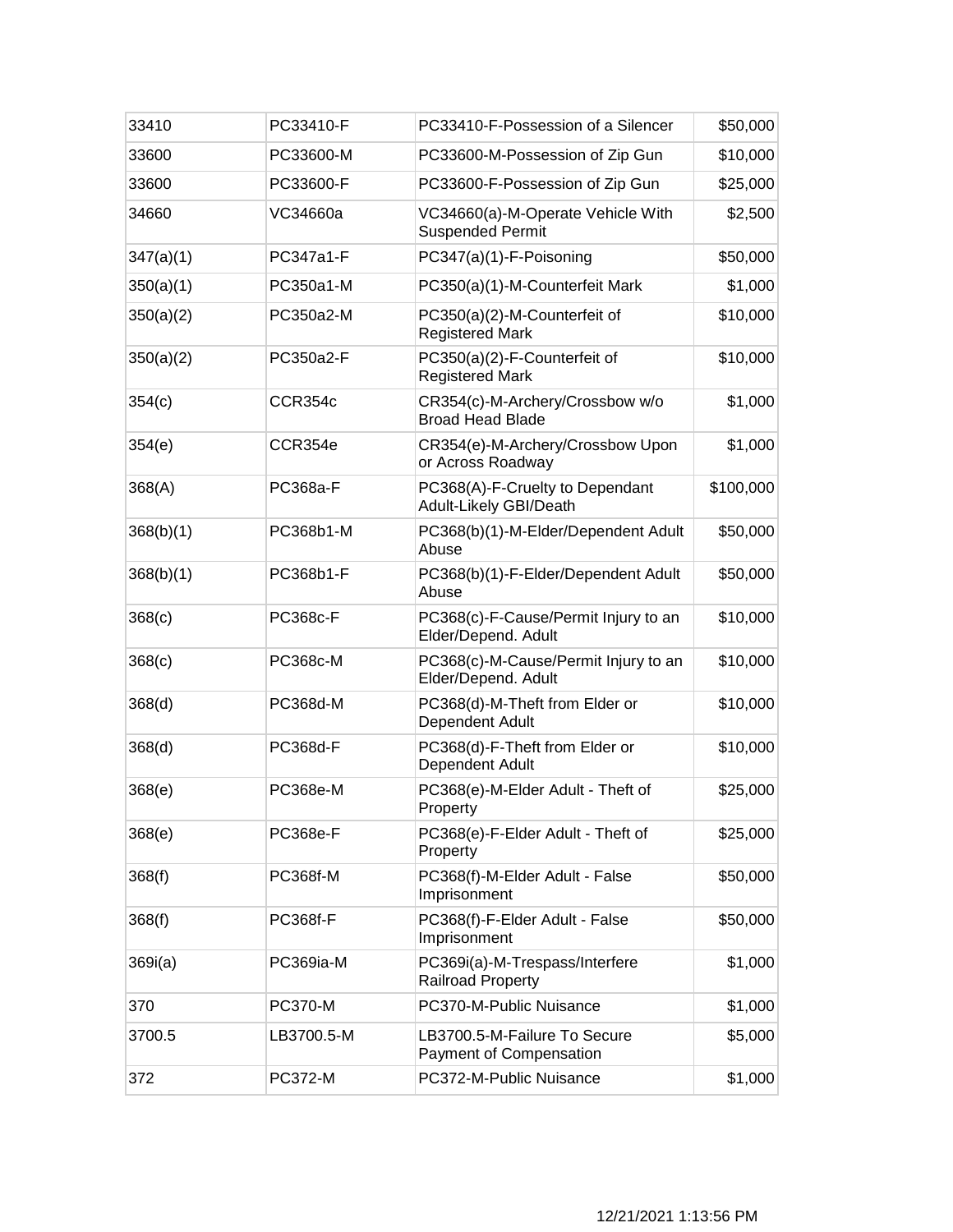| 373A     | <b>PC373A-M</b> | PC373A-M-Maintain/Permitting<br>Nuisance                               | \$1,000  |
|----------|-----------------|------------------------------------------------------------------------|----------|
| 374(a)   | <b>PC374a-M</b> | PC374(a)-M-Littering - Waste Matter                                    | \$1,000  |
| 374c     | <b>PC374c-M</b> | PC374c-M-Shooting on a Road                                            | \$1,000  |
| 375(A)   | <b>PC375a-M</b> | PC375(A)-M-Put Offensive/Etc Matter<br>in Public Place                 | \$10,000 |
| 381(a)   | PC381a-M        | PC381(a)-M-Possession of Toluene                                       | \$1,000  |
| 381(B)   | PC381b-M        | PC381(B)-M-Possess Substance<br>w/Toxic Qualities                      | \$1,000  |
| 382      | PC382-M         | PC382-M-Adulteration - Drugs, Liquor,<br>Food                          | \$5,000  |
| 384a     | <b>PC384a-M</b> | PC384a-M-Cut/Etc Shrubs/Etc Without<br><b>Written Permission</b>       | \$1,000  |
| 386(b)   | <b>PC386b-F</b> | PC386(b)-F-Install Inoperable Fire<br>System/Death/GBI                 | \$50,000 |
| 4004(a)  | FG4004a-M       | FG4004(a)-M-Unlawful Use of Steel-<br>Jawed Leghold Trap, Etc.         | \$10,000 |
| 4004(b)  | FG4004b-M       | FG4004(b)-M-Unlawful Setting or<br>Maintenance of Unmarked Traps       | \$10,000 |
| 4004(c)  | FG4004c-M       | FG4004(c)-M-Unlawful Failure to Visit<br>and Remove Animals From Traps | \$10,000 |
| 404(A)   | <b>PC404a-I</b> | PC404(a)-I-Participate in a Riot                                       | \$10,000 |
| 404.6(A) | PC404.6A-I      | PC404.6(A)-I-Urge Riot or Destroy<br>Property                          | \$10,000 |
| 405(a)   | PC405a          | PC405a-F-Taking of Person From<br>Lawful Custody by Riot               | \$50,000 |
| 4059(A)  | BP4059a-M       | BP4059(a)-M-Furnishing Dangerous<br>Drug w/out Permission              | \$5,000  |
| 405a     | PC405a          | PC405a/PC664-F-Attempt Taking of<br>Person from Lawful Custody by Riot | \$50,000 |
| 4060     | BP4060-M        | BP4060-M-Possession of a Controlled<br>Substance                       | \$10,000 |
| 409.5(c) | PC409.5(c)      | PC409.5(c)-M- Unauthorized Entry of<br><b>Closed Disaster Area</b>     | \$5,000  |
| 4139(a)  | WI4139a-M       | WI4139(a)-M-Intent/Deliver Prohibited<br>Item to Patient               | \$10,000 |
| 4140     | BP4140-F        | BP4140-F-Unauthorized Possession of<br>Hypodermic Syringe              | \$10,000 |
| 4140     | BP4140-M        | BP4140-M-Unauthorized Possession of<br><b>Hypodermic Syringe</b>       | \$1,000  |
| 4147(c)  | BP4147c-M       | BP4147(c)-M-Unlawful Discard<br>Hypodermic Syringe at Park             | \$1,000  |
| 415      | <b>PC415-I</b>  | PC415-I-Disturb the Peace                                              | \$1,000  |
| 415      | <b>PC415-F</b>  | PC415-F-Disturb the Peace                                              | \$1,000  |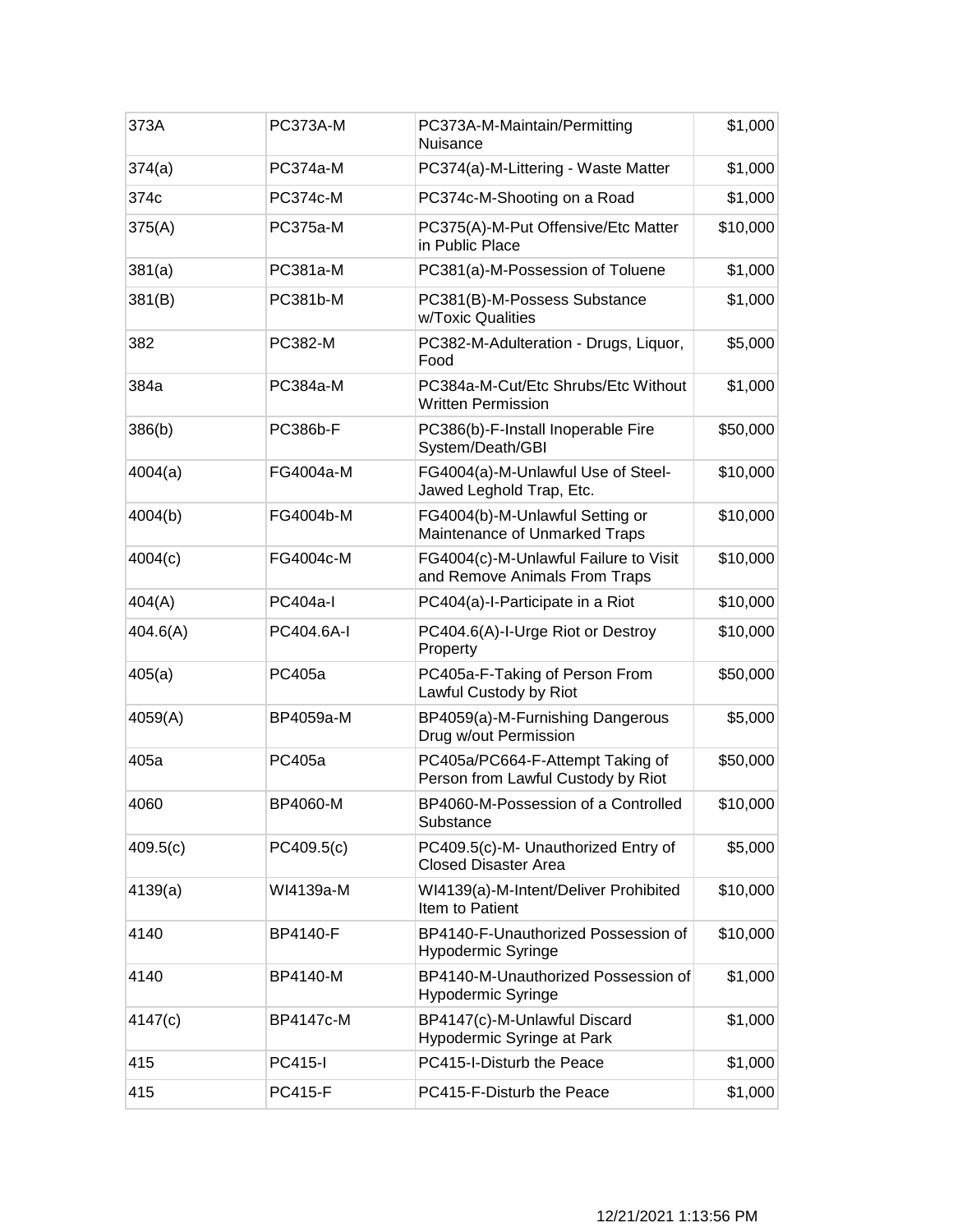| 415       | <b>PC415-M</b>  | PC415-M-Disturb the Peace                                            | \$1,000  |
|-----------|-----------------|----------------------------------------------------------------------|----------|
| 415       | PC415-F2        | PC415/186.22(d)-F-Disturb the<br>Peace/Criminal Street Gang Activity | \$50,000 |
| 415(1)    | PC415-1-M       | PC415(1)-M-Disturbing the Peace -<br>Fighting                        | \$1,000  |
| 415(2)    | PC415-2-I       | PC415(2)-I-Disturbing the Peace-<br>Loud/Unreasonable Noise          | \$1,000  |
| 415(2)    | PC415-2-M       | PC415(2)-M-Disturbing the Peace-<br>Loud/Unreasonable Noise          | \$1,000  |
| 415(3)    | PC415-3-M       | PC415(3)-M-Disturbing the<br>Peace/Offensive Language                | \$1,000  |
| 415.5(A)  | PC415.5A-F      | PC415.5(A)-F-Disturb the Peace at<br>University/Etc                  | \$10,000 |
| 415.5(A)  | PC415.5a-M      | PC415.5(A)-M-Disturb the Peace at<br>University/Etc                  | \$1,000  |
| 417(A)(1) | PC417a1-F       | PC417(A)(1)-F-Exhibit Deadly Weapon<br>Other Than Firearm            | \$5,000  |
| 417(A)(1) | PC417a1-M       | PC417(A)(1)-M-Exhibit Deadly Weapon<br>Other Than Firearm            | \$5,000  |
| 417(A)(2) | PC417a2-F       | PC417(A)(2)-F-Exhibit Firearm                                        | \$10,000 |
| 417(A)(2) | PC417a2-M       | PC417(A)(2)-M-Exhibit Firearm                                        | \$10,000 |
| 417(B)    | <b>PC417b-M</b> | PC417(B)-M-Exhibit Firearm in<br>Presence of Peace Officer           | \$50,000 |
| 417(B)    | <b>PC417b-F</b> | PC417(B)-F-Exhibit Firearm in<br>Presence of Peace Officer           | \$50,000 |
| 417(c)    | <b>PC417c-F</b> | PC417(c)-F-Brandishing Gun in<br>Presence of Peace Officer           | \$50,000 |
| 417.25    | PC417.25-I      | PC417.25-I-Laser Violation                                           | \$5,000  |
| 417.3     | PC417.3-F       | PC417.3-F-Exhibit Firearm to Vehicle<br>Occupant                     | \$50,000 |
| 417.4     | PC417.4-F       | PC417.4-F-Draw or Exhibit Imitation<br>Firearm                       | \$2,000  |
| 417.4     | PC417.4-M       | PC417.4-M-Draw or Exhibit Imitation<br>Firearm                       | \$2,000  |
| 417.6     | PC417.6-F       | PC417/417.6-F-Threatening with<br>Weapon/GBI                         | \$50,000 |
| 417.8     | PC417.8-M       | PC417.8-M-Exhibit Firearm/Deadly<br><b>Weapon-Resist Arrest</b>      | \$50,000 |
| 417.8     | PC417.8-F       | PC417.8-F-Exhibit Firearm/Deadly<br><b>Weapon-Resist Arrest</b>      | \$50,000 |
| 419       | <b>PC419-M</b>  | PC419-M-Retake Land After Legal<br>Removal                           | \$1,000  |
| 41950(a)  | PR41950a-M      | PR41950(a)-M-Theft From Recycling<br>Container                       | \$1,000  |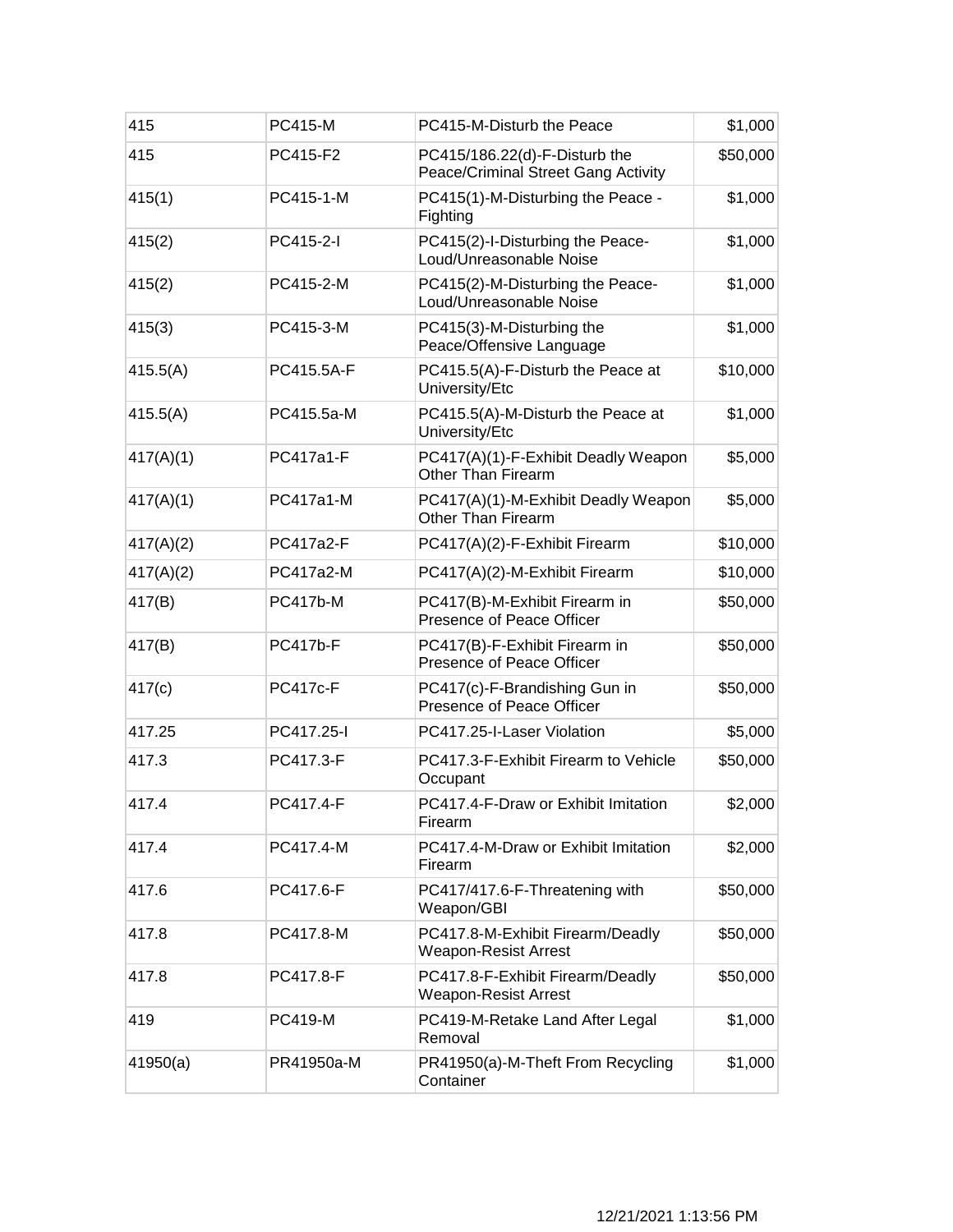| 422      | <b>PC422-M</b>  | PC422-M-Threats to Commit Crime<br>Resulting in Death             | \$25,000  |
|----------|-----------------|-------------------------------------------------------------------|-----------|
| 422      | <b>PC422-F</b>  | PC422-F-Threats to Commit Crime<br>Resulting in Death             | \$25,000  |
| 422      | <b>PC422-F</b>  | PC422/664-F-Attempt Threats to<br>Commit Crime Resulting in Death | \$25,000  |
| 422      | <b>PC422-M</b>  | PC422/664-M-Attempt Threats to<br>Commit Crime Resulting in Death | \$25,000  |
| 422.6(A) | PC422.6a-M      | PC422.6(A)-M-Interfere with Another's<br>Civil Rights             | \$10,000  |
| 4230     | BP4230-M        | BP4230-M-Possess Dangerous Drug<br><b>Without Prescription</b>    | \$1,000   |
| 424      | <b>PC424-M</b>  | PC424-M-Embezzlement By Public<br>Officer                         | \$10,000  |
| 424      | <b>PC424-F</b>  | PC424-F-Embezzlement By Public<br>Officer                         | \$10,000  |
| 4323     | BP4323          | BP4323-M-False Representation as<br>Doctor/Etc to Obtain Drugs    | \$5,000   |
| 4324(A)  | BP4324a-M       | BP4324(A)-M-Forged Prescription                                   | \$5,000   |
| 4324(A)  | BP4324a-F       | BP4324(A)-F-Forged Prescription                                   | \$5,000   |
| 4324(b)  | BP4324b-M       | BP4324(b)-M-Drug Possession -<br><b>Forged Prescription</b>       | \$5,000   |
| 4324(b)  | BP4324b-F       | BP4324(b)-F-Drug Possession -<br><b>Forged Prescription</b>       | \$5,000   |
| 4325     | BP4325-M        | BP4325-M-Unauthorized Possession of<br>a Prescription             | \$5,000   |
| 4328     | BP4328-M        | BP4328-M-Non-Pharmacist Activity                                  | \$1,000   |
| 4390     | BP4390-M        | BP4390-M-Forged Prescription                                      | \$1,000   |
| 4422(A)  | PR4422a-M       | PR4422(A)-M-Allowing Uncontrolled<br>Fires                        | \$1,000   |
| 4423     | PR4423-M        | PR4423-M-Burning Permits Required                                 | \$1,000   |
| 4423(B)  | PR4423b-M       | PR4423(B)-M-Permit Required For<br><b>Burning Times-Zone B</b>    | \$1,000   |
| 4435     | PR4435-M        | PR4435-M-Causing Fire With<br>Equipment                           | \$1,000   |
| 4502(A)  | PC4502a-F       | PC4502(A)-F-Prisoner Possess<br>Weapon                            | \$100,000 |
| 4502(b)  | PC4502b-F       | PC4502(b)-F-Custodial Manufacture of<br>Weapon                    | \$100,000 |
| 451(B)   | <b>PC451b-F</b> | PC451(B)-F-Arson: Inhabited<br>Structure/Property                 | \$150,000 |
| 451(C)   | <b>PC451c-F</b> | PC451(C)-F-Arson: Structure/Forest<br>Land                        | \$50,000  |
| 451(D)   | <b>PC451D-F</b> | PC451(D)-F-Arson:Property                                         | \$25,000  |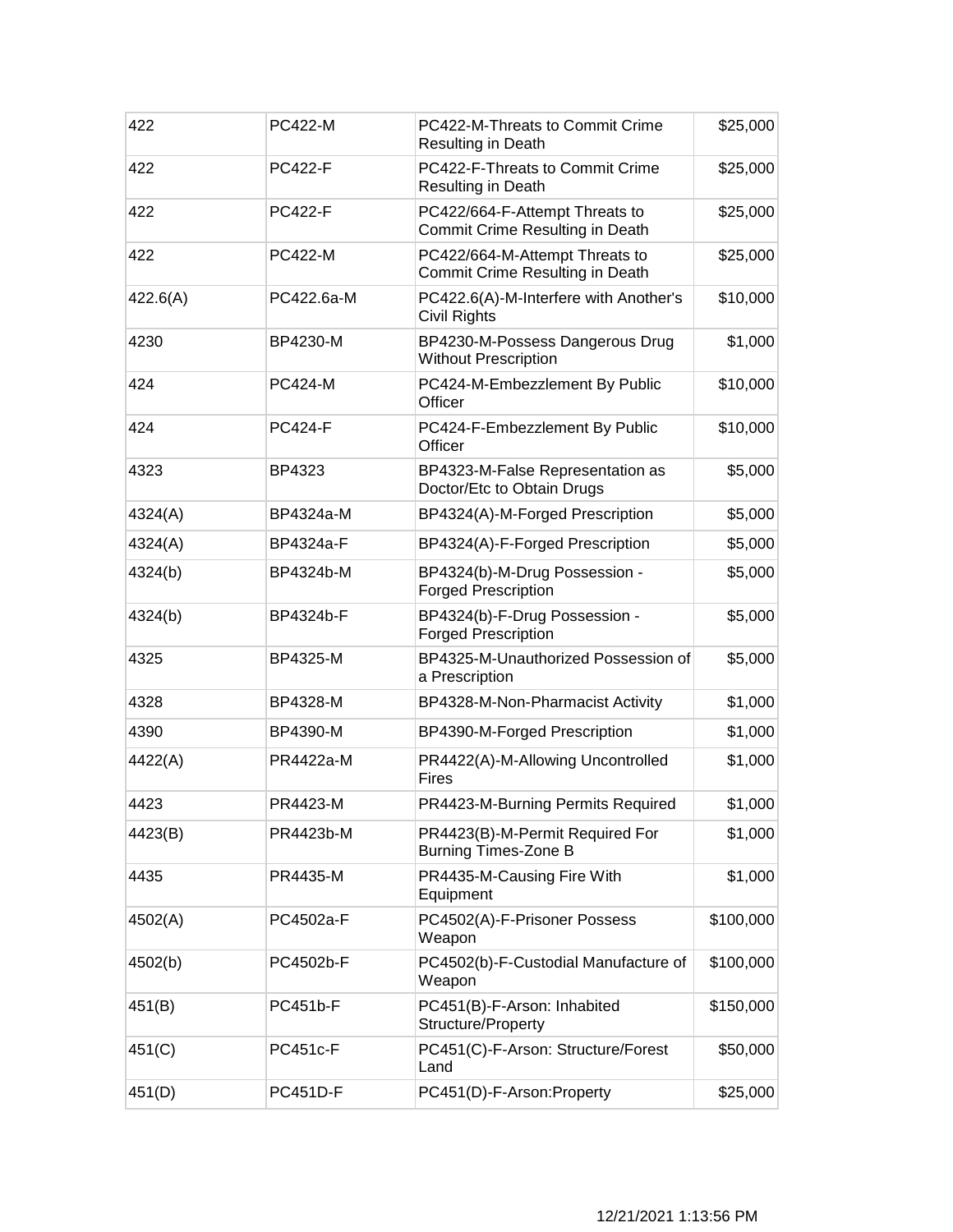| 451(D)     | <b>PC451D-F</b> | PC664/PC451(D)-F-<br>Attempted/Arson:Property                 | \$25,000  |
|------------|-----------------|---------------------------------------------------------------|-----------|
| 452(B)     | <b>PC452b-M</b> | PC452(B)-M-Causing Fire-Inhabited<br>Structure/Property       | \$50,000  |
| 452(B)     | <b>PC452b-F</b> | PC452(B)-F-Causing Fire-Inhabited<br>Structure/Property       | \$50,000  |
| 452(C)     | <b>PC452c-M</b> | PC452(C)-M-Causing Fire-<br><b>Structure/Forest Land</b>      | \$25,000  |
| 452(C)     | <b>PC452c-F</b> | PC452(C)-F-Causing Fire-<br><b>Structure/Forest Land</b>      | \$25,000  |
| 452(D)     | <b>PC452D-M</b> | PC452(D)-M-Unlawful Fire                                      | \$1,000   |
| 453(A)     | PC453a-F        | PC453(A)-F-Possess Material/Device<br>for Arson               | \$10,000  |
| 453(B)     | <b>PC453B-M</b> | PC453(B)-M-<br>Possess/Manufacture/Dispose of<br>Firebomb     | \$10,000  |
| 4532(a)(1) | PC4532a1-M      | PC4532(a)(1)-M-Escape                                         | \$100,000 |
| 4532(a)(1) | PC4532a1-F      | PC4532(a)(1)-F-Escape                                         | \$100,000 |
| 4532(a)(2) | PC4532a2-F      | PC4532(a)(2)-F-Escape With Force                              | \$250,000 |
| 4532(b)(1) | PC4532b1-F      | PC4532(b)(1)-F-Escape                                         | \$100,000 |
| 4532(b)(2) | PC4532b2        | PC4532(b)(2)-F-Escape While<br>Charged With Felony With Force | \$100,000 |
| 454(a)(2)  | PC454a2-A       | SA:PC454(a)(2)-A-Arson During A<br>State of Emergency         | \$100,000 |
| 455        | <b>PC455-F</b>  | PC455-F-Attempt/Counsel/Aid/Procure<br>Arson                  | \$100,000 |
| 4550(b)    | PC4550b-F       | PC4550(b)-F-Rescue/Attempt Rescue<br>of Prisoner              | \$50,000  |
| 457.1(H)   | PC457.1H-M      | PC457.1(H)-M-Failure to Register as<br>Arson Offender         | \$10,000  |
| 4573       | PC4573-F        | PC4573-F-Smuggling Contraband into<br>Jail                    | \$25,000  |
| 4573.5     | PC4573.5-F      | PC4573.5-F-Bring Drugs/Alcohol into<br>Penal Institution      | \$25,000  |
| 4573.6     | PC4573.6-F      | PC4573.6-F-Possession of Drugs<br>Where Prisoners are Kept    | \$25,000  |
| 4573.8     | PC4573.8-F      | PC4573.8-F-Possession<br>Drugs/Paraphernalia-Prison/Jail      | \$10,000  |
| 4574(A)    | PC4574a-F       | PC4574(A)-F-Smuggling Weapon into<br>Prison or Jail           | \$50,000  |
| 459        | PC459-M2        | PC459/460(b)-M-Burglary Second<br>Degree                      | \$25,000  |
| 459        | PC459-M3        | PC459/460(a)-M-Burglary First Degree                          | \$25,000  |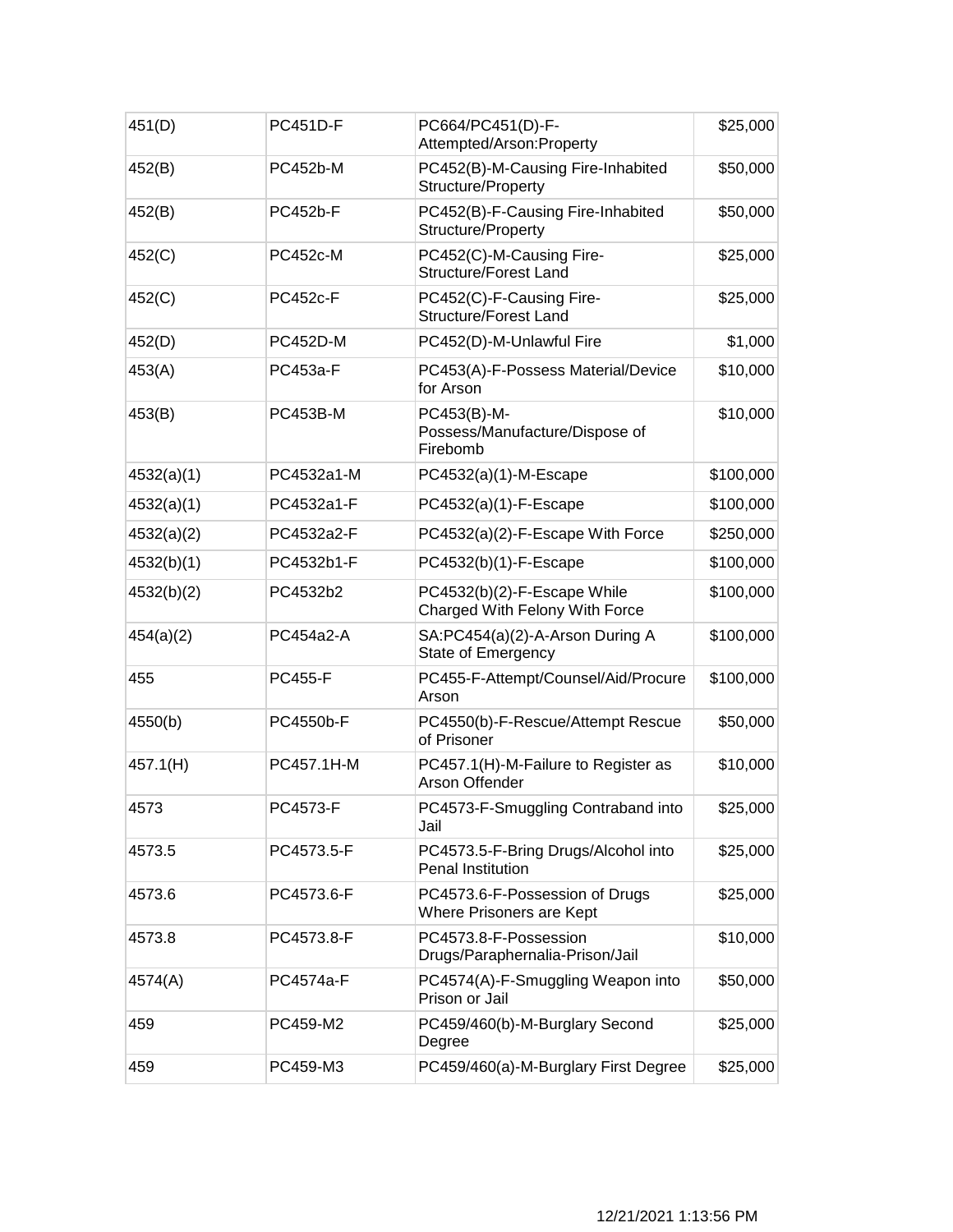| 459         | PC459-F2        | PC664/PC459/460(a)-F-Attempted<br><b>Burglary First Degree</b>           | \$25,000  |
|-------------|-----------------|--------------------------------------------------------------------------|-----------|
| 459         | PC459-F3        | PC664/459/460(b)-F-Attempted<br><b>Burglary Second Degree</b>            | \$25,000  |
| 459         | PC459-F4        | PC459/460(b)-F-Burglary Second<br>Degree                                 | \$25,000  |
| 459         | PC459-F5        | PC459/460(a)-F-Burglary First Degree                                     | \$100,000 |
| 459         | PC459-M4        | PC664/459/460(b)-M-Attempted<br><b>Burglary Second Degree</b>            | \$25,000  |
| 459-1       | PC459-1-M       | PC459-1-M-Burglary (Definition)                                          | \$25,000  |
| 459.5       | PC459.5-M       | PC459.5-M-Shoplifting up to \$950                                        | \$2,500   |
| 459.5       | PC459.5-F       | PC459.5-F-Shoplifting up to \$950 With<br>Priors                         | \$2,500   |
| 459.5       | PC459.5-F       | PC459.5/186.22(d)-F-Shoplifting up to<br>\$950/Street Gang Activity      | \$25,000  |
| 459.5       | PC459.5-F       | PC459.5-M-Shoplifting up to \$950                                        | \$25,000  |
| 460(A)      | <b>PC460a-F</b> | PC460(a)-F-Burglary: Residential First<br>Degree                         | \$100,000 |
| 460(B)      | <b>PC460b-M</b> | PC460(b)-M-Burglary: Second Degree                                       | \$25,000  |
| 460(B)      | <b>PC460b-F</b> | PC460(b)-F-Burglary: Second Degree                                       | \$25,000  |
| 4600(A)     | PC4600a-M       | PC4600(A)-M-Damaging Jail or Prison                                      | \$25,000  |
| 4600(A)     | PC4600A-F       | PC4600(A)-F-Damaging Jail or Prison                                      | \$25,000  |
| 463(a)      | PC463a-F        | PC463(a)-F-Looting                                                       | \$50,000  |
| 463(a)      | PC463a-M        | PC463(a)-M-Looting                                                       | \$50,000  |
| 463(b)      | PC463(b)-M      | PC463(b)-M-Looting During Local<br>Emergency                             | \$25,000  |
| 463(B)      | PC463(B)        | PC463(B)-F-Looting During Local<br>Emergency                             | \$25,000  |
| 463(c)      | PC463c-M        | PC463(c)-M-Looting                                                       | \$10,000  |
| 465.5(f)(1) | CCR465.5f1      | CR465.5(f)(1)-M-Trap Number<br>Violation                                 | \$1,000   |
| 465.5(g)(1) | CCR465.5g1      | CR465.5(g)(1)-M-Fail to<br>Dispatch/Release<br>Furbearing/Nongame Mammal | \$1,000   |
| 465.5(g)(2) | CCR465.5g2      | CR465.5(g)(2)-M-Fail to Check Trap By<br>Authorized Owner or Design      | \$1,000   |
| 4652        | FG4652-M        | FG4652-M-Taking Wild Pig Without a<br>License                            | \$1,000   |
| 4657        | FG4657-M        | FG4657-M-Taking Wild Pig                                                 | \$1,000   |
| 466         | <b>PC466-F</b>  | PC466-F-Possess/Etc Burglary Tools                                       | \$1,000   |
| 466         | PC466-M         | PC466-M-Possess/Etc Burglary Tools                                       | \$1,000   |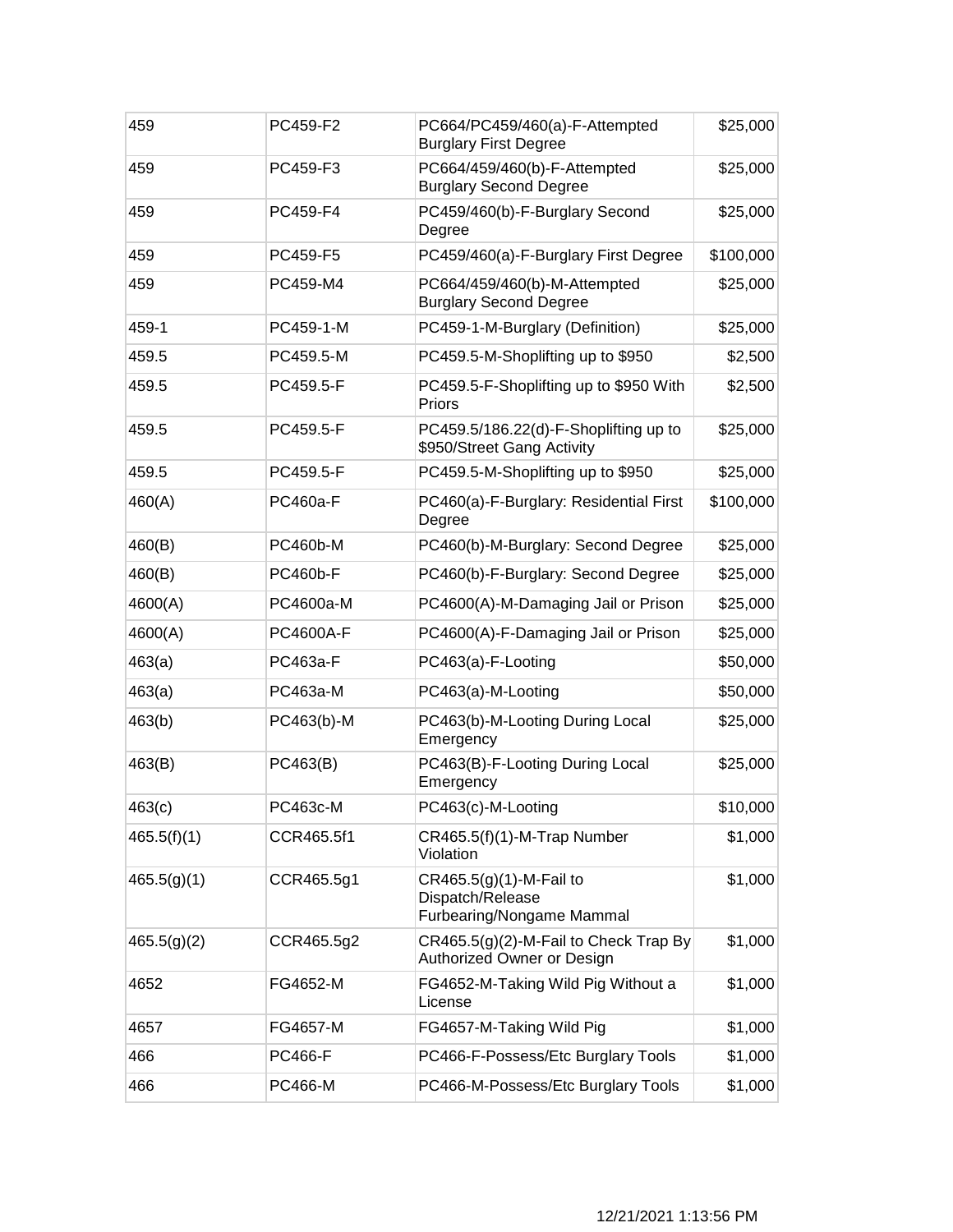| 466.6   | PC466.6-M       | PC466.6-M-Motor Vehicle Key<br>Violation                        | \$1,000  |
|---------|-----------------|-----------------------------------------------------------------|----------|
| 466.7   | PC466.7-M       | PC466.7-M-Possess Key Made by<br><b>Unlawful Duplication</b>    | \$1,000  |
| 470(a)  | PC470a-M        | PC470(a)-M-Forgery                                              | \$10,000 |
| 470(a)  | PC470a-F2       | PC470(a)-F-Forgery                                              | \$10,000 |
| 470(b)  | PC470b-F2       | PC470(b)-F-Possession of Forged<br><b>Driver's License</b>      | \$10,000 |
| 470(b)  | <b>PC470b</b>   | PC470(b)-M-Possession of Forged<br><b>Driver's License</b>      | \$10,000 |
| 470(d)  | <b>PC470d-M</b> | PC470(d)-M-Forgery - Intent to<br>Defraud                       | \$10,000 |
| 470(d)  | <b>PC470d-F</b> | PC470(d)-F-Forgery - Intent to Defraud                          | \$10,000 |
| 470B    | <b>PC470B-M</b> | PC470B-M-Possess DL/ID to Commit<br>Forgery                     | \$10,000 |
| 470B    | <b>PC470B-F</b> | PC470B-F-Possess DL/ID to Commit<br>Forgery                     | \$10,000 |
| 471.5   | PC471.5-M       | PC471.5-M-Alter/Etc Medical Record-<br><b>Fraudulent Intent</b> | \$1,000  |
| 472     | <b>PC472-M</b>  | PC472-M-Forge Official Seal                                     | \$25,000 |
| 472     | <b>PC472-F</b>  | PC472-F-Forge Official Seal                                     | \$25,000 |
| 475(a)  | PC475a-M2       | PC475(a)-M-Forgery                                              | \$10,000 |
| 475(a)  | PC475a-F2       | PC475(a)-F-Forgery                                              | \$10,000 |
| 475(b)  | <b>PC475b-F</b> | PC475(b)-F-Possession of Blank Bill or<br><b>Note</b>           | \$10,000 |
| 475(b)  | <b>PC475b-M</b> | PC475(b)-M-Possession of Blank Bill<br>or Note                  | \$10,000 |
| 475(c)  | <b>PC475c-M</b> | PC475(c)-M-Possess Completed<br>Check w/Intent to Defraud       | \$10,000 |
| 475(c)  | <b>PC475c-F</b> | PC475(c)-F-Possess Completed Check<br>w/Intent to Defraud       | \$10,000 |
| 4758(a) | FG4758a-M       | FG4758(a)-M-Sale or Purchase of Bear<br><b>Meat or Parts</b>    | \$3,250  |
| 476     | <b>PC476-M</b>  | PC476-M-Fictitious Check                                        | \$10,000 |
| 476     | <b>PC476-F</b>  | PC476-F-Fictitious Check                                        | \$10,000 |
| 476a(a) | PC476aa-M       | PC476a(a)-M-Worthless Check                                     | \$10,000 |
| 476a(a) | PC476aa-F       | PC476a(a)-F-Worthless Check                                     | \$10,000 |
| 476a(b) | PC476ab-M       | PC476a(b)-M-Worthless Check                                     | \$10,000 |
| 476a(b) | PC476ab-F       | PC476a(b)-F-Worthless Check                                     | \$10,000 |
| 480(a)  | PC480a          | PC480(a)-F-Make/Possess/Etc<br><b>Counterfeit Plates/Etc</b>    | \$10,000 |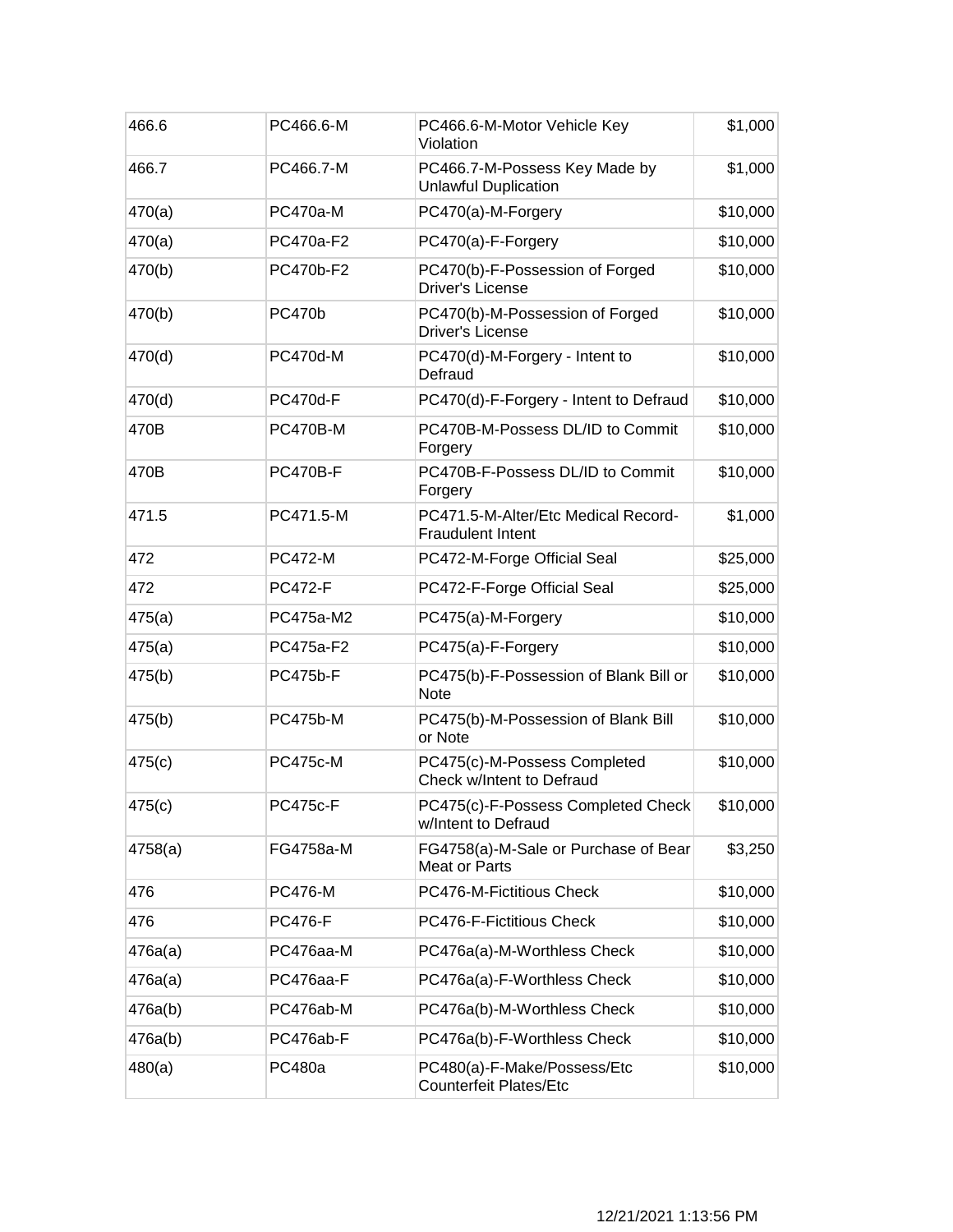| 483.5(a) | PC483.5a-M      | PC483.5(a)-M-Deceptive Identification<br>Document                  | \$10,000 |
|----------|-----------------|--------------------------------------------------------------------|----------|
| 483.5(a) | PC483.5a-F      | PC483.5(a)-F-Deceptive Identification<br>Document                  | \$10,000 |
| 484(A)   | <b>PC484a-I</b> | PC484(A)-I-Theft: Personal Property                                | \$1,000  |
| 484(A)   | <b>PC484a-M</b> | PC484(A)-M-Theft: Personal Property                                | \$1,000  |
| 484(A)   | <b>PC484a-F</b> | PC484(A)-F-Theft: Personal Property                                | \$1,000  |
| 484/488  | PC484-488-I     | PC484/488-I-Petty Theft                                            | \$1,000  |
| 484/488  | PC484-488-M     | PC484/488-M-Petty Theft                                            | \$1,000  |
| 484/488  | PC484-488-F     | PC484/488-F-Petty Theft                                            | \$10,000 |
| 484a     | PC484a          | PC664/PC484(a)-M-Attempt Theft:<br><b>Personal Property</b>        | \$5,000  |
| 484b     | PC484b-M2       | PC484b-M-Diversion of Construction<br>Funds                        | \$10,000 |
| 484b     | PC484b-F2       | PC484b-F-Diversion of Construction<br><b>Funds</b>                 | \$10,000 |
| 484E(A)  | PC484Ea-M       | PC484E(A)-M-Petty Theft: Acquire<br><b>Access Card w/o Consent</b> | \$10,000 |
| 484E(A)  | PC484Ea-F       | PC484E(A)-F-Petty Theft:Acquire<br><b>Access Card w/o Consent</b>  | \$10,000 |
| 484E(B)  | PC484Eb-M       | PC484E(B)-M-Petty Theft: Acquire Lost<br><b>Access Card</b>        | \$10,000 |
| 484E(B)  | PC484Eb-F       | PC484E(B)-F-Petty Theft: Acquire Lost<br><b>Access Card</b>        | \$10,000 |
| 484E(C)  | PC484Ec-F       | PC484E(C)-F-Grand Theft:Sell Access<br><b>Card-Intent Defraud</b>  | \$1,000  |
| 484E(C)  | PC484Ec-M       | PC484E(C)-M-Grand Theft:Sell Access<br><b>Card-Intent Defraud</b>  | \$1,000  |
| 484E(D)  | PC484ED-M       | PC484E(D)-M-Grand Theft:Access<br>Card                             | \$10,000 |
| 484E(D)  | PC484ED-F       | PC484E(D)-F-Grand Theft:Access<br>Card                             | \$10,000 |
| 484E(E)  | PC484EE-M       | PC484E(E)-M-Acquire Access Card<br><b>Account Information</b>      | \$5,000  |
| 484E(E)  | PC484EE-F       | PC484E(E)-F-Acquire Access Card<br><b>Account Information</b>      | \$5,000  |
| 484f     | PC484f-M        | PC484f-M-Forge Access Card to<br>Defraud                           | \$10,000 |
| 484f     | <b>PC484f-F</b> | PC484f-F-Forge Access Card to<br>Defraud                           | \$10,000 |
| 484F(A)  | PC484FA-F       | PC484F(A)-F-Forge Access Card to<br>Defraud                        | \$10,000 |
| 484F(B)  | PC484FB-F       | PC484F(B)-F-Forge Name on Access<br>Card                           | \$10,000 |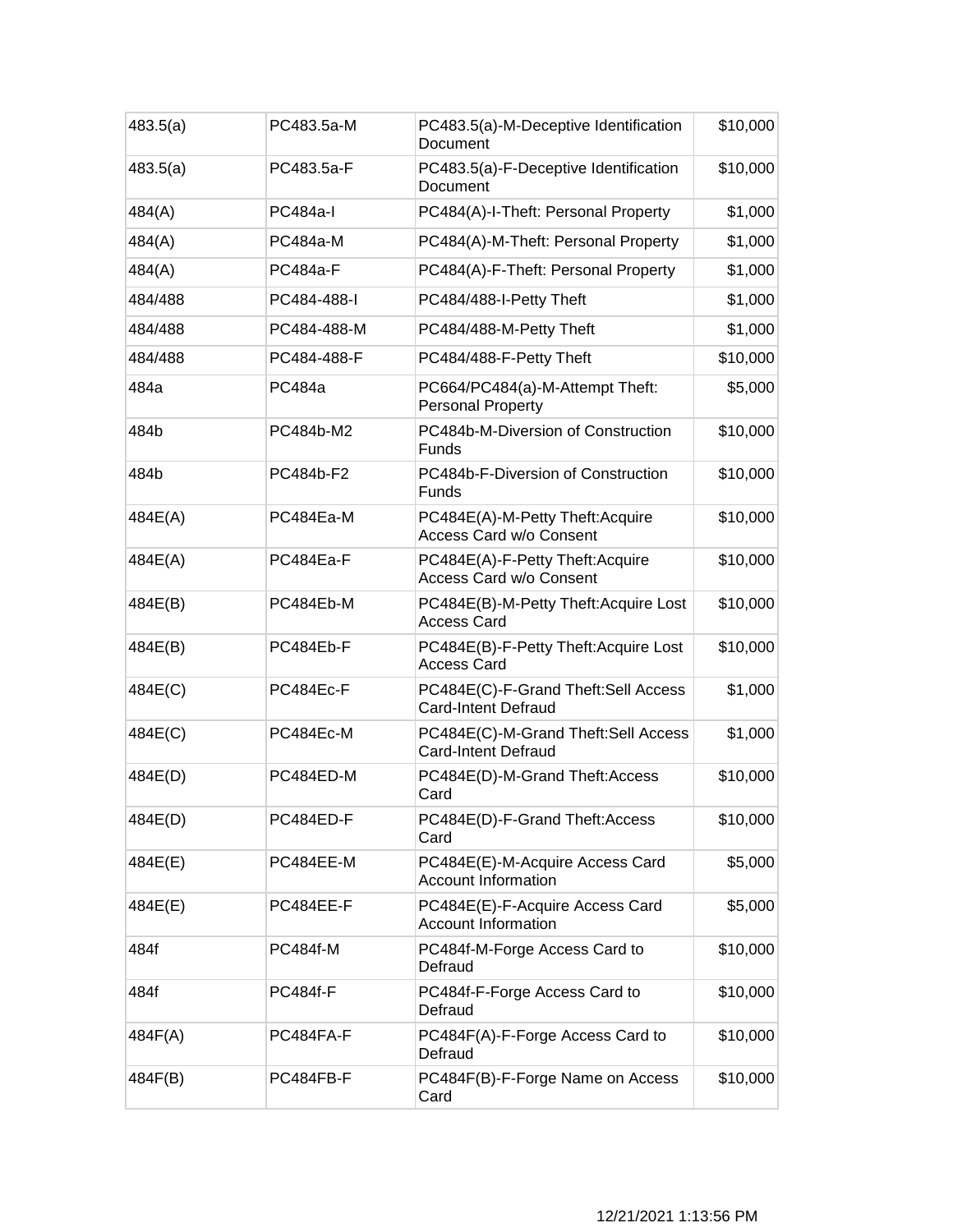| 484G      | <b>PC484G-M</b> | PC484G-M-Theft by Forged/Invalid<br><b>Access Card</b>               | \$10,000 |
|-----------|-----------------|----------------------------------------------------------------------|----------|
| 484G      | <b>PC484G-F</b> | PC484G-F-Theft by Forged/Invalid<br><b>Access Card</b>               | \$10,000 |
| 484G      | <b>PC484G-M</b> | PC664/PC484G-M-Attempted Theft by<br>Forged/Invalid Access Card      | \$10,000 |
| 484G(b)   | PC484Gb-F       | PC484G(b)-F-Theft:Misrepresent As<br>Access Card Holder [Over \$400] | \$10,000 |
| 484i(b)   | PC484ib-M       | PC484i(b)-M-Alter/Etc Access Card<br><b>Account Information</b>      | \$10,000 |
| 484i(b)   | PC484ib-F       | PC484i(b)-F-Alter/Etc Access Card<br><b>Account Information</b>      | \$10,000 |
| 484i(c)   | PC484ic-F       | PC484i(c)-F-Unlawful Access Card<br>Activity                         | \$10,000 |
| 485/487   | PC485-487-F     | PC485/487-F-Grand Theft of Lost<br>Property                          | \$10,000 |
| 485/488   | PC485-488-M     | PC485/488-M-Petty Theft of Lost<br>Property                          | \$1,000  |
| 485x      | <b>PC485x-M</b> | PC485x-M-Lost Property-Effort to<br>Locate Owner                     | \$1,000  |
| 487       | <b>PC487-M</b>  | PC485/487-M-Grand Theft of Lost<br>Property                          | \$10,000 |
| 487       | <b>PC487-F</b>  | PC485/487-F-Grand Theft of Lost<br>Property                          | \$10,000 |
| 487(a)    | <b>PC487a-F</b> | PC664/PC487(a)-F-Attempted Grand<br>Theft-Value Exceeding \$400.00   | \$10,000 |
| 487(a)    | <b>PC487a-F</b> | PC487(a)-F-Grand Theft- Value<br>Exceeding \$950.00                  | \$10,000 |
| 487(a)    | <b>PC487a-M</b> | PC487(a)-M-Grand Theft- Value<br>Exceeding \$950.00                  | \$10,000 |
| 487(b)(3) | PC487b3-M       | PC487(b)(3)-M-Grand Theft by<br>Embezzlement                         | \$10,000 |
| 487(b)(3) | PC487b3-F       | PC487(b)(3)-F-Grand Theft by<br>Embezzlement                         | \$10,000 |
| 487(c)    | <b>PC487c-M</b> | PC487(c)-M-Grand Theft Person                                        | \$25,000 |
| 487(c)    | <b>PC487c-F</b> | PC487(c)-F-Grand Theft Person                                        | \$25,000 |
| 487(c)    | <b>PC487c-F</b> | PC664/PC487(c)-F-Attempted Grand<br><b>Theft Person</b>              | \$25,000 |
| 487(c)    | <b>PC487c-M</b> | PC664/PC487(c)-M-Attempted Grand<br><b>Theft Person</b>              | \$25,000 |
| 487(D)    | <b>PC487d-M</b> | PC487(d)-M-Grand Theft When<br>Property is Taken                     | \$10,000 |
| 487(d)(1) | PC487d1-F       | PC487(d)(1)-F-Grand Theft                                            | \$10,000 |
| 487(d)(1) | PC487d1-M       | PC487(d)(1)-M-Grand Theft                                            | \$10,000 |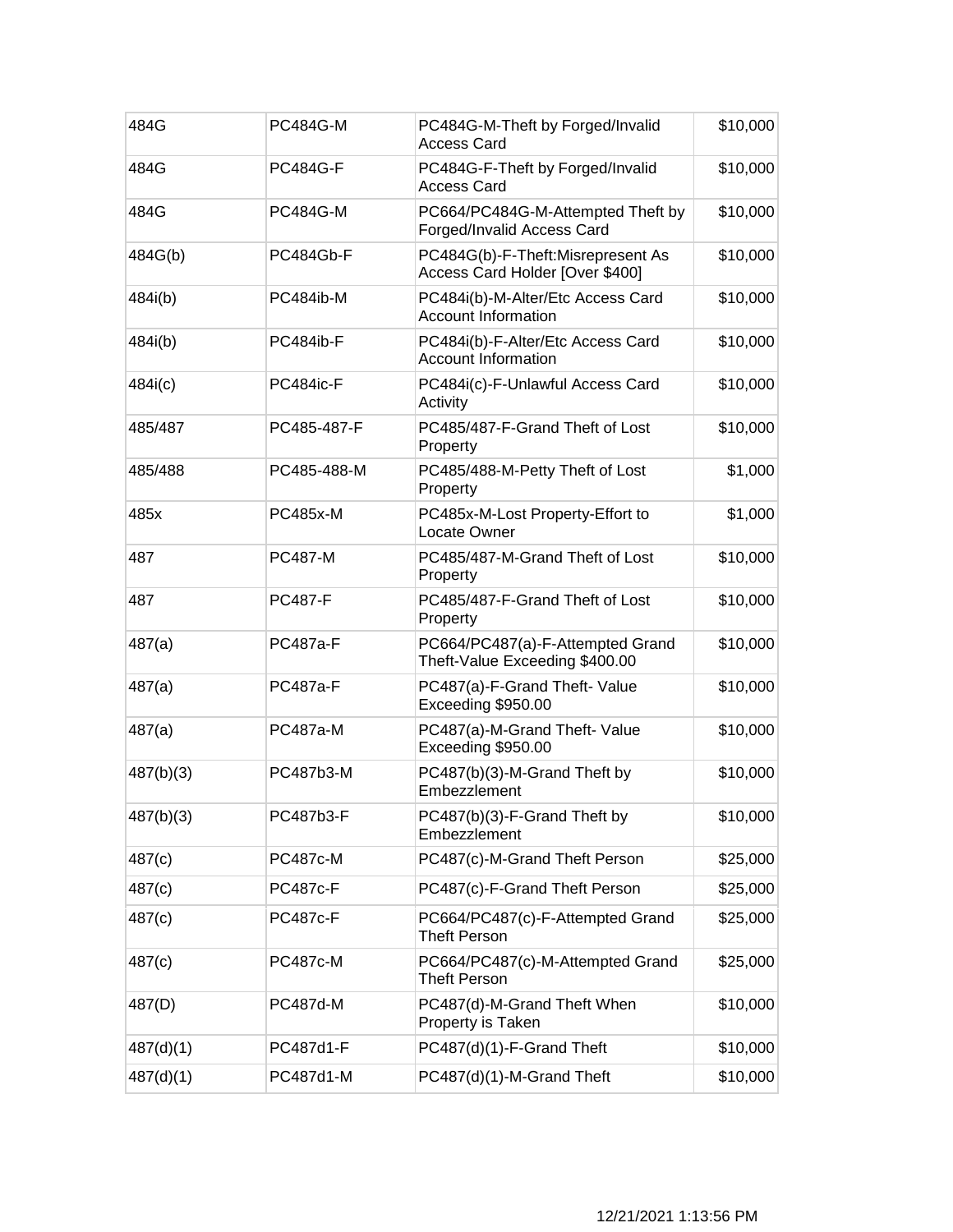| 487(d)(2)   | PC487d2-M       | PC487(d)(2)-M-Grand Theft                                                 | \$10,000 |
|-------------|-----------------|---------------------------------------------------------------------------|----------|
| 487(d)(2)   | PC487d2-F       | PC487(d)(2)-F-Grand Theft                                                 | \$10,000 |
| 487e        | <b>PC487e-F</b> | PC487e-F-Grand Theft: Dog                                                 | \$10,000 |
| 487f        | <b>PC487f-M</b> | PC487f-M-Petty Theft: Dog                                                 | \$1,000  |
| 487g        | <b>PC487g-F</b> | PC487g-F-Stea;/Etc Any Animal for<br>Sale or Research/Etc                 | \$10,000 |
| 487H(A)     | PC487HA-F       | PC487H(A)-F-Grand<br>Theft: Vehicles/Vessels/Etc                          | \$10,000 |
| 487i        | <b>PC487i-M</b> | PC487i-M-Grand Theft - Defraud<br>Housing Program                         | \$10,000 |
| 487i        | <b>PC487i-F</b> | PC487i-F-Grand Theft - Defraud<br>Housing Program                         | \$10,000 |
| 488         | PC488-M2        | PC485/488-M-Petty Theft of Lost<br>Property                               | \$1,000  |
| 490.1(a)    | PC490.1a-M      | PC490.1(a)-M-Petty Theft With a Value<br>Under \$50.00                    | \$1,000  |
| 490.2       | PC490.2-M       | PC490.2-M-Petty Theft up to \$950                                         | \$1,000  |
| 490.2       | PC490.2-F       | PC490.2-F-Petty Theft up to \$950 with<br>Prior                           | \$1,000  |
| 490.4(a)(1) | PC490.4a1-M     | PC490.4(a)(1)-M-Organized Retail<br>Theft W/Intent to Sell/Exch/Ret       | \$10,000 |
| 490.4(a)(1) | PC490.4a1-F     | PC490.4(a)(1)-F-Organized Retail<br>Theft W/Intent to Sell/Exch/Ret       | \$10,000 |
| 490.4(a)(4) | PC490.4a4-F     | PC490.4(a)(4)-F-Organized Retail<br>Theft - Organizes Others to Undertake | \$10,000 |
| 490.5(a)    | PC490.5a-M      | PC490.5(a)-M-Petty Theft from<br>Merchant                                 | \$1,000  |
| 496(A)      | PC496a-M        | PC496(A)-M-Buy/Receive Stolen<br>Property                                 | \$10,000 |
| 496(A)      | PC496a-F        | PC496(A)-F-Buy/Receive Stolen<br>Property                                 | \$10,000 |
| 496(B)      | <b>PC496b-M</b> | PC496(B)-M-Vendor Receiving Stolen<br>Property                            | \$1,000  |
| 496(B)      | <b>PC496b-F</b> | PC496(B)-F-Vendor Receiving Stolen<br>Property                            | \$1,000  |
| 496.1       | PC496.1-M       | PC496.1-M-Receive/Etc Known Stolen<br>Property $(\leq$ \$400)             | \$5,000  |
| 496.1       | PC496.1-F       | PC496.1-F-Receive/Etc Known Stolen<br>Property $(\leq$ \$400)             | \$5,000  |
| 496d        | <b>PC496d-M</b> | PC496d-M-Purchase or Receipt of<br>Stolen Vehicle                         | \$10,000 |
| 496d        | <b>PC496d-F</b> | PC496d-F-Purchase or Receipt of<br>Stolen Vehicle                         | \$10,000 |
| 498(b)      | <b>PC498b-F</b> | PC498(b)-F-Theft of Utility Services                                      | \$1,000  |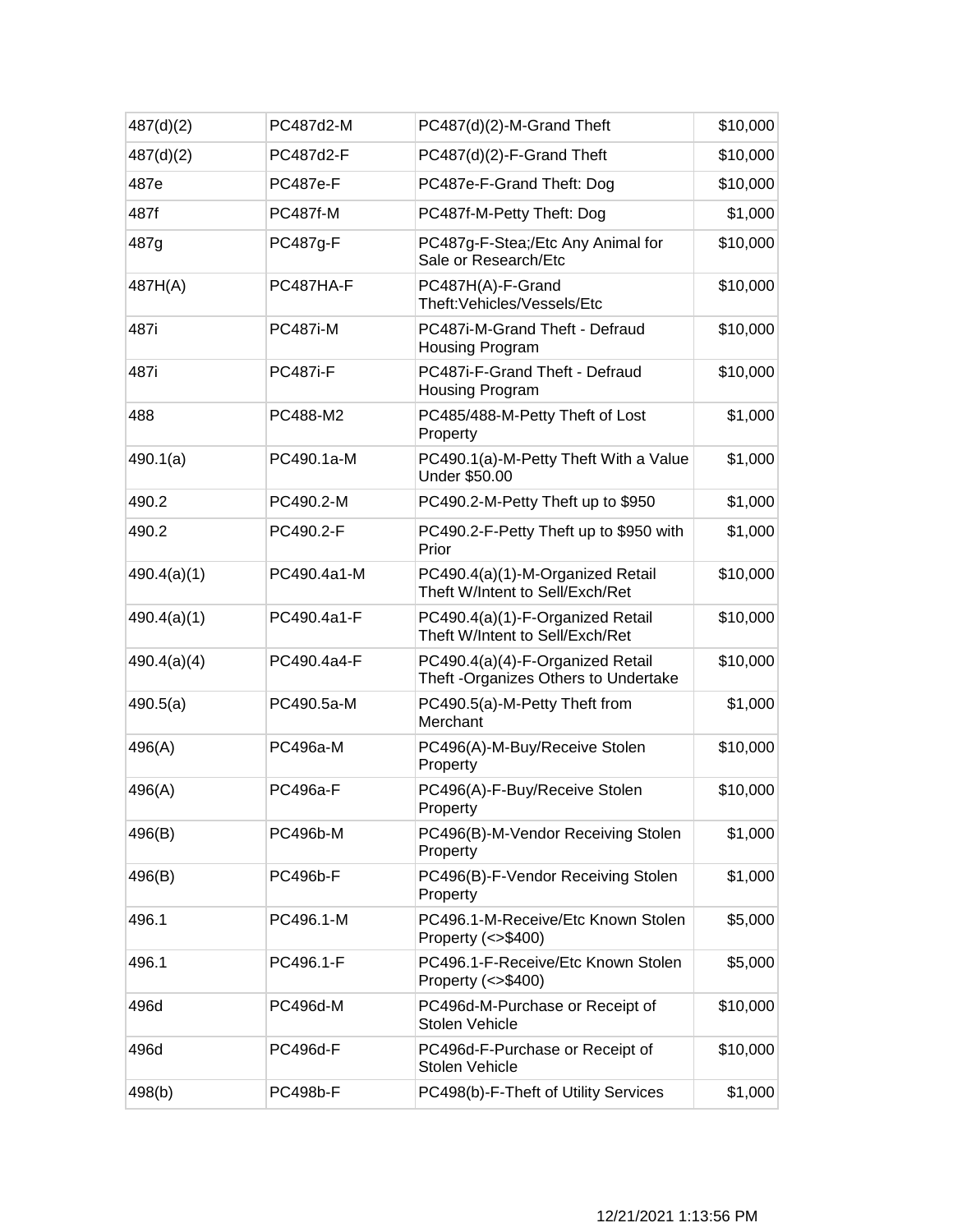| 498(b)      | <b>PC498b-M</b> | PC498(b)-M-Theft of Utility Services                           | \$1,000  |
|-------------|-----------------|----------------------------------------------------------------|----------|
| 498(d)      | PC498d-M        | PC498(d)-M-Theft of Utility Services                           | \$10,000 |
| 498(d)      | <b>PC498d-F</b> | PC498(d)-F-Theft of Utility Services                           | \$10,000 |
| 499B        | <b>PC499B-F</b> | PC499B-F-Take Vehicle for Temporary<br>Use                     | \$1,000  |
| 499B        | <b>PC499B-M</b> | PC499B-M-Take Vehicle for<br><b>Temporary Use</b>              | \$1,000  |
| 5.04.020(A) | AC5.04.020a-M   | AC5.04.020(A)-M-Business License<br>Required                   | \$1,000  |
| 5.12.220    | AC5.12.220-M    | AC5.12.220-M-Violations/Penalties<br>Cardrooms                 | \$1,000  |
| 5.22.020    | NM5.22.020-I    | NM5.22.020-I-Caregiving without a<br>Permit                    | \$1,000  |
| 5.22.020    | NM5.22.020-M    | NM5.22.020-M-Caregiving without a<br>Permit                    | \$1,000  |
| 502(C)      | PC502c-M        | PC502(C)-M-Access/Alter/Delete<br><b>Computer Related Data</b> | \$10,000 |
| 502(C)      | <b>PC502c-F</b> | PC502(C)-F-Access/Alter/Delete<br><b>Computer Related Data</b> | \$10,000 |
| 502(c)(1)   | PC502c1-F       | PC502(c)(1)-F-Unlawful Computer<br>Access                      | \$10,000 |
| 502(c)(2)   | PC502c2-F       | PC502(c)(2)-F-Computer Access and<br>Fraud                     | \$10,000 |
| 502(c)(5)   | PC502c5-F       | PC502(c)(5)-F-Computer Access and<br>Fraud                     | \$25,000 |
| 502.6(b)    | PC502.6b-M      | PC502.6(b)-M-Fraudulent<br>Use/Possession of Reencoder         | \$10,000 |
| 502.7(a)(1) | PC502.7a1-F     | PC502.7(a)(1)-F-Telephone Service<br>Fraud                     | \$10,000 |
| 503         | PC503-M         | PC503-M-Embezzlement                                           | \$10,000 |
| 503         | <b>PC503-F</b>  | PC503-F-Embezzlement                                           | \$10,000 |
| 504         | <b>PC504-M</b>  | PC504-M-Embezzle Property by<br><b>Public/Private Officer</b>  | \$10,000 |
| 504         | <b>PC504-F</b>  | PC504-F-Embezzle Property by<br><b>Public/Private Officer</b>  | \$10,000 |
| 504A        | <b>PC504A-M</b> | PC504A-M-Embezzle Property Under<br>Lease                      | \$10,000 |
| 504A        | <b>PC504A-F</b> | PC504A-F-Embezzle Property Under<br>Lease                      | \$10,000 |
| 506         | <b>PC506-F</b>  | PC506-F-Embezzlement-Fiduciaries of<br>Trust                   | \$10,000 |
| 508         | PC508-M         | PC508-M-Embezzlement by Employee                               | \$10,000 |
| 508         | <b>PC508-F</b>  | PC508-F-Embezzlement by Employee                               | \$10,000 |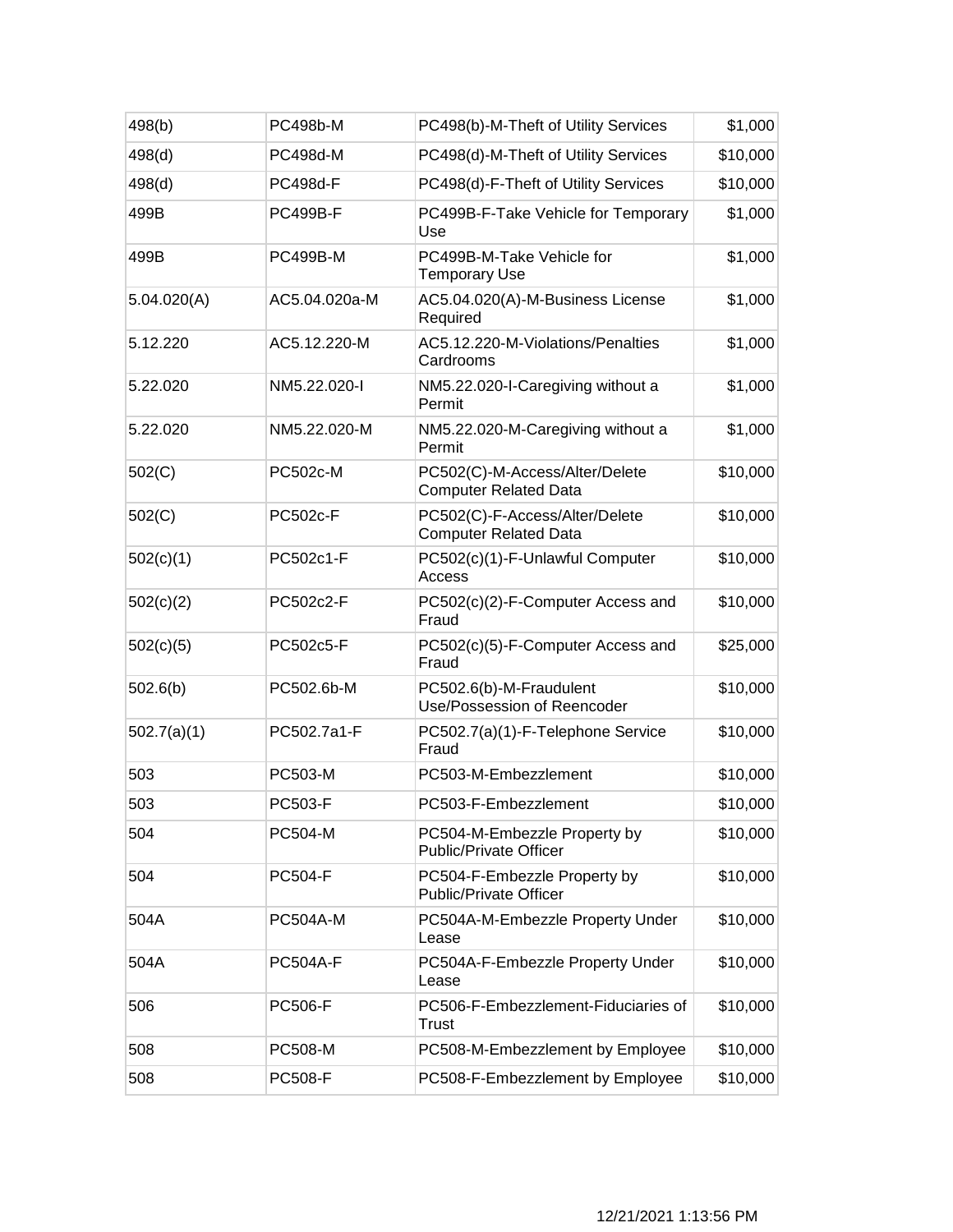| 514         | <b>PC514-F</b>  | PC514-F-Embezzelment over \$400                              | \$10,000 |
|-------------|-----------------|--------------------------------------------------------------|----------|
| 518         | <b>PC518-F</b>  | PC518-F-Extortion                                            | \$50,000 |
| 518         | <b>PC518-F</b>  | PC518/664-F-Attempted Extortion                              | \$50,000 |
| 520         | <b>PC520-F</b>  | PC520-F-Extortion (Punishment)                               | \$25,000 |
| 523         | PC523-F         | PC523-F-Threatening Letter With<br>Intent to Extort          | \$25,000 |
| 523         | PC523-M         | PC523-F-Threatening Letter With<br>Intent to Extort          | \$25,000 |
| 524         | <b>PC524-M</b>  | PC524-M-Attempted Extortion                                  | \$25,000 |
| 524         | <b>PC524-F</b>  | PC524-F-Attempted Extortion                                  | \$25,000 |
| 525(A)      | <b>HN525a-I</b> | HN525(A)-I-Abandonment of Vessel                             | \$1,000  |
| 527         | <b>PC527-M</b>  | PC527-M-Create/Etc False Court<br>Documents                  | \$5,000  |
| 528.5(a)    | PC528.5a-M      | PC528.5(a)-M-Internet/Electronic<br>Impersonation            | \$1,000  |
| 528.5(a)    | PC528.5a-F      | PC528.5(a)-F-Internet/Electronic<br>Impersonation            | \$1,000  |
| 529         | <b>PC529-M</b>  | PC529-M-False Personation of Another                         | \$25,000 |
| 529         | <b>PC529-F</b>  | PC529-F-False Personation of Another                         | \$25,000 |
| 529(a)(2)   | PC529a2-F       | PC529(a)(2)-F-Personate to Recorded<br>Document              | \$10,000 |
| 529(a)(3)   | PC529a3         | PC529(a)(3)-M-Personate to Make<br><b>Other Liable</b>       | \$10,000 |
| 529.5(A)    | PC529.5a-F      | PC529.5(A)-F-Manufacture-Offer-Sell<br><b>False Document</b> | \$10,000 |
| 529.5(A)    | PC529.5a-M      | PC529.5(A)-M-Manufacture-Offer-Sell<br><b>False Document</b> | \$1,000  |
| 529.5(C)    | PC529.5c-M      | PC529.5(C)-M-Possess False<br><b>Government Document</b>     | \$1,000  |
| 529.7       | PC529.7-M       | PC529.7-M-Obtaining Fraudulent DMV<br>Document               | \$5,000  |
| 529a(3)     | PC529a3         | PC529(a)(3)-F-Personate to Make<br><b>Other Liable</b>       | \$10,000 |
| 530         | PC530-M         | PC530-M-Receive Property in<br><b>Assumed Character</b>      | \$10,000 |
| 530         | <b>PC530-F</b>  | PC530-F-Receive Property in Assumed<br>Character             | \$10,000 |
| 530.5(a)    | PC530.5a-M      | PC530.5(a)-M-Identity Theft                                  | \$10,000 |
| 530.5(a)    | PC530.5a-F      | PC530.5(a)-F-Identity Theft                                  | \$10,000 |
| 530.5(c)(1) | PC530.5c1-M     | PC530.5(c)(1)-M-Identity Theft                               | \$1,000  |
| 530.5(c)(2) | PC530.5c2-F     | PC530.5(c)(2)-F-Identity Theft w/ Prior                      | \$10,000 |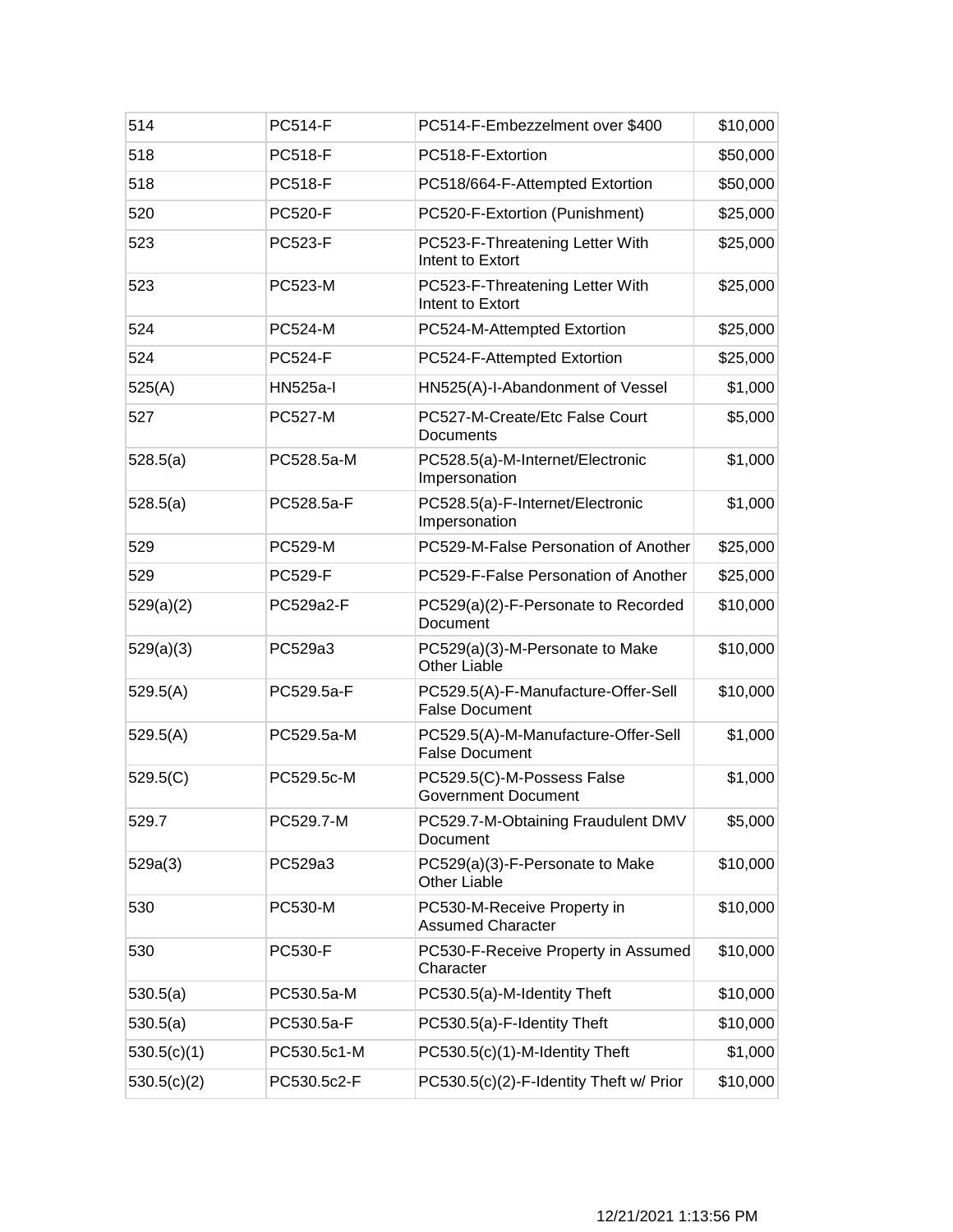| 530.5(c)(2) | PC530.5c2-M       | PC530.5(c)(2)-M-Identity Theft w/ Prior                                 | \$10,000 |
|-------------|-------------------|-------------------------------------------------------------------------|----------|
| 530.5(c)(3) | PC530.5c3-M       | PC530.5(c)(3)-M-Identity Theft                                          | \$25,000 |
| 530.5(c)(3) | PC530.5c3-F       | PC530.5(c)(3)-F-Identity Theft                                          | \$25,000 |
| 530.5(d)(1) | PC530.5d1-M       | PC530.5(d)(1)-M-Convey/Sell/Etc<br>Personal ID Info W/Intent to Defraud | \$10,000 |
| 530.5(d)(1) | PC530.5d1-F       | PC530.5(d)(1)-F-Convey/Sell/Etc<br>Personal ID Info W/Intent to Defraud | \$10,000 |
| 530.5(e)    | PC530.5e-M        | PC530.5(e)-M-Mail Theft                                                 | \$1,000  |
| 532(A)      | PC532a-M          | PC532(A)-M-Obtain Money/Etc by<br><b>False Pretenses</b>                | \$10,000 |
| 532(A)      | PC532a-F          | PC532(A)-F-Obtain Money/Etc by<br><b>False Pretenses</b>                | \$10,000 |
| 537(a)(1)   | PC537a1-M         | PC537(a)(1)-M-Defrauding an<br>Innkeeper                                | \$1,000  |
| 537(a)(2)   | PC537a2-M         | PC537(a)(2)-M-Defrauding an<br>Innkeeper                                | \$10,000 |
| 537(a)(2)   | PC537a2-F         | PC537(a)(2)-F-Defrauding an<br>Innkeeper                                | \$10,000 |
| 5371        | <b>PUC5371-M</b>  | PU5371-M-Operate Charter-Party<br><b>Carrier Without Permit</b>         | \$1,000  |
| 5379        | <b>PUC5379</b>    | PU5379-M-Charter/Party Carrier -<br>Operate while Revoked               | \$1,000  |
| 537E(a)(1)  | PC537Ea1-M        | PC537E(a)(1)-M-Possess Articles With<br><b>Altered Serial Number</b>    | \$1,000  |
| 537E(a)(1)  | PC537Ea1-F        | PC537E(a)(1)-F-Possess Articles With<br><b>Altered Serial Number</b>    | \$10,000 |
| 537E(a)(2)  | PC537Ea2-M        | PC537E(a)(2)-M-Possess Articles With<br><b>Altered Serial Number</b>    | \$1,000  |
| 5387a       | <b>PUC5387a-I</b> | PU5387(a)-I-Unlawful to Operate<br><b>Without Authority</b>             | \$1,000  |
| 538d(b)     | PC538db-M         | PC538d(b)-M-Impersonating a Peace<br>Officer                            | \$10,000 |
| 538e(a)     | PC538ea-M         | PC538e(a)-M-Impersonating a<br>Firefighter                              | \$1,000  |
| 538e(b)     | PC538eb-M         | PC538e(b)-M-Impersonating a<br>Firefighter                              | \$1,000  |
| 538g(a)     | PC538ga           | PC538g(a)-M-Fraudulent Personation                                      | \$10,000 |
| 538g(b)     | PC538gb           | PC538g(b)-M-Unlawful Use of<br>Identification                           | \$10,000 |
| 5391        | <b>PUC5391</b>    | PU5391-M-Accident Liability Protection                                  | \$1,000  |
| 5403        | BP5403            | BP5403-M-Advertising Signs on State<br>Highway                          | \$1,000  |
| 5411.3      | PUC5411.3         | PU5411.3-M-Failure to Display TCP#                                      | \$1,000  |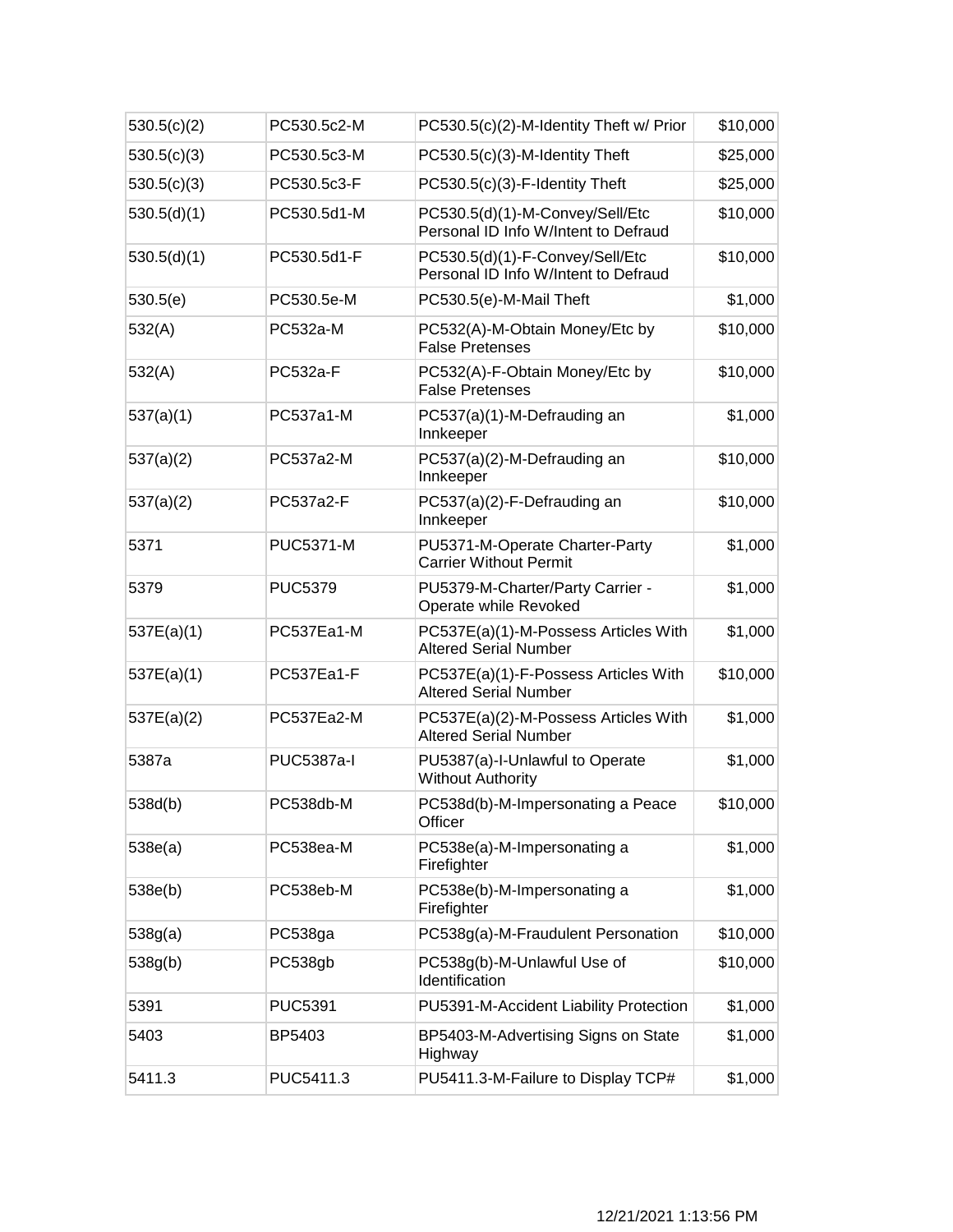| 5414.5        | PUC5414.5-M       | PU5414.5-M-Advertise as Charter<br>Carrier w/o Valid CPUC/TCP Permit | \$1,000  |
|---------------|-------------------|----------------------------------------------------------------------|----------|
| 548(a)        | PC548a-M          | PC548(A)-M-Injure/Destroy/Etc Insured<br>Property                    | \$10,000 |
| 548(A)        | <b>PC548a-F</b>   | PC548(A)-F-Injure/Destroy/Etc Insured<br>Property                    | \$10,000 |
| 550(a)(1)     | PC550a1-M         | PC550(a)(1)-M-Insurance Fraud                                        | \$10,000 |
| 550(a)(1)     | PC550a1-F         | PC550(a)(1)-F-Insurance Fraud                                        | \$10,000 |
| 550(a)(4)     | PC550a4-F         | PC550(a)(4)-F-Insurance Fraud                                        | \$10,000 |
| 550(a)(5)     | PC550a5-F         | PC550(a)(5)-F-Insurance Fraud                                        | \$10,000 |
| 550(b)(1)     | PC550b1-M         | PC550(b)(1)-M-Insurance Fraud                                        | \$10,000 |
| 550(b)(1)     | PC550b1-F         | PC550(b)(1)-F-Insurance Fraud                                        | \$10,000 |
| 550(b)(10)(a) | CCR550b-10-a-l    | CR550(b)(10)(a)-I-Wildlife Area<br>Violation                         | \$1,000  |
| 550(b)(2)     | PC550b2           | PC550(b)(2)-F-Insurance Fraud                                        | \$10,000 |
| 550(b)(23)    | CCR550b23-I       | CR550(b)(23)-I-Wildlife Area Violation                               | \$1,000  |
| 550(b)(3)     | PC550b3-F         | PC550(b)(3)-F-Insurance Fraud                                        | \$10,000 |
| 550(b)(3)     | PC550b3-M         | PC550(b)(3)-M-Insurance Fraud                                        | \$10,000 |
| 551(b)(1)     | CCR551b1-I        | CR551(b)(1)-I-Possess/Discharge<br>Firearm in Wildlife Area          | \$1,000  |
| 551(b)(1)     | <b>CCR551b1-M</b> | CR551(b)(1)-M-Possess/Discharge<br>Firearm in Wildlife Area          | \$1,000  |
| 551(n)        | CCR551n-M         | CR551(n)-M-Hunting Equipment<br><b>Use/Permit Requirements</b>       | \$1,000  |
| 555           | PC555-M           | PC555-M-Entry Without Permission                                     | \$1,000  |
| 555.2         | PC555.2-I         | PC555.2-I-Loitering                                                  | \$1,000  |
| 555.2         | PC555.2-M         | PC555.2-M-Loitering                                                  | \$1,000  |
| 587           | PC587-M           | PC587-M-Injuring/Obstructing Railroad<br><b>Tracks</b>               | \$25,000 |
| 587           | <b>PC587-F</b>    | PC587-F-Injuring/Obstructing Railroad<br><b>Tracks</b>               | \$25,000 |
| 591           | PC591-M           | PC591-M-Damage Telephone/Power<br>Line                               | \$10,000 |
| 591           | PC591-F           | PC591-F-Damage Telephone/Power<br>Line                               | \$10,000 |
| 591.5         | PC591.5-M         | PC591.5-M-Destroy/Damage Use of<br><b>Wireless Communication</b>     | \$1,000  |
| 593           | PC593-M           | PC593-M-Interfere With Power Line                                    | \$25,000 |
| 593           | PC593-F           | PC593-F-Interfere With Power Line                                    | \$25,000 |
| 593b          | PC593b-F          | PC593b-F-Climbing Electrical Pole                                    | \$2,500  |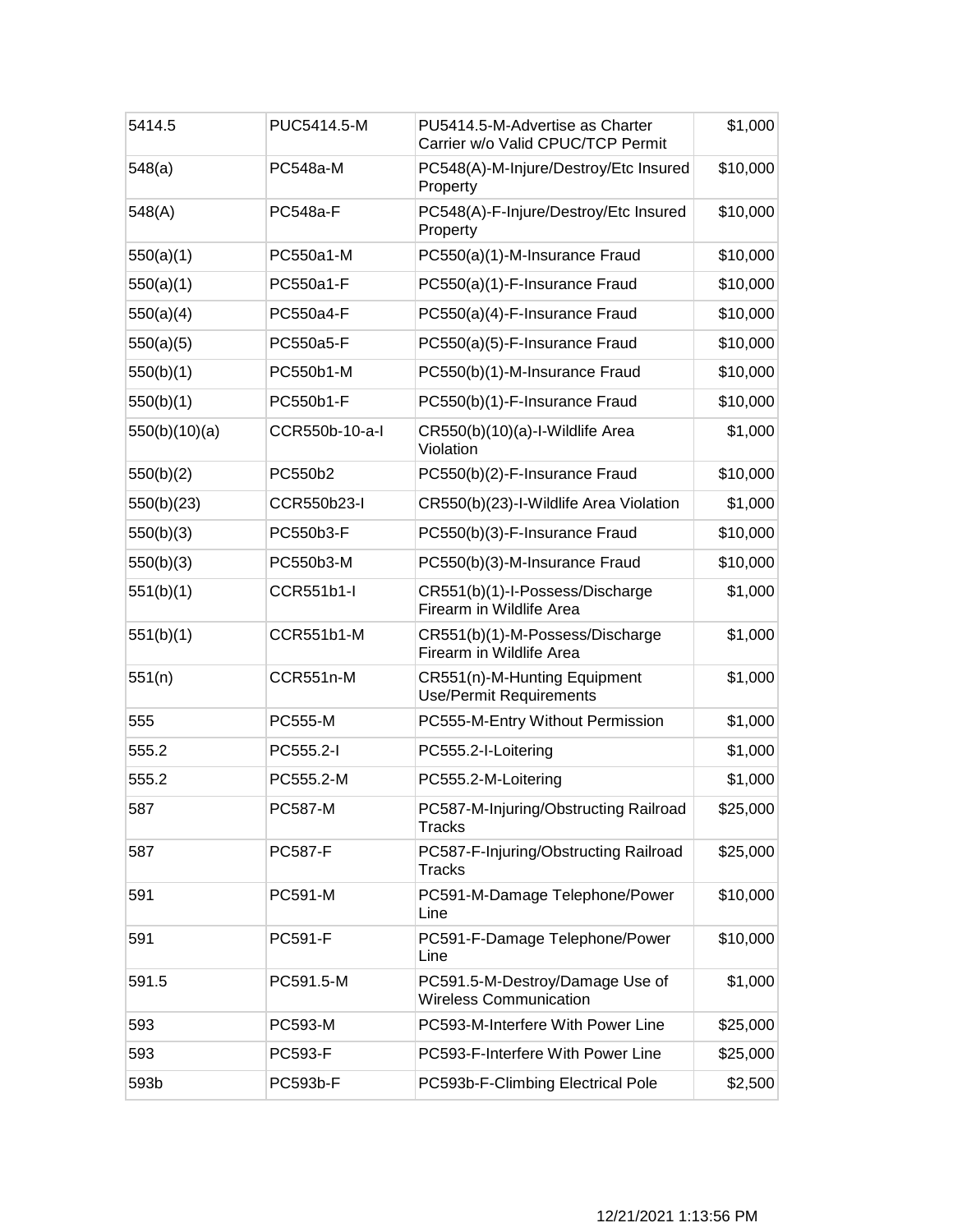| 593c         | PC593c         | PC593C-F-Damage Gas Pipe or Main                                       | \$25,000 |
|--------------|----------------|------------------------------------------------------------------------|----------|
| 594(a)(1)    | PC594a1-M      | PC594(a)(1)-M-Vandalism - Deface<br>Property                           | \$5,000  |
| 594(a)(1)    | PC594a1-F      | PC594(a)(1)-F-Vandalism - Deface<br>Property                           | \$5,000  |
| 594(a)(1)    | PC594a1-I      | PC594(a)(1)-I-Vandalism - Deface<br>Property                           | \$5,000  |
| 594(a)(2)    | PC594a2-M      | PC594(a)(2)-M-Vandalism - Damage<br>Property                           | \$10,000 |
| 594(a)(2)    | PC594a2-F      | PC594(a)(2)-F-Vandalism - Damage<br>Property                           | \$10,000 |
| 594(a)(3)    | PC594a3-M      | PC594(a)(3)-M-Vandalism - Destroy<br>Property                          | \$10,000 |
| 594(A)(4)    | PC594a4-F      | PC594(a)(4)-F-Vandalism Under \$400<br>Damage                          | \$2,500  |
| 594(b)(1)    | PC594b1-M      | PC594(b)(1)-M-Vandalism - Damage<br><b>Over \$400</b>                  | \$10,000 |
| 594(b)(1)    | PC594b1-F      | PC594(b)(1)-F-Vandalism - Damage<br><b>Over \$400</b>                  | \$10,000 |
| 594(b)(2)(A) | PC594b2-M2     | PC594(b)(2)(A)/186.22(d)-M-<br>Vandalism/Criminal Street Gang          | \$25,000 |
| 594(b)(2)(A) | PC594b2A-M3    | PC594(b)(2)(A)-M-Vandalism -<br>Damage Under \$400                     | \$1,000  |
| 594(b)(2)(A) | PC594b2-F1     | PC594(b)(2)(A)/186.22(d)-F-<br>Vandalism/Criminal Street Gang          | \$25,000 |
| 594(b)(2)(B) | PC594b2B-M     | PC594(b)(2)(B)-M-Vandalism -<br>Damage Under \$400 w/priors            | \$5,000  |
| 594(b)(2)(B) | PC594b2B-F     | PC594(b)(2)(B)-F-Vandalism - Damage<br>Under \$400 w/priors            | \$5,000  |
| 594.2(A)     | PC594.2a-F     | PC594.2(A)-F-Possess Tools/Intent to<br><b>Commit Vandalism</b>        | \$2,500  |
| 594.2(A)     | PC594.2a-M     | PC594.2(A)-M-Possess Tools/Intent to<br><b>Commit Vandalism</b>        | \$2,500  |
| 594.3(a)     | PC594.3A-M     | PC594.3(A)-M-Vandalism of Religious<br>Property                        | \$5,000  |
| 594.3(a)     | PC594.3a-F     | PC594.3(a)-F-Vandalism of Religious<br>Property                        | \$25,000 |
| 594.3(B)     | PC594.3B-F     | PC594.3(B)-F-Vandalize Place of<br>Worship to Intimidate               | \$25,000 |
| 594.35       | PC594.35-M     | PC594.35-M-Vandalism of Cemetery                                       | \$2,500  |
| 594.7        | PC594.7-F      | PC594.7-F-Vandalism, Deface<br>Property: Prior Conviction for Defacing | \$25,000 |
| 597          | <b>PC597-M</b> | PC597-M-Cruelty to Animals                                             | \$10,000 |
| 597          | <b>PC597-F</b> | PC597-F-Cruelty to Animals                                             | \$10,000 |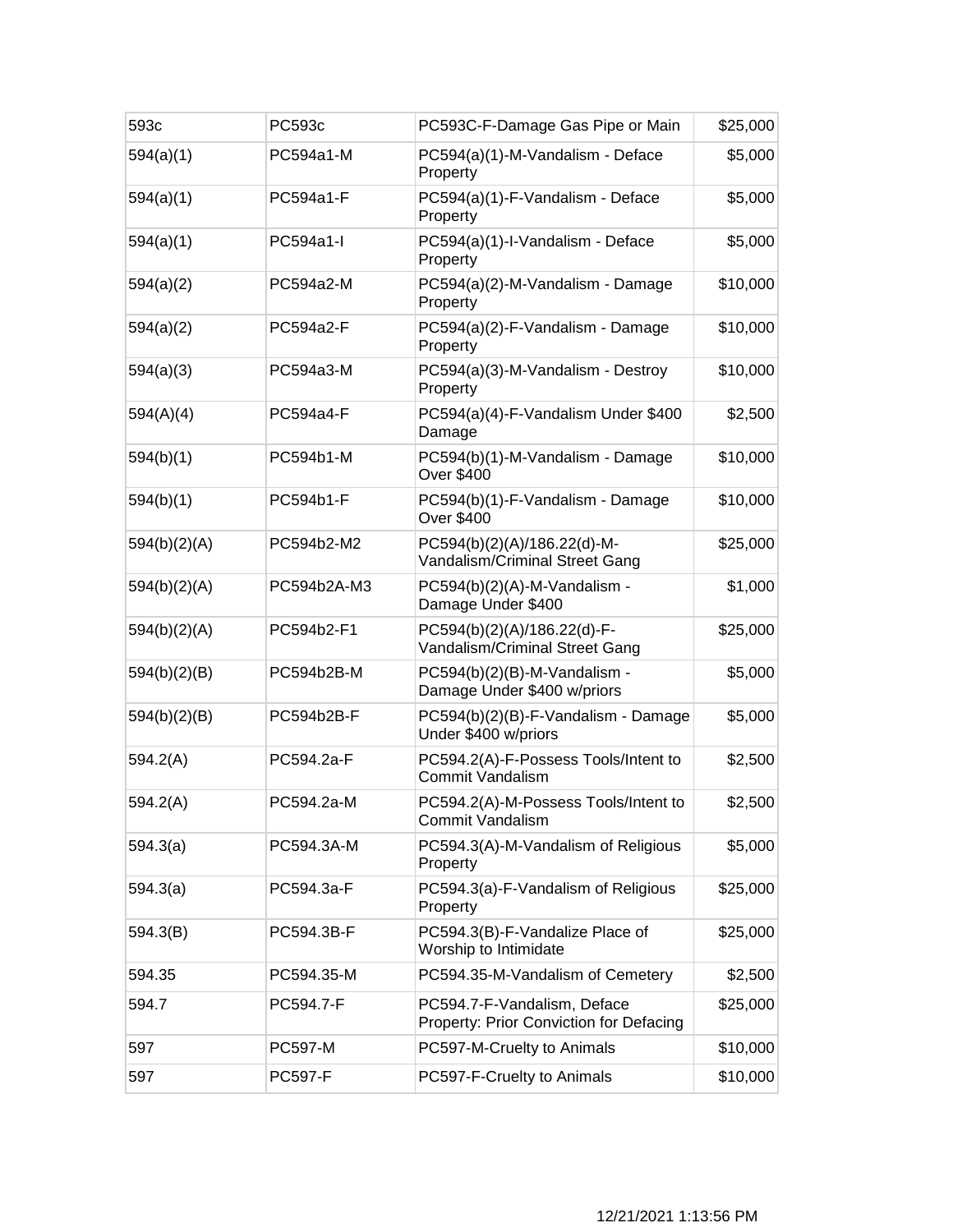| 597(b)    | <b>PC597b-F</b> | PC597(b)-F-Animal Cruelty                                          | \$10,000 |
|-----------|-----------------|--------------------------------------------------------------------|----------|
| 597(b)    | <b>PC597b-M</b> | PC597(b)-M-Animal Cruelty                                          | \$10,000 |
| 597.1(a)  | PC597.1a-M      | PC597.1(a)-M-Failure to Care for<br>Animal                         | \$1,000  |
| 597.7(a)  | PC597.7a-l      | PC597.7(a)-I-Animal Endangerment                                   | \$1,000  |
| 597.7(a)  | PC597.7a-M      | PC597.7(a)-M-Animal Endangerment                                   | \$1,000  |
| 597b      | PC597b-M2       | PC597b-M-Animal Fights                                             | \$1,000  |
| 597b(b)   | PC597bb-M       | PC597b(b)-M-Cock Fighting                                          | \$1,000  |
| 597c      | <b>PC597c-M</b> | PC597c-M-Spectator at Animal Fight                                 | \$1,000  |
| 597f      | PC597f-M        | PC597f-M-Failure to Care for Animals                               | \$1,000  |
| 597i      | <b>PC597i-M</b> | PC597i-M-Bird Fighting Equipment                                   | \$1,000  |
| 597j      | <b>PC597j-M</b> | PC597j-M-Possess Game Cock For<br>Fighting                         | \$1,000  |
| 597s      | <b>PC597s-M</b> | PC597s-M-Abandonment of Animal                                     | \$1,000  |
| 597t      | <b>PC597t-M</b> | PC597t-M-Mistreatment of Confined<br>Animal                        | \$1,000  |
| 6.04.130  | NO6.04.139-M    | NO6.04.130-M-Rabies Vaccination<br>Required                        | \$1,000  |
| 600(a)    | <b>PC600a-M</b> | PC600(a)-M-Interference with Police<br>Horse or Dog                | \$10,000 |
| 600(A)    | <b>PC600a-F</b> | PC600(a)-F-Interference with Police<br>Horse or Dog                | \$10,000 |
| 600(B)    | <b>PC600b-M</b> | PC600(B)-M-Willfully Interfere With<br><b>Peace Officer Animal</b> | \$1,000  |
| 601(a)    | PC601a          | PC601(a)-F-Trespass - Threat to<br><b>Cause Serious Injury</b>     | \$25,000 |
| 602(A)    | PC602a-M        | PC602(A)-M-Trespass: Destroy<br><b>Standing Timber</b>             | \$1,000  |
| 602(B)    | PC602b-M        | PC602(B)-M-Trespass: Remove<br>Timber                              | \$1,000  |
| 602(C)    | PC602c-M        | PC602(C)-M-Trespass: Injure/Etc<br>Freehold                        | \$1,000  |
| 602(d)    | PC602d-M        | PC602(D)-M-Trespass: Soil Removal                                  | \$1,000  |
| 602(E)    | <b>PC602E-M</b> | PC602(E)-M-Trespass: Soil Removal<br>From Public Property          | \$1,000  |
| 602(1)    | PC602i-M        | PC602(I)-M-Trespass: Build Fires                                   | \$1,000  |
| 602(i)(3) | PC602i3-M       | PC602(i)(3)-M-Trespass: Removing or<br>Tampering with Lock         | \$1,000  |
| 602(i)(4) | PC602i4-M       | PC602(i)(4)-M-Trespass                                             | \$1,000  |
| 602(J)    | PC602J-M        | PC602(J)-M-Trespass: Injure Property                               | \$1,000  |
| 602(K)    | <b>PC602K-M</b> | PC602(K)-M-Trespass: Posted Land                                   | \$1,000  |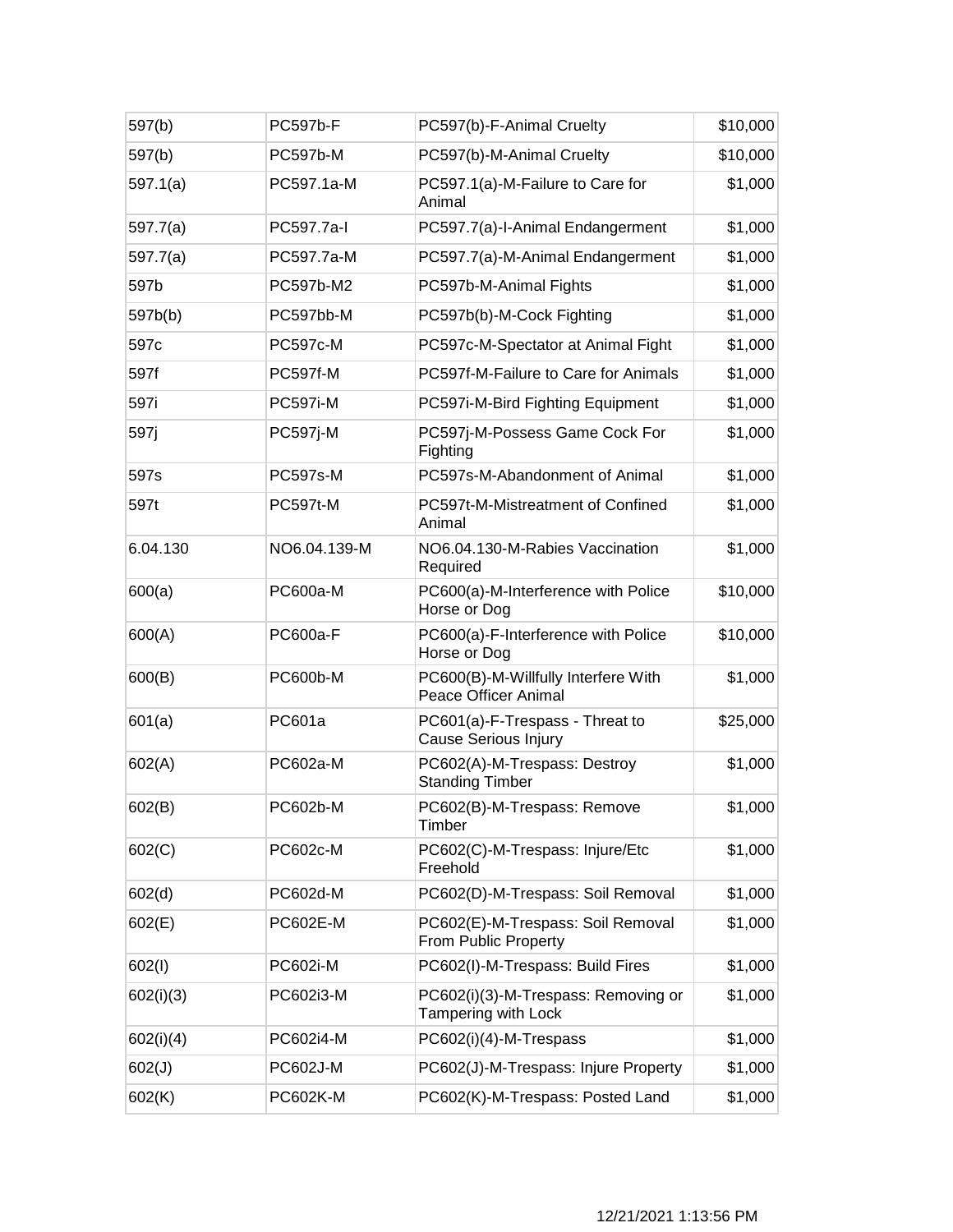| 602(I)(1)    | PC602I1-M    | PC602(I)(1)-M-Trespass of Cultivated<br>Lands - Fail to Leave        | \$1,000  |
|--------------|--------------|----------------------------------------------------------------------|----------|
| 602(1)(4)    | PC602I4-M    | PC602(I)(4)-M-Trespass                                               | \$1,000  |
| 602(M)       | PC602M-M     | PC602(M)-M-Occupy Property Without<br>Consent                        | \$1,000  |
| 602(N)       | PC602N-M     | PC602(N)-M-Trespass: Drive on<br><b>Private Property</b>             | \$1,000  |
| $602(n)-1$   | PC602N-M2    | PC602(n)-M-Trespass: Drive on<br><b>Private Property</b>             | \$1,000  |
| 602(O)       | PC602O-M     | PC602(O)-M-Trespass: Closed Lands                                    | \$1,000  |
| 602(q)       | PC602q-M     | PC602(q)-M-Refusing/Failing to Leave<br><b>Public Building</b>       | \$1,000  |
| 602(s)       | PC602s-M     | PC602(s)-M-Refuse/Fail to Leave<br>Hotel/Motel                       | \$1,000  |
| 602(t)       | PC602t-M     | PC602(t)-M-Trespass: Unlawful Re-<br><b>Entry Private Property</b>   | \$1,000  |
| 602(u)(1)    | PC602u1-M    | PC602(u)(1)-M-Unauthorized Entry to<br>an Operations Area            | \$1,000  |
| 602.1(A)     | PC602.1a-M   | PC602.1(A)-M-Interference/Business -<br><b>Obstructing Customers</b> | \$1,000  |
| 602.1(B)     | PC602.1b-M   | PC602.1(B)-M-Obstruct Business of<br><b>Public Agency Employee</b>   | \$1,000  |
| 602.5        | PC602.5-F    | PC602.5-F-Enter/Etc Non-Commercial<br>Dwelling                       | \$10,000 |
| 602.5(A)     | PC602.5a-F   | PC602.5(a)-F-Residential Trespass                                    | \$10,000 |
| 602.5(a)     | PC602.5a-M   | PC602.5(a)-M-Residential Trespass                                    | \$1,000  |
| 602.5(a)     | PC602.5a-M   | PC664/PC602.5(a)-M-Attempted<br><b>Residential Trespass</b>          | \$1,000  |
| 602.5(b)     | PC602.5b-M   | PC602.5(b)-M-Aggravated<br><b>Trespass/Unauthorized Entry</b>        | \$5,000  |
| 602.8(A)     | PC602.8a-M   | PC602.8(A)-M-Trespassing: Sign<br>Posted                             | \$1,000  |
| $602.8(A)-1$ | PC602.8a-1-M | PC602.8(A)-1-M-Trespassing: Sign<br>Posted - First Offense           | \$1,000  |
| 603          | PC603-M      | PC603-M-Forcible Entry of a Dwelling                                 | \$10,000 |
| 6071         | RT6071-M     | RT6071-M-Doing Business without a<br>Permit                          | \$1,000  |
| 6126(a)      | BP6126a-M    | BP6126(a)-M-Unauthorized Practice of<br>Law                          | \$1,000  |
| 626.10(A)    | PC626.10a-M  | PC626.10(A)-M-Possess Weapon/Etc<br>at School                        | \$10,000 |
| 626.10(A)    | PC626.10a-F  | PC626.10(A)-F-Possess Weapon/Etc<br>at School                        | \$10,000 |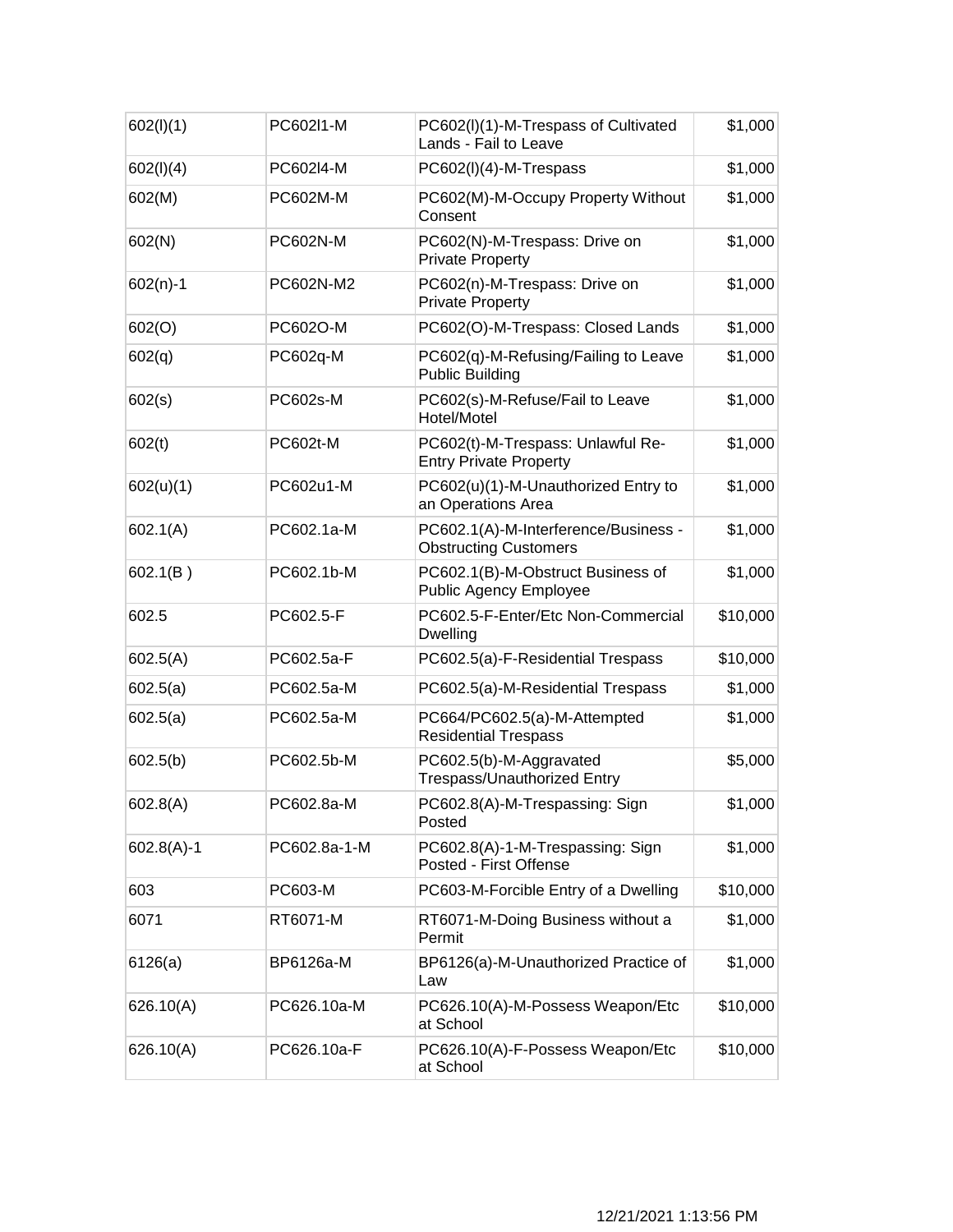| 626.10(A) | PC626.10A-I     | PC626.10(A)-I-Possess Weapon/Etc at<br>School                 | \$10,000  |
|-----------|-----------------|---------------------------------------------------------------|-----------|
| 626.2     | PC626.2-M       | PC626.2-M-Trespass                                            | \$1,000   |
| 626.4(D)  | PC626.4D-M      | PC626.4(D)-M-Remain on Campus<br><b>Without Consent</b>       | \$5,000   |
| 626.6(A)  | PC626.6a-M      | PC626.6(A)-M-Nonstudent Refuse to<br>Leave Campus             | \$2,500   |
| 626.7     | PC626.7-M       | PC626.7-M-Campus Disruption                                   | \$1,000   |
| 626.8(A)  | PC626.8a-M      | PC626.8(A)-M-Interference w/ peaceful<br>conduct of school    | \$10,000  |
| 626.81(a) | PC626.81a       | PC626.81(a)-M-Sex Offender: Unlawful<br><b>Enter School</b>   | \$5,000   |
| 626.85    | PC626.85-M      | PC626.85-M-School Trespass                                    | \$1,000   |
| 626.9     | PC626.9-F       | PC626.9-F-Possess Loaded Firearm at<br><b>Public School</b>   | \$50,000  |
| 626.9(A)  | PC626.9A-F      | PC626.9(A)-F-Possess Loaded<br>Firearm at Public School       | \$50,000  |
| 626.9(B)  | PC626.9B-F      | PC626.9(B)-F-Possess Unloaded<br>Firearm at Public School     | \$25,000  |
| 627.2     | PC627.2-M       | PC627.2-M-Enter/Remain on School<br>Grounds w/o Register      | \$2,500   |
| 632(A)    | <b>PC632a-F</b> | PC632(A)-F-Eavesdropping/Recording<br>Confidential Commun.    | \$10,000  |
| 632(a)    | PC632a-M        | PC632(A)-M-Eavesdropping/Recording<br>Confidential Commun.    | \$10,000  |
| 636.5     | PC636.5         | PC636.5-M-Prohibited Interception of<br>Public Safety Commun. | \$10,000  |
| 637.7(a)  | PC637.7a-M      | PC637.7(a)-M-Invade Privacy: Elec<br><b>Track Device</b>      | \$10,000  |
| 637.7a    | PC637.7a-F      | PC637.7(a)-F-Invade Privacy: Elec<br><b>Track Device</b>      | \$10,000  |
| 6452(c)   | RT6452c-M       | RT6452(c)-M-Failure to File a Return                          | \$1,000   |
| 646.9(A)  | PC646.9a-M      | PC646.9(A)-M-Stalking                                         | \$50,000  |
| 646.9(A)  | PC646.9a-F      | PC646.9(A)-F-Stalking                                         | \$50,000  |
| 646.9(B)  | PC646.9b-F      | PC646.9(B)-F-Stalking/Violation of<br><b>Court Order</b>      | \$100,000 |
| 646.9(B)  | PC646.9b-M      | PC646.9(B)-M-Stalking/Violation of<br><b>Court Order</b>      | \$100,000 |
| 647(A)    | <b>PC647a-M</b> | PC647(A)-M-Disorderly Conduct: Solicit<br>Lewd Act            | \$1,000   |
| 647(B)    | <b>PC647b-M</b> | PC647(B)-M-Disorderly<br>Conduct: Prostitution                | \$1,000   |
| 647(C)    | <b>PC647c-M</b> | PC647(C)-M-Disorderly Conduct:<br><b>Begging</b>              | \$2,500   |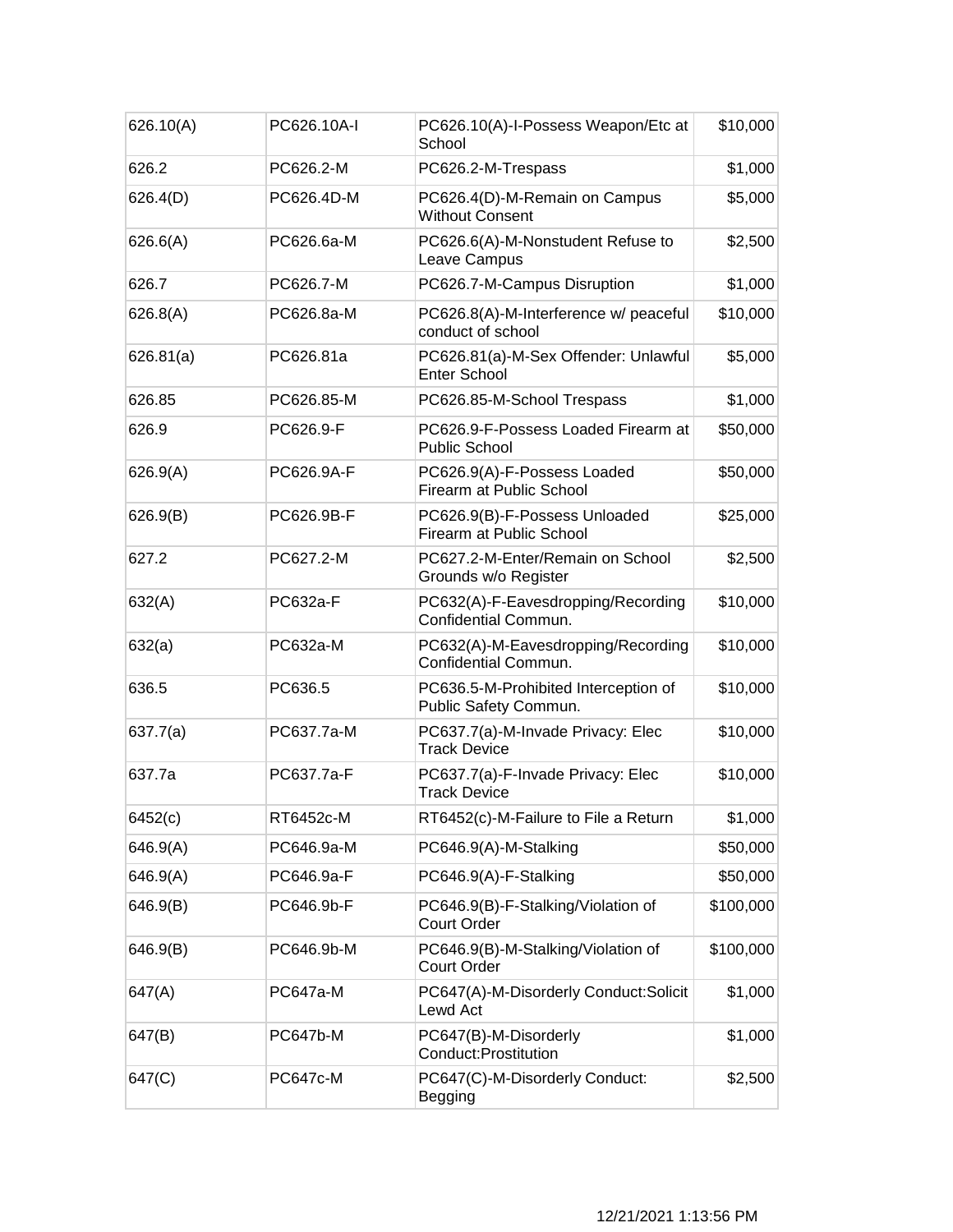| 647(D)        | <b>PC647D-M</b> | PC647(D)-M-Disorderly Conduct:Loiter<br>In/About Restroom                     | \$1,000   |
|---------------|-----------------|-------------------------------------------------------------------------------|-----------|
| 647(e)        | <b>PC647e-M</b> | PC647(e)-M-Disorderly Conduct:<br><b>Trespass</b>                             | \$1,000   |
| 647(F)        | <b>PC647F-M</b> | PC647(F)-M-Disorderly Conduct:Under<br>Influence of Drug                      | \$1,000   |
| 647(H)        | <b>PC647H-M</b> | PC647(H)-M-Disorderly<br>Conduct:Prowling                                     | \$1,000   |
| 647(i)        | <b>PC647i-M</b> | PC647(i)-M-Disorderly Conduct<br>Peeping                                      | \$1,000   |
| 647(J)        | <b>PC647J-M</b> | PC647(J)-M-Lodging in Building<br>Without Consent of Owner                    | \$1,000   |
| 647(j)(1)     | PC647j1-M       | PC647(j)(1)-M-Disorderly Conduct -<br>Peeping Use Camera/Phone                | \$5,000   |
| 647(j)(2)     | PC647j2-M       | PC647(j)(2)-M-Invade Privacy With<br><b>Concealed Camcorder/Etc</b>           | \$5,000   |
| 647(j)(3)     | PC647j3-M       | PC647(j)(3)-M-Unauthorized Invasion<br>of Privacy                             | \$1,000   |
| 647(j)(4)     | PC647j4         | PC647(j)(4)-M-Distribution of Private<br><b>Intimate Photos</b>               | \$5,000   |
| 647(K)        | <b>PC647K-M</b> | PC647(K)-M-Disorderly Conduct                                                 | \$1,000   |
| 647.6(A)      | PC647.6a-M      | PC647.6(A)-M-Annoy/Molest Child<br>Under 18 Years                             | \$25,000  |
| 647.6(A)      | PC647.6a-F      | PC647.6(A)-F-Annoy/Molest Child<br>Under 18 Years                             | \$25,000  |
| 647.6(c)(2)   | PC647.6c2       | PC647.6(c)(2)-F-Annoy/Molest Child<br><b>After Specific Prior Convictions</b> | \$50,000  |
| 647.6c1       | PC647.6c1       | PC647.6(C)(1)-F-Annoy/Etc Child<br>Under 18 With Prior                        | \$100,000 |
| 648           | <b>PC648-M</b>  | PC648-M-Counterfeit Paper                                                     | \$5,000   |
| 648           | <b>PC648-F</b>  | PC648-F-Counterfeit Paper                                                     | \$5,000   |
| 653           | PC653-M         | PC653-M-Tattooing a Minor                                                     | \$1,000   |
| 653.22(a)     | PC653.22a-M     | PC653.22(a)-M-Loiter with Intent to<br><b>Commit Prostitution</b>             | \$1,000   |
| 653.23(a)(1)  | PC653.23a1-M    | PC653.23(a)(1)-M Aid in Prostitution                                          | \$1,000   |
| 653b(a)       | PC653ba         | PC653b(a)-M-Loitering About Schools<br>and Public Places                      | \$2,500   |
| 653F(A)       | PC653FA-F       | PC653F(A)-F-Solicitation to Commit<br>Felony                                  | \$50,000  |
| 653F(c)       | PC653Fc-F       | PC653F(c)-F-Solicit Another to Commit<br>Rape-Force/Violence                  | \$250,000 |
| 653h(a)(1)(c) | PC653ha1-c-M    | PC653h(a)(1)-(c)-M-Counterfeit<br>Recordings                                  | \$1,000   |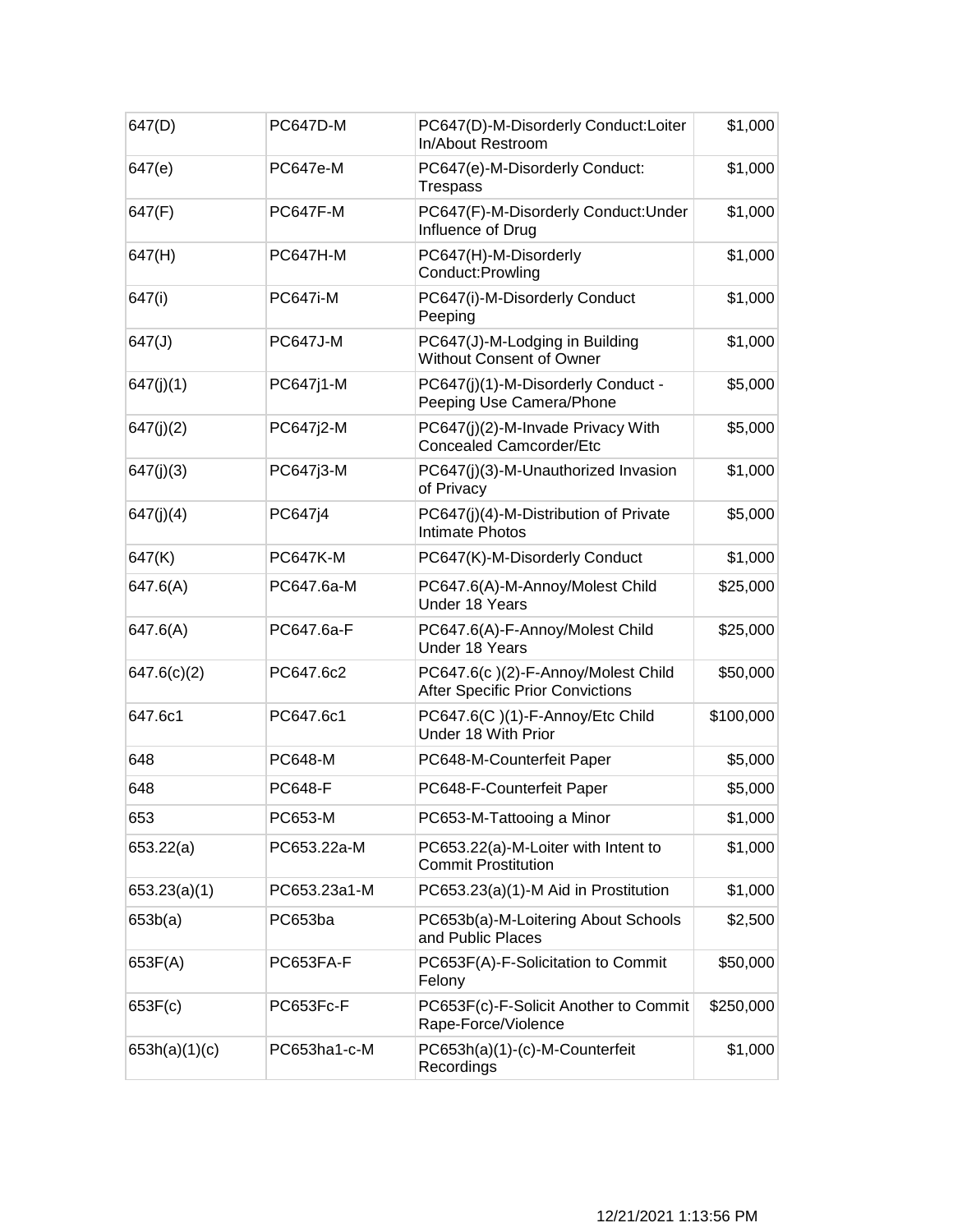| 653K             | <b>PC653K-F</b> | PC653K-F-Possess/Sell Switch-Blade<br>Knife                                             | \$10,000  |
|------------------|-----------------|-----------------------------------------------------------------------------------------|-----------|
| 653m(a)          | PC653ma-M       | PC653m(a)-M-Annoying Telephone<br>Calls                                                 | \$1,000   |
| 653m(b)          | PC653mb-M       | PC653m(b)-M-Annoying Telephone<br>Calls                                                 | \$1,000   |
| 653X             | PC653X-M        | PC653X-M-Unlawful 911 Calls                                                             | \$2,500   |
| 655(b)           | <b>HN655b-M</b> | HN655(b)-M-Reckless/Negligent<br><b>Operation - Liquor/Drugs</b>                        | \$5,000   |
| 655(c)           | <b>HN655c-M</b> | HN655(c)-M-Operate Recreational<br>Veh.-.08 or More B/A                                 | \$5,000   |
| 655(d)           | <b>HN655d-M</b> | HN655(d)-M-Operating a Vessel with<br>BA of .04% or Higher                              | \$5,000   |
| 655(f)           | <b>HN655f-M</b> | HN655(f)-M-Boating Under the<br><b>Influence Causing Injury</b>                         | \$50,000  |
| 655(f)           | <b>HN655f-F</b> | HN655(f)-F-Boating Under the<br>Influence Causing Injury                                | \$50,000  |
| 664/148(a)(1)    | PC148a1-M       | PC664/148(a)(1)-M-Attempted<br>Obstructing a Peace Officer                              | \$1,000   |
| 664/213(A)(1)(a) | PC213a1a-F      | PC664/PC213(A)(1)(a)-F-Attempted<br>Robbery: Inhabited Dwelling: In<br>Concert w/Others | \$250,000 |
| 664/236.1(b)     | PC236.1b        | PC664/PC236.1(b)-F-Attempted<br>Human Trafficking                                       | \$250,000 |
| 664/243.4(a)     | PC243.4a-F      | PC243.4(A)/PC664-F-Attempted<br>Sexual Battery                                          | \$25,000  |
| 664/245(a)(1)    | PC245a1-F       | PC664/PC245(A)(1)-F-Attempted<br>Assault: Deadly Weapon Other Than<br>Firearm           | \$50,000  |
| 664/261(a)(2)    | PC261a2-F       | PC664/PC261(A)(2)-F-Attempted Rape<br>by Force/Violence/Duress/Menace or<br>Fear        | \$250,000 |
| 664/4532(b)(1)   | PC4532b1-F      | PC664/PC4532(b)(1)-F-Attempted<br>Escape                                                | \$100,000 |
| 664/490.2        | PC490.2-Ma      | PC664/PC 490.2-M-Attempted Petty<br>Theft up to \$950                                   | \$1,000   |
| 664/496d         | <b>PC496d-F</b> | PC664/496d-F-Attempted Purchase or<br>Receipt of Stolen Vehicle                         | \$10,000  |
| 664/532(a)       | PC532a-F        | PC664/PC532(A)-F-Attempted to<br>Obtain Money/Etc by False Pretenses                    | \$10,000  |
| 664/532(A)       | <b>PC532a-M</b> | PC664/PC532(A)-M-Attempted to<br>Obtain Money/Etc by False Pretenses                    | \$10,000  |
| 664/594(a)       | <b>PC594a-M</b> | PC664/PC594(a)-M-Attempted<br>Vandalism                                                 | \$5,000   |
| 664/594(b)(1)    | CP594b1-F       | PC594(b)(1)-F-Attempted Vandalism -<br>Damage Over \$400                                | \$10,000  |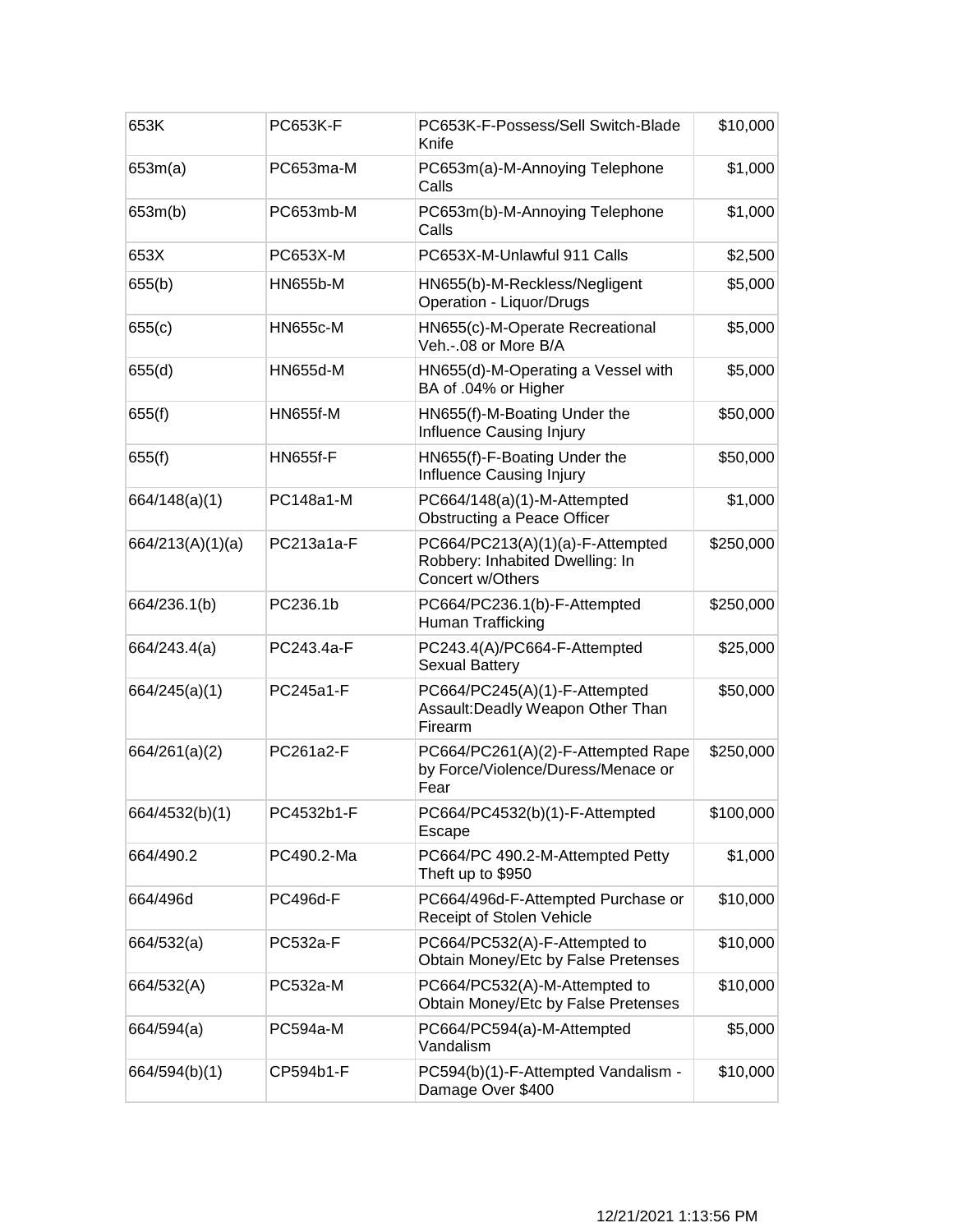| 666                | PC666-M            | PC666-M-Petty Theft-Prior Jail Term-<br><b>Specified Offense</b>  | \$10,000  |
|--------------------|--------------------|-------------------------------------------------------------------|-----------|
| 666                | <b>PC666-F</b>     | PC666-F-Petty Theft-Prior Jail Term-<br><b>Specified Offense</b>  | \$10,000  |
| 666(a)             | PC666a-M           | PC666(a)-M-Petty Theft with Three<br>Priors                       | \$5,000   |
| 666(a)             | PC666a-F           | PC666(a)-F-Petty Theft with Three<br>Priors                       | \$5,000   |
| 666(b)             | <b>PC666b-M</b>    | PC666(b)-M-Petty Theft with Priors                                | \$10,000  |
| 666(b)             | <b>PC666b-F</b>    | PC666(b)-F-Petty Theft with Priors                                | \$10,000  |
| 666.5              | PC666.5            | PC666.5- Vehicle/Etc Theft: Specific<br>Priors                    | \$25,000  |
| 666.5(A)           | PC666.5a-F         | PC666.5(A)-F-Unlawful Driving or<br>Taking of Vehicle w/Prior     | \$10,000  |
| 666.5(A)           | PC666.5a-F         | PC666.5(A)-F-Unlawful Driving or<br>Taking of Vehicle w/Prior     | \$10,000  |
| 667.51(A)          | PC667.51a-A        | SA; PC667.51(A)-A-W/Pr/Sex Off:288<br>Pc Conv                     | \$100,000 |
| 667.6(D)           | PC667.6D-A         | SA: PC667.6(D)-A-W/Pr/Sex Off:Aslt<br>W/Force/Etc                 | \$100,000 |
| 67                 | <b>PC67-F</b>      | PC67-F-Give or Offer Bribe to<br><b>Executive Officer</b>         | \$50,000  |
| 67.5(b)            | PC67.5b-F          | PC67.5b-F-Bribe Public Officer                                    | \$25,000  |
| 67.5(b)            | PC67.5b-M          | PC67.5b-M-Bribe Public Officer                                    | \$25,000  |
| 671(c)(2)          | CCR671c2-M         | CR671(c)(2)-M-Possess Live<br><b>Restricted Animal</b>            | \$1,000   |
| 6787               | BP6787-M           | BP6787-M-Engineer License Violation                               | \$1,000   |
| 69                 | <b>PC69-M</b>      | PC69-M-Obstruct/Resist Executive<br>Officer                       | \$50,000  |
| 69                 | <b>PC69-F</b>      | PC69-F-Obstruct/Resist Executive<br>Officer                       | \$50,000  |
| 7.50(a)(5)(129)(b) | CCR7.50a-5-129-b-l | $CR7.50(a)(5)(129)(b) - I - Fishing with a$<br><b>Barbed Hook</b> | \$1,000   |
| 7027.1             | BP7027.1-M         | BP7027.1-M-Unlawful Advertising/No<br><b>Contractor's License</b> | \$1,000   |
| 7027.2             | BP7027.2-M         | BP7027.2-M-Advertising by Person not<br>Licensed                  | \$1,000   |
| 7027.3             | BP7027.3-M         | BP7027.3-M-Fraudulent Use of<br><b>Contractors Lic. Number</b>    | \$10,000  |
| 7027.3             | BP7027.3-F         | BP7027.3-F-Fraudulent Use of<br>Contractors Lic. Number           | \$10,000  |
| 7028(a)            | BP7028a-M          | BP7028(a)-M-Contracting Without<br>License                        | \$1,500   |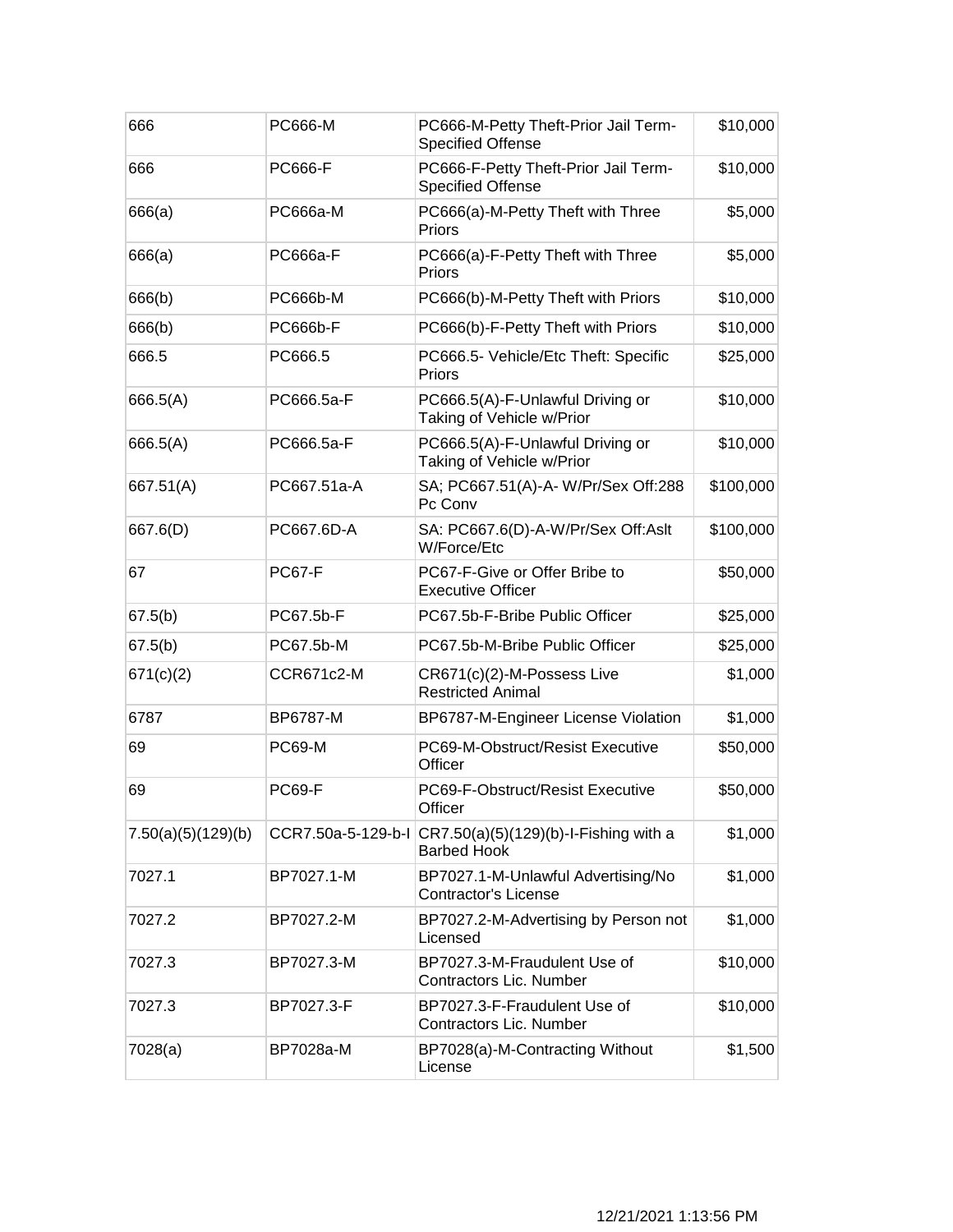| 7028(c)    | BP7028c-M        | BP7028(c)-M-Contracting Without<br>License - Prior(s)               | \$5,000   |
|------------|------------------|---------------------------------------------------------------------|-----------|
| 7028(d)    | BP7028d-M        | BP7028(d)-M-Contracting Without<br>License - Two Priors             | \$5,000   |
| 7028.16    | BP7028.16-M      | BP7028.16-M-Contracting w/out<br><b>License-Declared Disaster</b>   | \$25,000  |
| 7028.16    | BP7028.16-F      | BP7028.16-F-Contracting w/out<br>License-Declared Disaster          | \$25,000  |
| 7068.1     | BP7068.1         | BP7068.1-M-Duty of License Qualifier<br>to Oversee Projects         | \$10,000  |
| 71         | <b>PC71-M</b>    | PC71-M-Threaten School<br>Officer/Employee                          | \$25,000  |
| 71         | <b>PC71-F</b>    | PC71-F-Threaten School<br>Officer/Employee                          | \$25,000  |
| 7125.4(b)  | BP7125.4b        | BP7125.4(b)-M-Employment of Person<br><b>After Filing Exemption</b> | \$1,000   |
| 7153       | BP7153-M         | BP7153-M-Unregistered Salesperson                                   | \$1,000   |
| 7153.5     | RT7153.5-F       | RT7153.5-F-Sales Tax Fraud                                          | \$25,000  |
| 7159.5     | BP7159.5-M       | BP7159.5-M-Home Improvement<br><b>Contract Violation</b>            | \$1,000   |
| 7159.5a3   | BP7159.5a3       | BP7159.5(a)(3)-M-Excessive Down<br>Payment                          | \$1,000   |
| 7161(c)    | BP7161c-M        | BP7161(c)-M-Misrepresentation to<br><b>Enter Into Contract</b>      | \$1,000   |
| 7161(e)    | <b>BP7161e-M</b> | BP7161(e)-M-Contractor Advertising<br>Violation                     | \$1,000   |
| 72         | <b>PC72-M</b>    | PC72-M-Present False Claim                                          | \$10,000  |
| 72         | <b>PC72-F</b>    | PC72-F-Present False Claim                                          | \$10,000  |
| 8103(f)(1) | WI8103f1         | WI8103(f)(1)-F-Unlawful Possession of<br>a Weapon                   | \$100,000 |
| 8103(f)(1) | WI8103f1-M       | WI8103(f)(1)-M-Unlawful Possession of<br>a Weapon                   | \$100,000 |
| 8103(i)    | WI8103i-M        | WI8103(i)-M-Unlawful Possession of a<br>Weapon                      | \$100,000 |
| 8103(i)    | WI8103i-F        | WI8103(i)-F-Unlawful Possession of a<br>Weapon                      | \$100,000 |
| 836.6(a)   | PC836.6a-M       | PC836.6(a)-M-Escape from Custody                                    | \$10,000  |
| 836.6(B)   | PC836.6b-M       | PC836.6(B)-M-Escape from Custody of<br>Police                       | \$100,000 |
| 836.6(B)   | PC836.6b-F       | PC836.6(B)-F-Escape from Custody of<br>Police                       | \$100,000 |
| 853.7      | PC853.7-M        | PC853.7-M-Failure to Appear                                         | \$1,000   |
| 871(a)     | WI871a-M         | WI871(a)-M-Escape                                                   | \$500,000 |